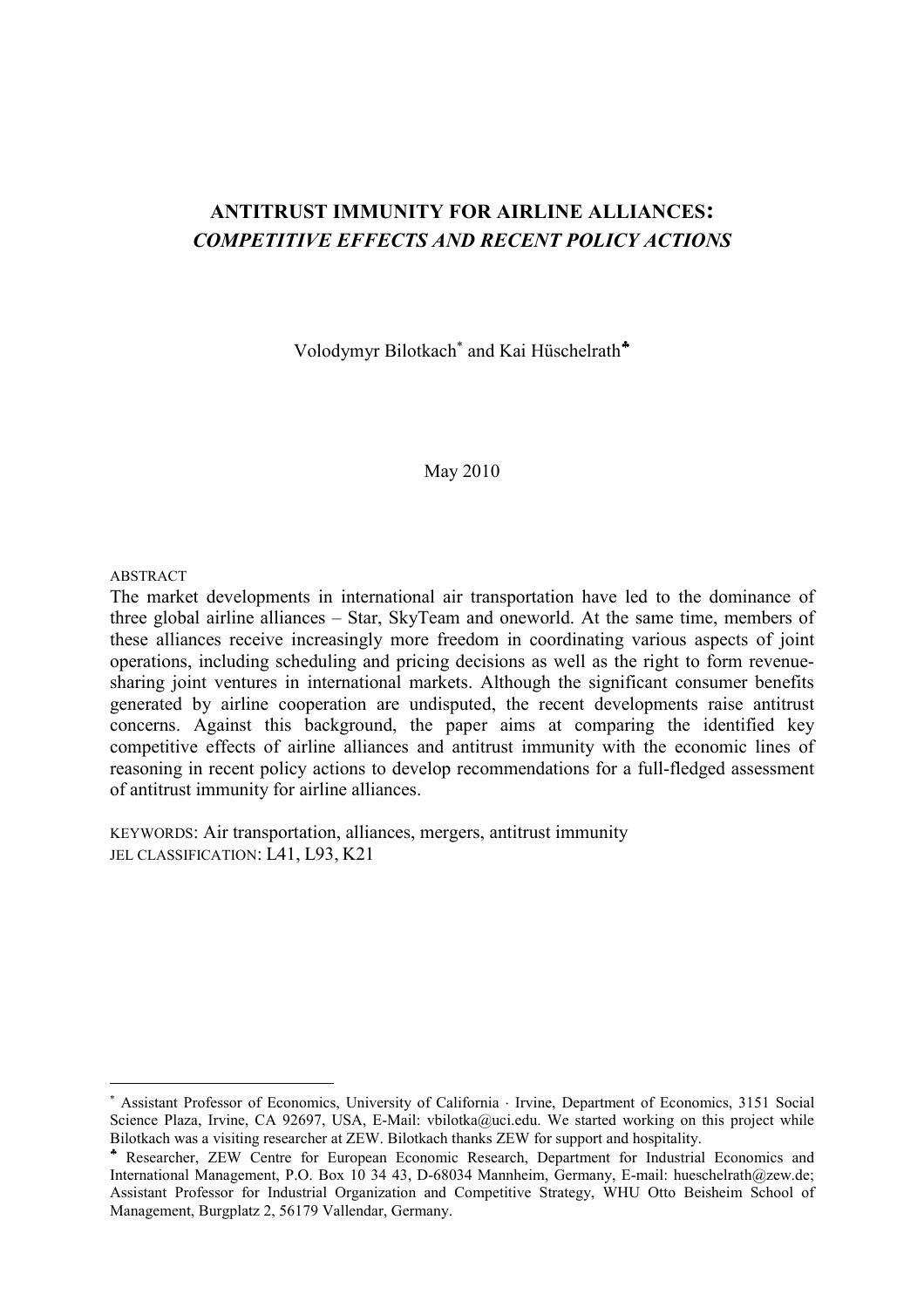# 1 Introduction

Although the first airline partnership appeared in the 1930s, when Pan American-Grace Airways and parent company Pan American World Airways agreed to exchange routes to Latin America, the last ten to fifteen years witnessed a substantial increase in the scale and scope of airline alliances. In 2008, the three remaining world-wide airline alliances – Star, SkyTeam and oneworld – together transported about 75 percent of the roughly 1,865 million airline passengers world-wide.<sup>1</sup> Airline alliances have particularly high market shares (at least 70%, based on annual passenger volumes) on inter-continental markets with the transatlantic market between North America and Europe being no exception.

Despite the significant increase in concentration among the global airline alliances, members of these partnerships receive increasingly more freedom in coordinating various aspects of joint operations, including scheduling and pricing decisions, as well as the right to form revenue-sharing joint ventures. Moreover, we observe a recent tendency towards awarding these freedoms – better known as antitrust immunity<sup>2</sup> – to groups rather than pairs of alliance member airlines. This development led to the emergence of an effective triopoly in international aviation, in particular in the transatlantic market, where revenue sharing joint ventures are currently implemented within SkyTeam and Star Alliance. These 'joint ventures' are operationally very close to mergers and only the regulatory constraints, most notably the foreign ownership restrictions on both sides of the Atlantic might prevent full mergers between alliance members.

 Against this background, the paper compares the identified key competitive effects of airline alliances and antitrust immunity with the economic lines of reasoning in recent policy actions. We develop recommendations for a full-fledged assessment of antitrust immunity for airline alliances. The paper is organized as follows. The second section gives a brief introduction into the general economics of airline alliances, complemented by an identification and discussion of the key competitive effects of antitrust immunity for airline alliances in the third section. Subsequently, a discussion of recent policy actions on both sides of the North Atlantic is provided. This is followed by a comparison of the relevant economic analysis with the identified policy issues, and the derivation of important conclusions for a full-fledged assessment of antitrust immunity for airline alliances.

# 2 The economics of airline alliances

An important precondition for an analysis of the competitive effects of antitrust immunity for airline alliances is an understanding of the key business motivations and key economic effects of such agreements. Consequently, the following two sections briefly characterize both complexes from a theoretical and empirical perspective. It is important to note, however, that this section discusses the general benefits and costs of airline alliances and not the incremental benefits and costs of granting antitrust immunity. Such an analysis – which is at the heart of any elaborate thinking on antitrust immunity – is provided in the subsequent third section.

# 2.1 Characterization of airline alliances

The question of the determinants of firm boundaries has triggered an extensive discussion in economics and business strategy literature over the last couple of decades. As far as the horizontal boundaries are concerned, cost considerations are presumed to be one important determinant. With respect to the vertical boundaries, theoretical and empirical research has

<sup>&</sup>lt;sup>1</sup> According to Star Alliance and SkyTeam web-sites.

<sup>&</sup>lt;sup>2</sup> Although we will use the term 'antitrust immunity' (which refers to US antitrust laws) throughout the paper, our general analysis is not restricted to the US but also applies to the European context. However, given the significant institutional and structural differences between both jurisdictions, an application of the general analysis to individual cases might lead to partly different solutions.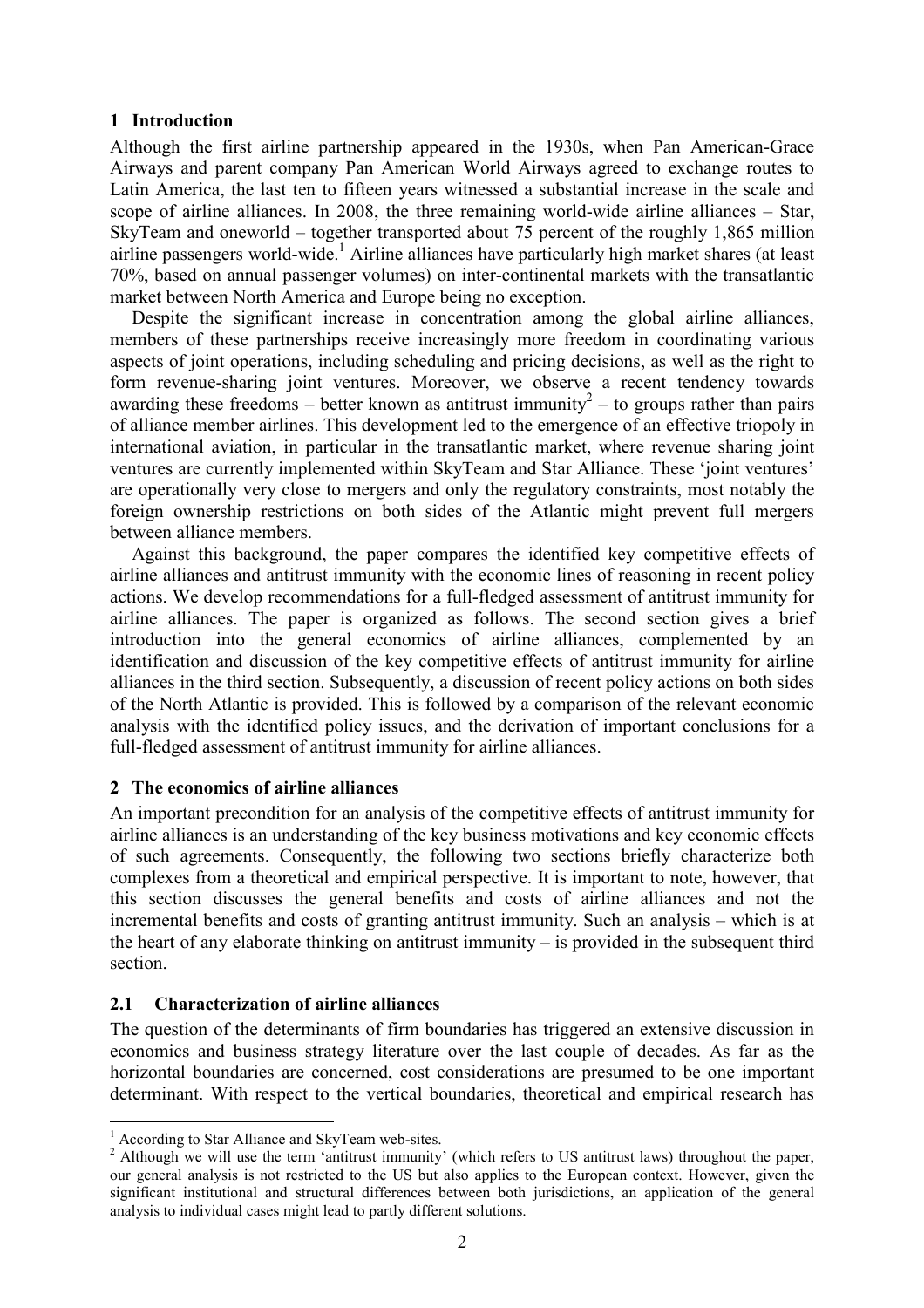demonstrated the importance of the balance between investment incentives (specific assets) and performance incentives (see Cabral, 2000). As a consequence, both complexes together determine the efficient degree of cooperation; that is, the degree which minimizes the sum of production and transaction cost.

 In addition to the two polar options of 'market' and 'integration', several hybrid organizational forms have emerged to reach the desired efficient solution for organizing economic activities. Strategic alliances and joint ventures can be interpreted as two available options for the optimization of a firm's horizontal and vertical organizational structure. Let us focus on joint ventures<sup>3</sup> for the time being. They generally occur when two or more firms pool some of their resources within a common legal organization (Kogut, 1988). The theoretical rationales for forming joint ventures rather than entering into regular contracts include transaction costs savings, strategic behavior, and capitalizing on the organizational knowledge. The former of the three is well in line with the traditional Stiglerian boundaries of the firm argument; the second relates to longer-term profit maximization; and the latter views joint ventures as a means by which the firms learn or retain their capabilities (Kogut, 1988).

 Shapiro and Willig (1990) point to the following potential benefits of joint ventures. First, joint ventures can be a mechanism for effective risk sharing in an uncertain environment. Second, they help the firms realize cost savings due to either the complementary nature of their products or economies of scale and scope. Furthermore, Barney (2002) reminds that joint ventures can be used as a vehicle to facilitate tacit collusion among the partner firms (in related markets), thereby increasing market power and profits. Additionally, joint ventures can help the firms to enter new markets, industries, or industry segments.

 However, the potential benefits of such agreements have to be traded off against the potential costs. For example, when partners' goals differ, joint ventures may exacerbate the situation and hurt rather than help the parties involved. Also, Shapiro and Willig (1990) point to the potential for free riding by the venture partners as another possible problem associated with joint ventures. Furthermore, Walker (2004) identifies reduced control over decision making, strategic inflexibility, weaker organizational identity of the participating companies, and potential conflicts with antitrust law as additional disadvantages of cooperation among firms in general and joint ventures in particular.

 Turning from the brief general characterization of joint ventures to airline alliances, one may have the impression that joint ventures between airlines are a relatively new phenomenon. However, although alliances as we know them now have appeared and progressed in the age of airline industry deregulation, the regulated international airline industry has seen numerous revenue and capacity sharing deals written into the bilateral air service agreements – these can be interpreted as joint ventures according to the broad definition above. Our focus will be on the arrangements which have appeared and persisted since the airlines have had some freedom to choose their strategies on the market.

<sup>&</sup>lt;sup>3</sup> The business strategy literature does not provide a clear definition and delineation of strategic alliances and joint ventures. Barney (2002), for example, subdivides 'strategic alliances' into non-equity alliances, equity alliances, and joint ventures. The key difference between the latter and the former two is that only a joint venture leads to the creation of a legally independent new corporation in which the parent companies hold shares. Following this delineation, airline alliances must typically be categorized as 'non-equity alliances' rather than 'joint ventures'. However, in the remainder of this paper we follow the majority of the literature and use the term 'joint venture' for airline alliances. In fact, both terms can be considered interchangeable, as both organizational forms are very similar in their motivations and economic effects. Furthermore, at least from a European competition law perspective, cooperation agreements between airlines can be viewed as joint ventures. For example, as reported by Whish (2003, p. 933), the alliance between Alitalia and KLM (Case No COMP/JV.19) was regarded by the Commission as a full-function joint venture, even though the companies did not create a corporate vehicle for their cooperation.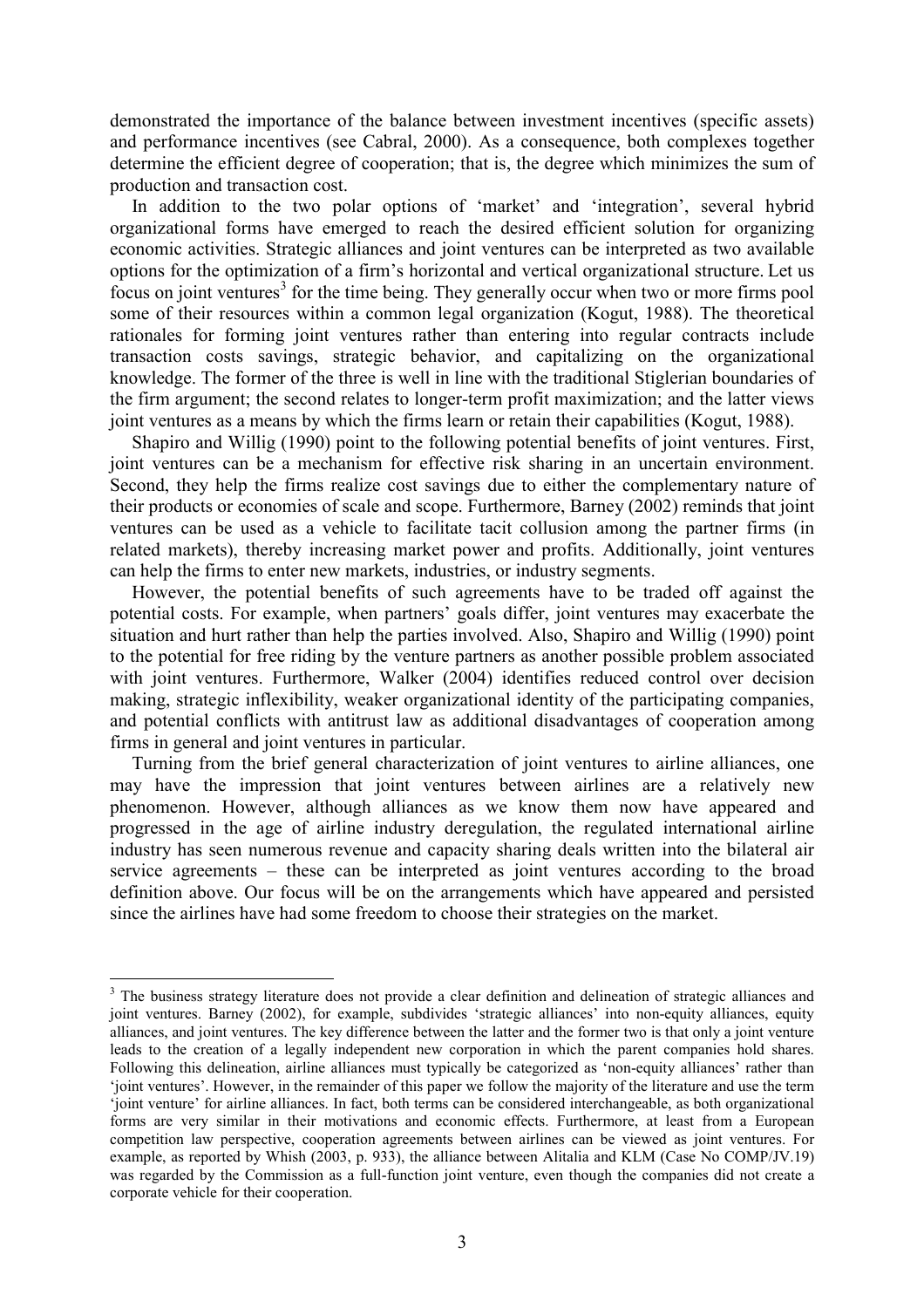Generally, the airline industry – defined here as commercial scheduled passenger transportation – deals with moving people and their luggage from point A to point B. The production process is rather complex and involves many aspects such as ticketing, luggage handling, passenger catering, fueling, air traffic control, and aircraft maintenance. The airlines differ in many ways, from pricing policies, over the fleet mix to the degree to which they choose to vertically integrate the various parts of the production process. Yet, there is one thing in common for all the carriers: no single airline's network encompasses all possible "point A to point B" combinations. This fact forces many passengers to 'interline' or change an airline during their journey.

 Given these specifics of air transport, the first joint ventures between airlines on deregulated markets have appeared as a way to tackle this interlining problem more efficiently, making the 'joint' product more attractive to the customer as compared to other possible interlining options. At the perhaps most primitive level, the passenger would be more attracted to an interline service – other things equal and assuming no on-line service is available – which allows him/her to check the luggage through to the final destination, thus not having to worry about the checked bags beyond the customs requirements.

 An advanced form of cooperation among airlines is called code-sharing. Code-sharing refers to including an airline's flights into the partner airlines' schedules. Thus, an airline via a code-sharing arrangement is able to enlarge its network without having to service additional flights. Moreover, it can sell tickets for the interline flight as its own. For this arrangement to work, however, the partner airlines need to set up a mechanism for placing the interline passengers on each other's flights. There are, roughly speaking, two such mechanisms. First, airline A can sell the ticket for the entire journey involving airlines A and B, and pay airline B a certain fee for accepting the interline passenger. Second, airline B can appropriate some of the seats on its flight for airline A to sell at the price it sees fit – a setup known as the 'blocked space arrangement'. Doganis (2001) states that code-sharing agreements may or may not involve blocked space arrangements. Code-sharing related joint ventures are often complemented by agreements to jointly use airport facilities (e.g., gates). Additionally, sharing of customer loyalty (i.e., frequent flier) programs is very common.

 A further degree of cooperation is reached if the alliance partners enter into some form of revenue sharing and joint price setting arrangements that typically also imply a joint coordination of scheduling (i.e. departure times and flight frequencies). Although such partnerships are increasingly being referred to as 'joint ventures' in the literature and the business community, the discussion in this section shows that revenue sharing arrangements are only one of the many forms of cooperation among airlines. In fact, given the price fixing nature of such agreements, antitrust laws typically prohibit the implementation of this kind of joint venture and granting antitrust immunity is a precondition for a legally sound implementation of such strategies. As a consequence, the remainder of the paper has to investigate the question why (antitrust) authorities nevertheless have allowed airline alliances to enter such agreements and what kinds of competitive effects are potentially triggered by these decisions.

### 2.2 Key economic effects of airline alliances

A number of studies, both theoretical and empirical, evaluate the economic effects of international airline partnerships. Theoretical models of international airline consolidation include studies by Oum, Park and Zhang (1996), Park (1997), Brueckner (2001), Brueckner and Whalen (2000), Heimer and Shy (2006), Bilotkach (2005, 2007a, 2007b), Barla and Constantatos (2006), Chen and Gayle (2007) and Flores-Fillol and Monquer-Colonques (2007). Most of these studies analyze motives for and effects of a single airline alliance,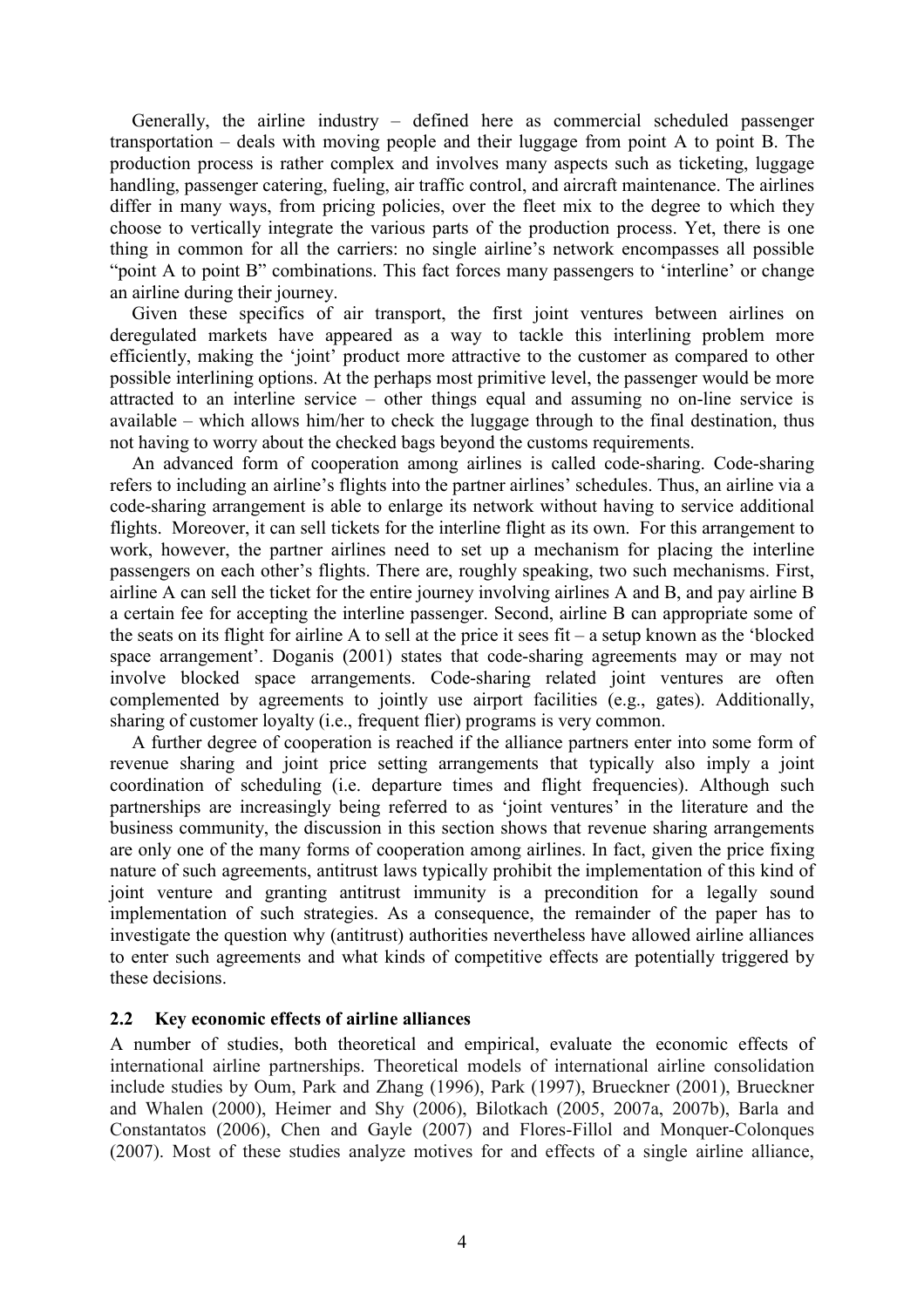outside of the broader context.<sup>4</sup> Of the above cited papers, the issue of competition between alliances is considered by Brueckner and Whalen (2000), Bilotkach (2005), and Flores-Fillol and Monquer-Colonques (2007). The general conclusion from those studies is that airline consolidation benefits interline passengers due to the complementary nature of the product and the removal of double marginalization. However, as soon as consolidation decreases competition, consumers may lose depending on the relative sizes of the cost-saving effect and the market power effect.

 Generally, the size of the cost-saving effect is influenced to a great extent by the realized benefits of higher traffic due to cooperation between airlines reflected in the so-called economies of traffic density<sup>5</sup> (i.e. falling average cost with higher load factors). Furthermore, airline alliances are expected to realize further alliance-specific efficiencies due to cost reductions via shared back office functions, maintenance facilities and operational staff as well as joint marketing advantages of the integrated frequent flyer programs. These incremental advantages for consumers need to be traded off against the market power effect of airline consolidation. This effect is basically driven by the possibility that airline alliances might eliminate horizontal intra-alliance competition, thereby causing higher fares and a reduced choice on certain routes (see, e.g., Reitzes and Moss, 2008). The existence and magnitude of the market power effect is dependent on various competition parameters. For example, as argued by Oum et al.  $(2000)^6$  the degree of overlap between the respective networks is typically a key determinant because the higher the overlap, the more severe are the competition concerns and the more likely are price increases as a consequence of cooperation. Furthermore, the participating airlines may use alliances to reduce competitive pressures by facilitating collusive behavior or restricting entry through the implementation of foreclosure strategies (see Section 3 below for a detailed assessment).

 Empirical analyses of the effects of international airline alliances have been offered by Oum et al. (1996), Park and Zhang (2000), Brueckner and Whalen (2000), Brueckner (2003), Whalen (2007) and Bilotkach (2007c).<sup>7</sup> All of these papers confirm that airline alliances benefit interline passengers by offering lower fares. Park and Zhang also find evidence for increasing market power of the alliance members at their hubs, even though they suggest that this effect is offset by the cost savings that the alliance brings about. While finding that alliances decrease interline fares, Brueckner and Whalen (2000) fail to observe a statistically significant increase in fares due to airline consolidation where such appears to decrease the number of competitors.

In general, the consensus of research on the economic effects of airline alliances is that interline partnerships benefit consumers thanks to the removal of double marginalization and

<sup>&</sup>lt;sup>4</sup> Despite the various modeling approaches of airline alliances in recent years, most attempts in the literature frequently fail to differentiate between joint ventures and mergers between airlines. Alliances are also often found to be profitable for individual airlines. Sometimes such a conclusion comes with caveats: e.g., Bilotkach (2005), as well as Flores-Fillol and Monquer-Colonques (2007) suggest setups where alliance formation can be an outcome of a Prisoners' Dilemma type of setting, where each pair of potential partners is individually better off outside of an alliance, but can increase profits by forming a partnership, provided the other pair remains unallied.

<sup>&</sup>lt;sup>5</sup> For instance, Brueckner and Spiller (1994), found that a 10% traffic increase lead to a 3.75% reduction in marginal costs.

 $6$  Oum et al. (2000) classify alliances into 'complementary' and 'parallel' ones. While complementary alliances – i.e. the networks of the alliance partners largely feed traffic to each other – are likely to reduce fares, parallel alliances – i.e. the networks of the alliance partners partly overlap and competition on these routes is reduced – are likely to increase fares.

 $<sup>7</sup>$  There is also an older set of empirical papers available which study the effects of airline alliances on airline</sup> costs, revenues or profits, passenger traffic, passenger fares, and convenience and service quality. However, given the significant changes in the degree of cooperation among airlines we omit a detailed discussion of the results here as they might not be that relevant for contemporary alliances (see generally Button and Drexler, 2006, and Morrish and Hamilton, 2002, for overviews).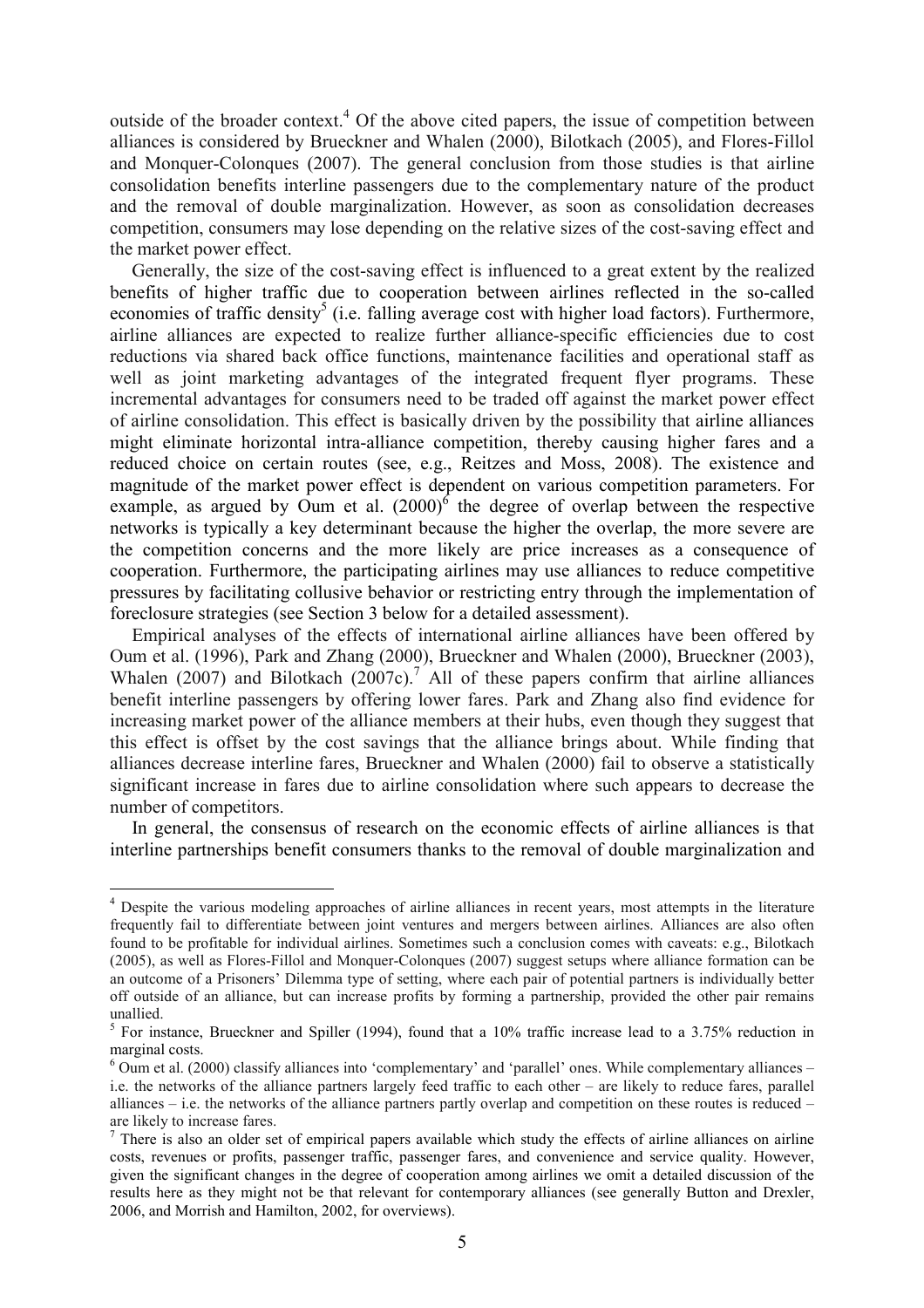economies of traffic density. These benefits might partly come in the form of lower ticket prices, but might also include higher flight frequency, more destinations within easy reach, or shorter travel times. All these factors tend to have a stimulating effect on demand and traffic growth. However, what need to be investigated closer in the following are the relative costs and benefits of several degrees of cooperation between airlines. In particular, an understanding needs to be developed whether granting antitrust immunity is necessary to realize the key benefits for the consumers, or whether lower degrees of cooperation can reach comparable benefits levels (while avoiding the incremental costs). The following section will investigate this question in greater detail.

### 3 Competitive effects of antitrust immunity for airline alliances

Airline alliances were initially created to allow members to cross-sell each other's tickets. To this extent, there are no serious doubts that the effects of such agreements are procompetitive. On the one hand, such alliances bring obvious advantages for customers (e.g., easier connections and baggage transfers), on the other hand, no significant coordination of key competition parameters is facilitated by these agreements. Consequently, early alliances were largely cleared by the responsible authorities in the United States and the European Union. However, more recent alliances involved significantly higher degree of cooperation between the partners, and now include explicit coordination on capacities and fares, as well as sharing costs and revenues on transatlantic routes. Given the fact that such high degrees of cooperation among competitors – including key competition variables – typically either demand a merger or must be considered as an illegal hard-core cartel, antitrust concerns are immediately raised. In particular, the key economic question which has to be investigated is whether antitrust immunity for airline alliances is necessary to realize the key benefits of airline cooperation or whether lower degrees of cooperation (such as code-sharing) are sufficient to reap those cooperation benefits. In order to provide an answer to this key question, the following section briefly characterizes the general significance of antitrust immunity, followed by a detailed assessment of its general effects on the key competition parameters. Subsequently, specific theories of anticompetitive effects of antitrust immunity are discussed. These theories basically develop specific lines of reasoning how antitrust immunity can cause negative (consumer) welfare effects in the medium- and long-run.

### 3.1 The general significance of airline alliances and antitrust immunity

Airline partnerships in their modern form started appearing in the early 1990s, with airlines coordinating their handling of interline passengers via agreements of various types. As mentioned in the previous section, the most common and policy relevant form of such agreements involves code-sharing, whereby flights are assigned the partner airlines' flight number(s) and are effectively incorporated into those carriers' networks. Such services are oftentimes jointly marketed by the partner airlines, and are sometimes supplemented with blocked-space arrangements, whereby a certain number of seats on the flight are sold directly by the partner airline. Multi-airline code-sharing agreements led to the emergence of the global airline alliances, each of which started from the partnership between an US and an EU carrier. Oneworld developed around the partnership between American Airlines and British Airways; Skyteam evolved from the Delta Air Lines – Air France alliance; and the current Star Alliance is the expanded United Airlines – Lufthansa partnership. Some commentators explain the appearance and persistence of airline alliances with the impossibility of transatlantic mergers in combination with the (partially removed) but still relevant regulation of international markets (see Section 4 below for a detailed discussion).

 The recent general consolidation process among global airline alliances is also reflected in the aggregated concentration statistics for the transatlantic sub-market. Following the analysis of Horan (2009), the  $CR_3$  for the entire North-Atlantic market increased from 51% in 1995 to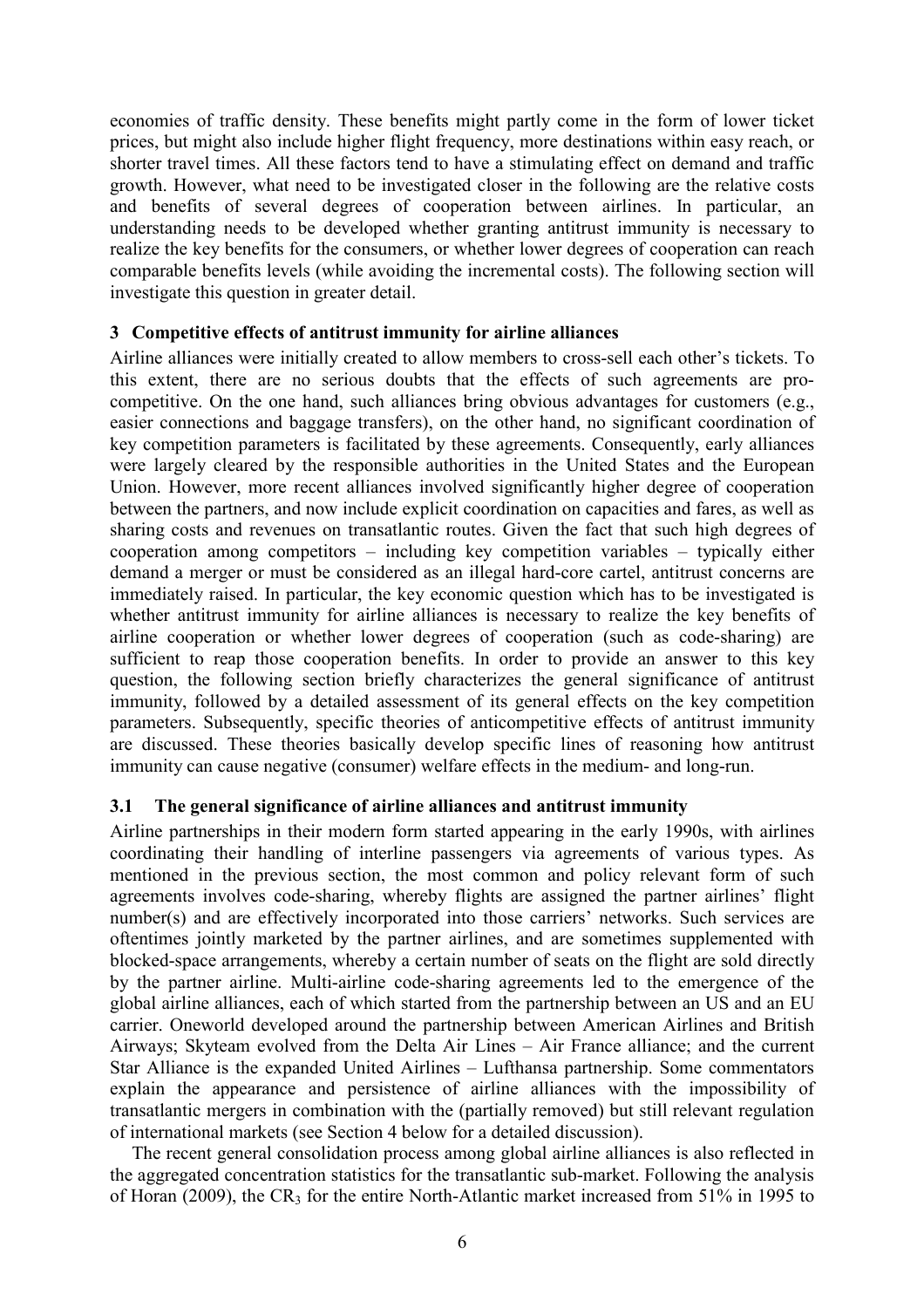98% in 2009. While in 1995, 13 independent carriers with a market share of at least 2% were operating in the North-Atlantic market, this number reduced to three in 2009. However, although these numbers – on the surface – suggest a dramatic consolidation process, its actual effect on the intensity of competition is undetermined. In addition to the general limitations of an analysis of aggregated data (in contrast to a detailed route-specific analysis $\delta$ ), especially the recent EU-US Open Aviation Area agreement and the thereby increased possibilities for market entry forecloses the immediate conclusion that competition intensity has generally decreased as a consequence of increased consolidation. Quite to the contrary, following the general idea of potential competition, the price setting power of alliances might be restricted sufficiently due to the removal of structural entry barriers through deregulation of international airline markets and the credible threat of entry created thereby.<sup>9</sup>

 In the same way that the concentration process as such cannot be categorized as pro- or anti-competitive without a detailed assessment, an immediate judgment on the social desirability of antitrust immunity must be considered as premature. However, given the fact that pricing rivalry is typically considered as the hallmark of competition, granting antitrust immunity to partner airlines and thereby granting the right to jointly set fares throughout their international networks as well as to establish revenue-sharing agreements needs a detailed and convincing economic justification. In order to give an indication of the importance of antitrust immunity on the transatlantic market, Figure 1 provides an overview of the market shares of non-stop transatlantic services involving hubs of alliances with antitrust immunity between 1996 and 2008.

 $8$  Based on the T-100 dataset for international airlines services (see footnote 10 below for a description), Cosmas (2008) investigates the aggregate change in transatlantic market competitiveness by monitoring the changes in the number of competitors on non-stop transatlantic routes between the periods 2000 to 2004 and 2004 to 2007. He finds that the overall number of non-stop markets increased from 217 to 233. Focusing on the latter period, there has been no change in the number of competitors in about 60% of all non-stop markets, while about 9% experienced a decline and the remaining 31% an increase in the number of competitors. Interestingly, the previous period (2000 to 2004) showed a much more significant increase in the share of non-stop markets with a reduction in the number of competitors (about 27%) and a much smaller increase in the non-stop markets which experienced an increase in the number of competitors (about 15%). Admittedly, one of the important players on the transatlantic market (TWA) ceased to exist in 2001. Cosmas (2008) concludes from this analysis that competition in the transatlantic market has been increasing in aggregate since 2000.

<sup>&</sup>lt;sup>9</sup> However, although entry possibilities have increased in theory in the Open Aviation Area era, it remains unclear whether other (structural and/or strategic) entry barriers are sufficiently high to reduce or even eliminate entry threats. Generally, long-haul markets have economic characteristics which differ to a great extent from medium or short-haul markets. As characterized in greater detail by Horan (2009), the significant scale requirements reflected in the need for large connecting hubs, global marketing capabilities or expensive longhaul aircraft are complemented by regulatory issues which partly remain in place even after the implementation of the US-EU Open Aviation Area agreement. The difficulty of entry in intercontinental markets can be seen in the fact that despite the significant increase in global trade and travel, the last decades only saw one entrant (USAirways) that gained a market share above 2 percent. Furthermore, the capacity restrictions at many hubs and the missing competition by low-cost carriers in this market segment are other arguments to conclude that the entry barriers in such markets are quite significant.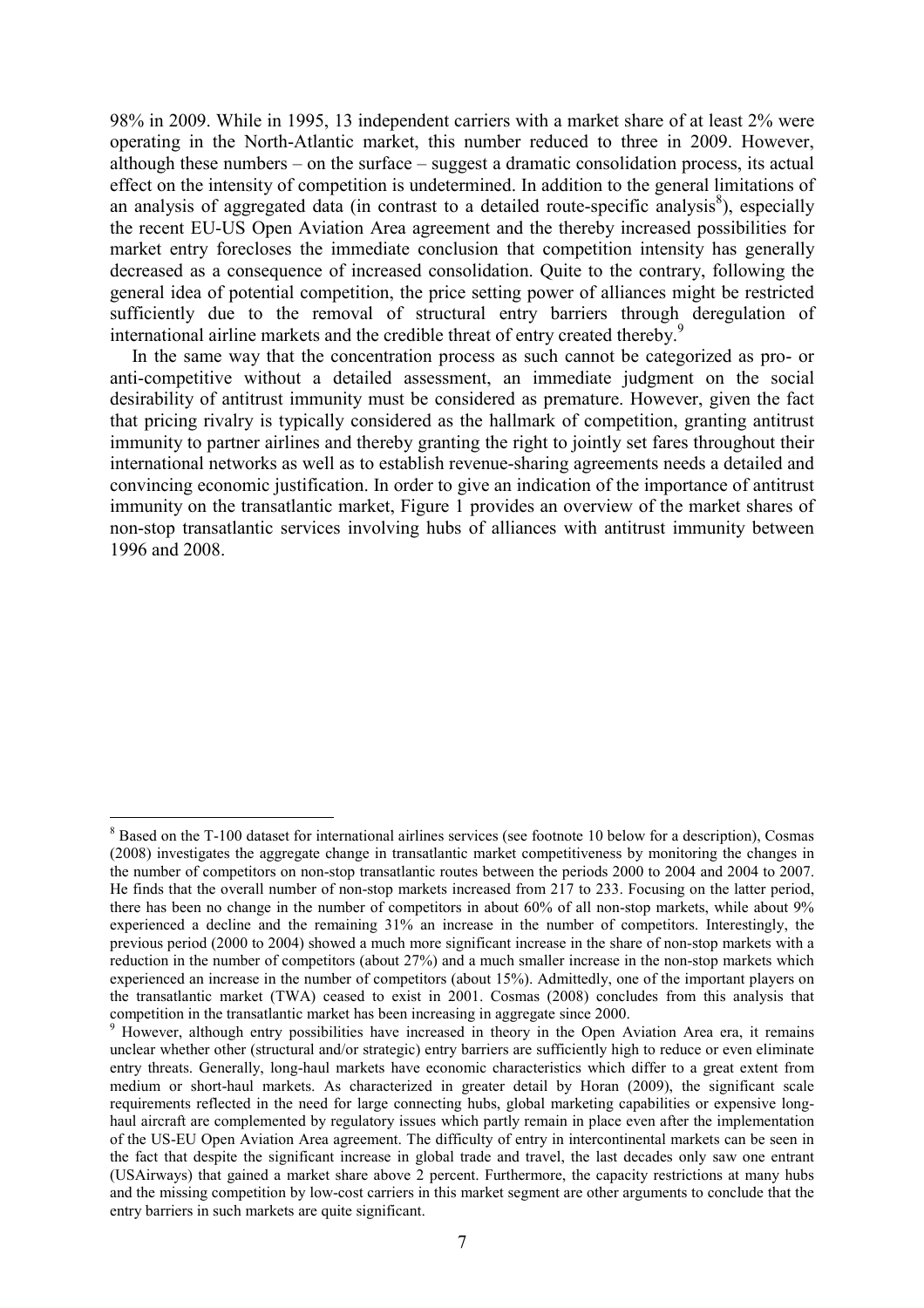

Note: Market shares are based on frequency of service; shares based on number of passengers carried and seats offered are similar.<sup>10</sup>

#### Figure 1: Market share of services involving hubs of alliances with immunity

As shown in Figure 1, four different types of airline services<sup>11</sup> are defined according to an airline's membership in an alliance with antitrust immunity and the endpoints' status as a hub in one or the other airline's network. These four categories combined encompass (in 2008) almost 70 percent of all non-stop services in the dataset. This means that seven out of ten flights on the transatlantic (US-EU plus Norway and Switzerland) markets involve either one or two airports used as hubs by the airlines participating in partnerships with antitrust immunity. Furthermore, almost a quarter of all flights are between immunized alliances hubs, either within a single or between competing alliances. It can therefore be concluded that antitrust immunity is not a minor issue in the transatlantic market but surely has the potential to influence market structure, market conduct and market performance significantly.

 As a consequence, the following sections address the most relevant building blocks of a comprehensive assessment of the economic effects of antitrust immunity from a largely

 $11$  The four different types of airline services are the following:

 $\overline{a}$ <sup>10</sup> The graph is based on data from the T-100 dataset for international airline services of the US Department of Transportation. This dataset includes monthly information on all non-stop services between the US and the rest of the world. Each entry contains information about the segment's endpoints, operating carrier and monthly totals for the number of departures performed, seats offered, and passengers carried on this particular segment. Out of this dataset we have selected the data for travel between the US and all current EU members, plus Switzerland and Norway, for the years 1992 through 2008. We have retained only passenger services, and eliminated the services with fewer than ten departures performed over the given month.

Immunized alliance members' services between their respective hub airports (e.g., KLM flight from Amsterdam to Detroit); the short name we use for this category is "Services between immunized hubs"

Immunized alliance members' services from their hub airports to hub airport of competing alliance with antitrust immunity (e.g., KLM service from Amsterdam to Chicago O'Hare); the short name is "Services between competitors' hubs"

Immunized alliance members' services from their hub airports to airports which do not serve as hubs for any immunized alliance member (e.g., KLM service from Amsterdam to Boston); we refer to those as "Other immunized alliance services"

<sup>-</sup> Services to immunized alliance members' hub airports by airlines which are themselves not immunized alliance members (e.g., British Airways services to such airports as Chicago O'Hare, Denver, Washington Dulles, etc.). This category is called "Other services to alliance hubs".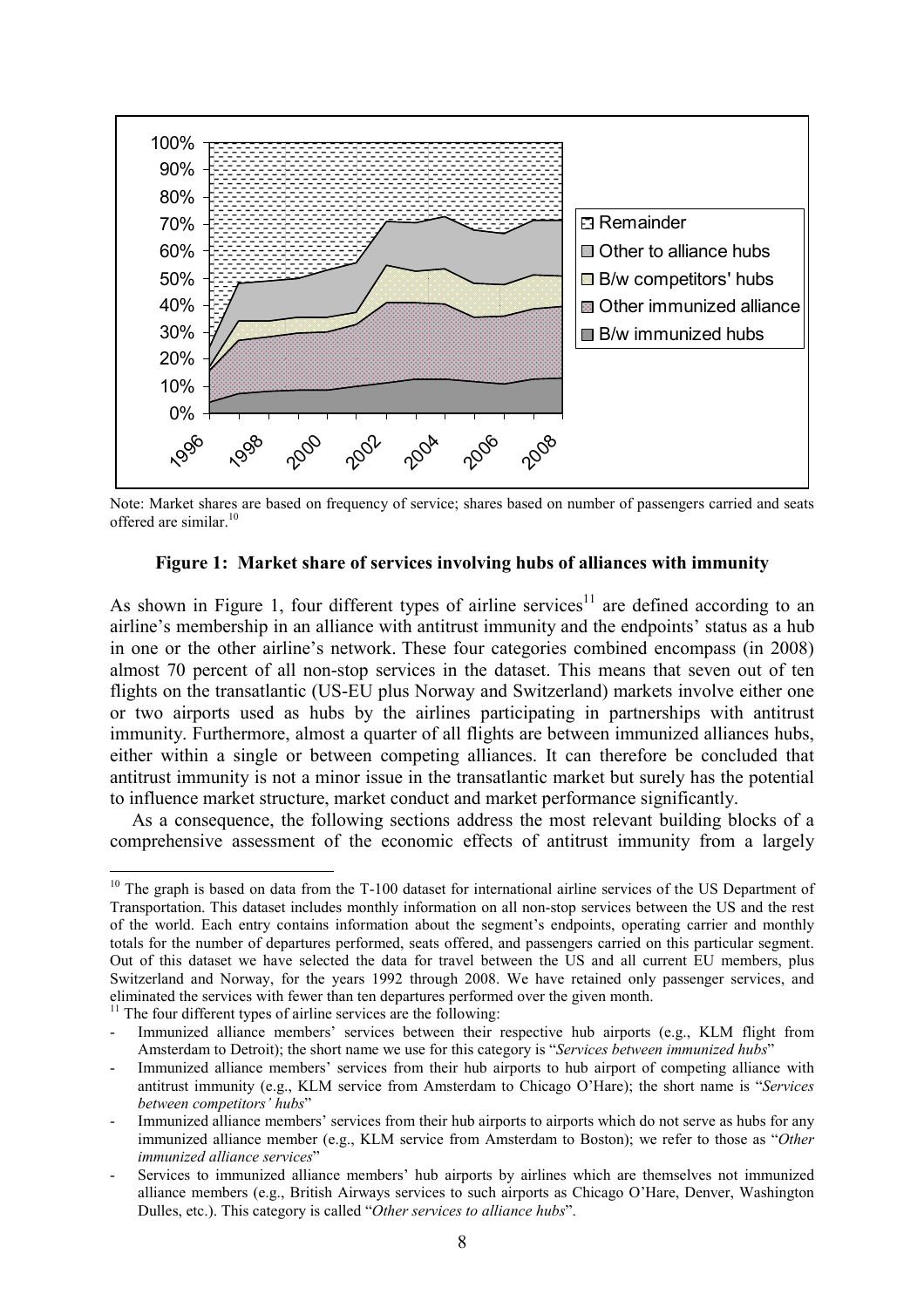theoretical perspective accompanied with empirical evidence whenever available. In particular, the effects of antitrust immunity on prices and non-price parameters are investigated, complemented by a detailed look at specific theories of anticompetitive effects of antitrust immunity such as the potential for market foreclosure or collusion.

# 3.2 General effects on key competition parameters

Generally, an assessment of the competitive effects of a certain business strategy requires a detailed assessment of the effects on key competition parameters in the respective industry. Although the effects on market price and market output are typically of the greatest concern, non-price parameters cannot be ruled out of from such an assessment. Consequently, the following sections will discuss both types of effects for airline alliances with antitrust immunity.

## 3.2.1 Effects on market price

The most imminent effect of airline alliances is the effects on market price. The basic line of reasoning found in the literature is that cooperation between airlines, given the complementary nature of the product, removes double marginalization, thereby reducing the price for the interline trip as compared to the no cooperation scenario. The double marginalization argument has also been used as a rationale for antitrust immunity, which involves allowing the alliance partners to jointly set the price for the interline trips. Additionally, any benefits of higher traffic due to cooperation between airlines are enhanced through economies of traffic density, or falling average cost with higher load factors. In the following, the effects of different degrees of cooperation on the market price are studied in two types of airline networks: A simple complementary airline network and a simple partially overlapping network.

# 3.2.1.1 Benefits and costs of cooperation in a complementary airline network

Starting from a simple airline network, it is straightforward to see how moving from no cooperation to full cooperation creates benefits for both firms and consumers. Suppose airlines A and B provide complementary services on market AB, where no on-line travel is possible, as shown in Figure 2.





Assume demand for the joint product is given by  $q = Q - p$ ; and each airline bears the cost of  $c$  for its respective part of the service. It is then a textbook result that without the cooperation each airline sets the sub-fare at  $\frac{1}{3}(Q + c)$ , so that the total fare is twice that amount, whereas with full coordination the total fare is  $\frac{1}{2}(Q + c)$ . Moreover, not only are consumers paying a lower price, but also the firms are making a higher profit. Removing double marginalization benefits everyone involved.

 The above argument would work just as well in case of a complete merger instead of the immunized alliance. The trick of applying the above double marginalization argument to airline partnerships lies in the fact that while we can potentially treat the case of partnership with the antitrust immunity in the same way as we would treat the merger (especially in the case of a joint venture that involves revenue sharing); it is not correct to treat code-sharing without antitrust immunity as the case of no cooperation. Let us actually suggest a model of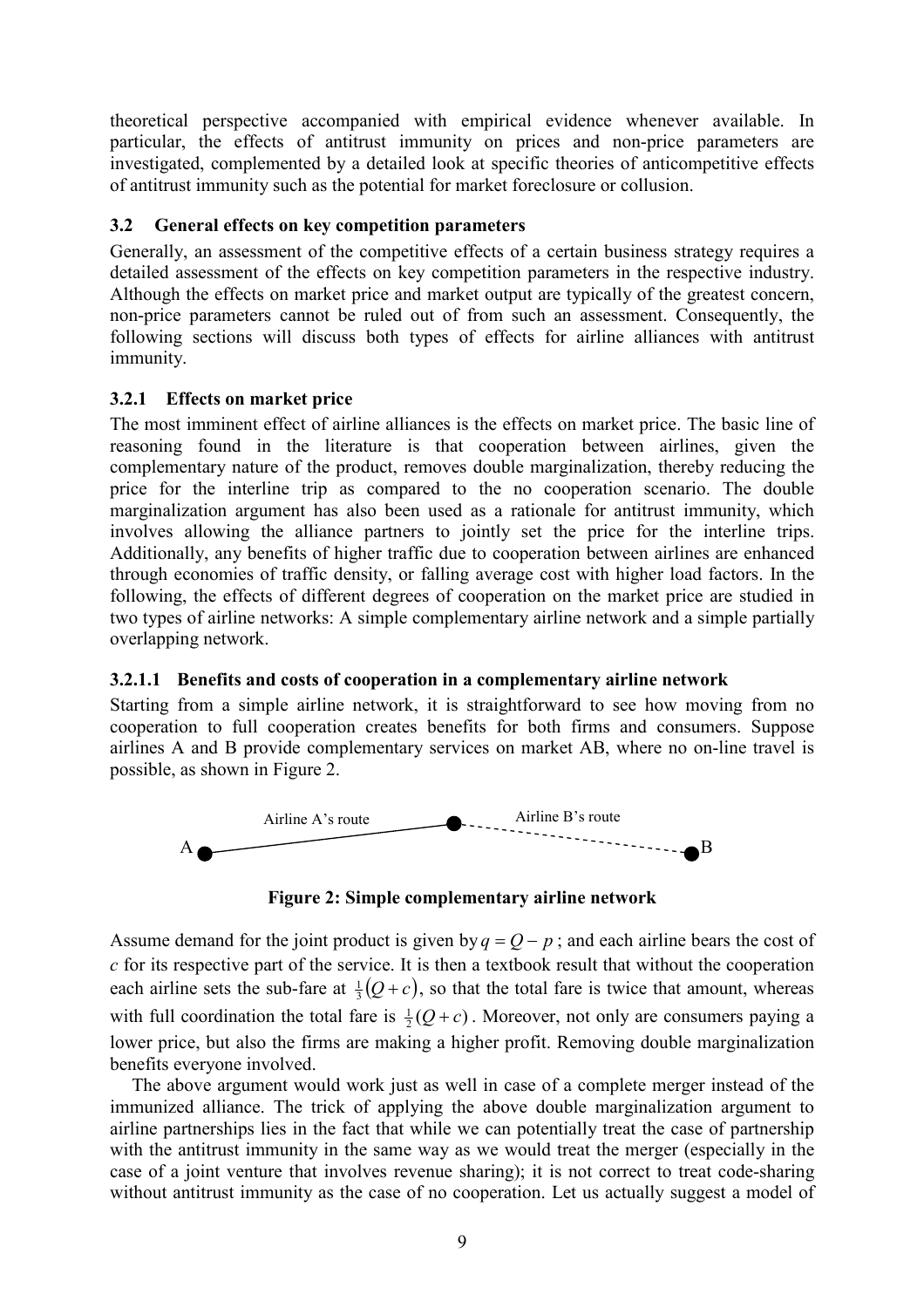code-sharing without immunity, supposing airline A sets the price for the entire interline trip, transferring some of the total to airline B as the payment for the interline passenger. Assume that airline A is the only one selling tickets for the interline journey. Let the price set by A for such tickets be p; and denote via  $t<sub>B</sub>$  the interline fee that airline A pays to B. In this case, given our previous assumptions about demand and cost, the airlines' profit functions can be written as:

$$
\pi_A = (p - c - t_B)(Q - p)
$$
  
\n
$$
\pi_B = (t_B - c)(Q - p)
$$

Suppose – as we have effectively been doing up to now – that the two airlines make their decisions simultaneously. We then notice that firm B's profit function is increasing in this airline's decision variable, so that the game cannot be solved using regular first-order conditions. Technically, the first-order condition for optimal  $p$  as the function of  $t<sub>B</sub>$  can be obtained as, clearly, the higher  $t<sub>B</sub>$ , the higher p and eventually the increase in  $t<sub>B</sub>$  will cannibalize on both firms' profits. However, in a simultaneous choice game airline B will take p as given, and will therefore not consider the effect a higher  $t_B$  has on the price for the interline trip.

 Let us slightly complicate the setup, bringing it more in line with reality. Suppose airline A sells interline tickets for travel originating at point A, and carrier B only sells tickets for travel originating at point B. Assume demands in both countries are symmetric and denote via  $p_A$ ,  $p_B$ ,  $t_A$ , and  $t_B$  the respective interline fares and fees. The profit functions will in this case be written as:

$$
\pi_A = (p_A - c - t_B)(Q - p_A) + (t_A - c)(Q - p_B)
$$
  
\n
$$
\pi_B = (p_B - c - t_A)(Q - p_B) + (t_B - c)(Q - p_A)
$$

It is straightforward to show that the airlines' total profit will be maximized if both carriers set their interline fees at cost. Then, the airlines will be able to act as a vertically integrated monopolist on the respective market. However, setting the interline fees at cost is not a part of the Nash equilibrium in this setup, when the game is played only once. The catch is similar to the prisoners' dilemma: it is individually rational for each carrier to raise its  $t$  above  $c$  if the other carrier sets its  $t$  at  $c$ . Yet, in a classical infinitely repeated interaction model the airlines will be able to sustain  $t_A = t_B = c$  as part of the equilibrium in trigger strategies (with defection leading to no coordination indefinitely), provided they are patient enough. In this case, the total interline fares a customer will face will be the same as when the airlines are allowed to set them jointly. Thus, it is not inconceivable to suggest that code-sharing with or without antitrust immunity may lead to equivalent pricing outcomes, even though the argument is admittedly much clearer for the case with immunity.

 We can also work out a setup under which effects of blocked space arrangements will be the same with and without the antitrust immunity. Again, suppose airline A sells all tickets for travel originating at A and airline B is an effective monopolist for point B originating travel. Then, if both carriers appropriate as many seats for interline passengers on their flights as the number of seats the partner chooses to sell (setting aside capacity constraints), the outcome will be the same whether the carriers cooperate in setting quantities (or prices, for that matter, as we are dealing with a single market).

 We therefore have shown that antitrust immunity might not bring additional benefits to both firms and consumers even within a monopoly alliance. Note that Bilotkach (2005) has come to the same conclusion analyzing competition between airline alliances. We must, however, admit that in general the argument for benefits of a fully immunized alliance is more appealing, as it invokes the well known result of removal of double marginalization given the possibilities for joint fare setting following vertical integration. Furthermore, it must be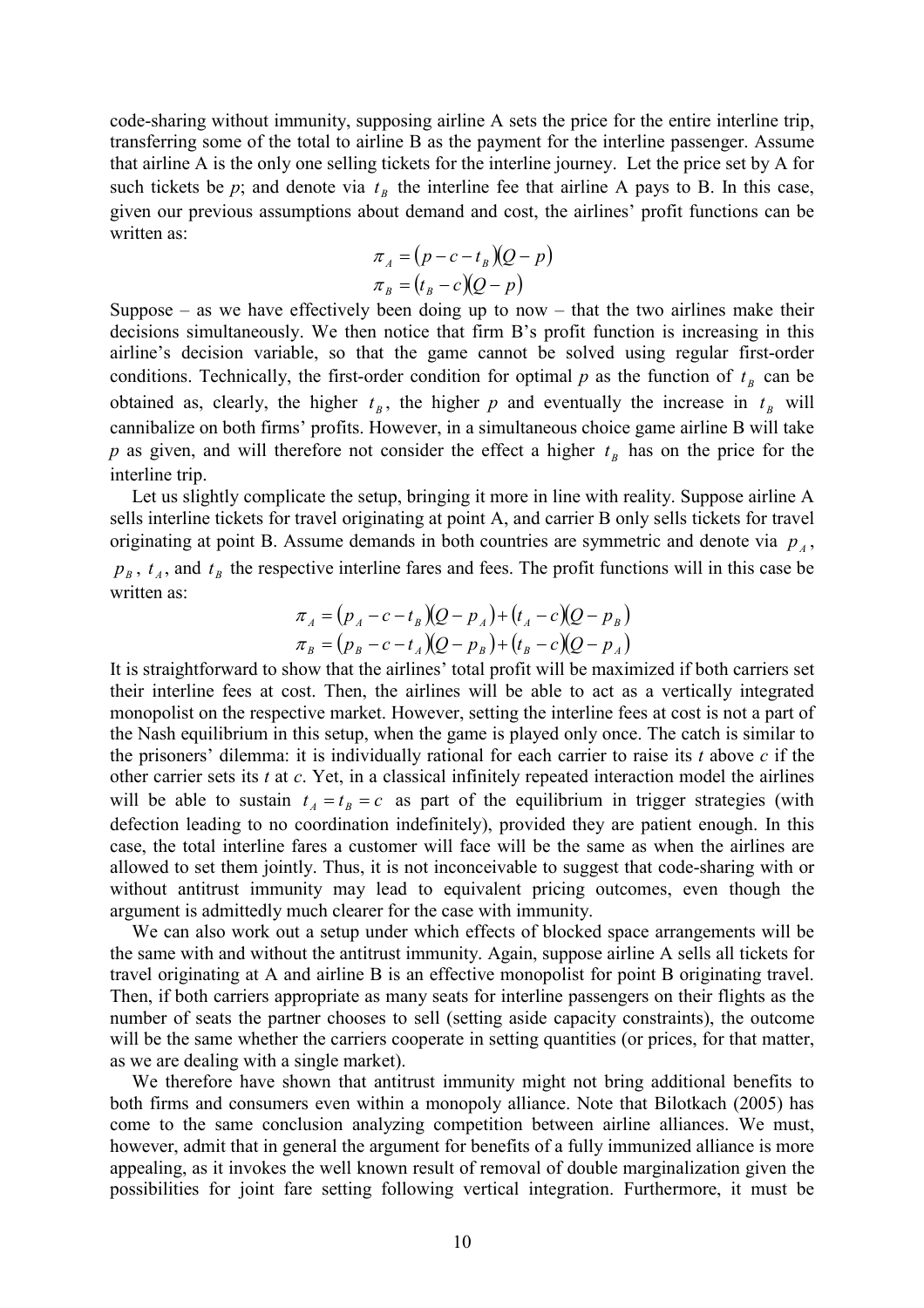mentioned in this respect that the argument above only refers to the removal of double marginalization, leaving possible additional cost efficiencies triggered by antitrust immunity (but not by simple code-sharing agreements) yet to be evaluated.<sup>12</sup> In addition, Bilotkach (2007b) shows that immunized alliances bring benefits to consumers via better scheduling coordination. All these parameters need to be included in an overall assessment of antitrust immunity for airline alliances.

### 3.2.1.2 Benefits and costs of cooperation in a partially overlapping airline network

Next, let us introduce a more realistic airline network in which the routes partially overlap. The simplest form of such a network is sketched below.



Figure 3: Simple partially overlapping airline network

As shown in Figure 3, the two potential alliance members have an overlapping route CB in their networks, connecting their hub airports. Obviously, allowing coordination between the partner airlines eliminates competition on the overlapping route, while bringing the identified benefits to interline passengers. In his seminal theoretical paper, Brueckner (2001) investigates the relative sizes of the two effects and finds that – although the welfare impact on consumers is generally ambiguous – the welfare increase in the interline markets are likely to offset the potential negative effects in non-stop markets.

 Although this theoretical result suggests likely positive welfare effects of airline coordination in a partially overlapping network, a better option would be to keep the benefits of cooperation while avoiding the elimination of competition on the overlapping routes. As indicated above, competition is only eliminated if full coordination is allowed (i.e., antitrust immunity is granted) and as we have shown above, the benefits to interline passengers may or may not require antitrust immunity.<sup>13</sup> In general, a regulator concerned about reduced competitive interaction on the overlapping portion of the airlines' networks following a cooperative agreement by the airlines basically has two options. First, antitrust immunity to the partnership can be denied. Second, antitrust immunity can be granted, but made applicable only to joint setting of the interline fares. The latter scheme is known as carve out setup, as routes within the overlapping part of the alliance partners' network are 'carved out' of the deal.

 On the surface, carve outs appear to be an attractive option and, in fact, they have been used quite frequently by authorities on both sides of the Atlantic as approval conditions in immunity decisions (see Section 4 below). However, recent theoretical research by Brueckner and Proost (2009) shows that carve outs may yield lower welfare than simple immunized alliances where airline partners set up a revenue sharing agreement. The difference between the non-immunized alliance and the revenue sharing partnership is effectively that with the latter partner airlines enjoy more freedom over the cost side of their operations. This basically suggests that the real issue in point is whether joint operation of the alliance partners brings higher benefits via cost synergies and economies of density on the overlapping part of the network relative to the cost it may impose via increased market concentration and joint pricesetting.

<sup>&</sup>lt;sup>12</sup> Examples for such further alliance-specific efficiencies could be cost reductions via shared back office functions, maintenance facilities and operational staff as well as joint purchasing advantages.

<sup>&</sup>lt;sup>13</sup> Given the obvious benefits of cooperation for interline passengers, we do not consider a prohibition of codesharing as an attractive option.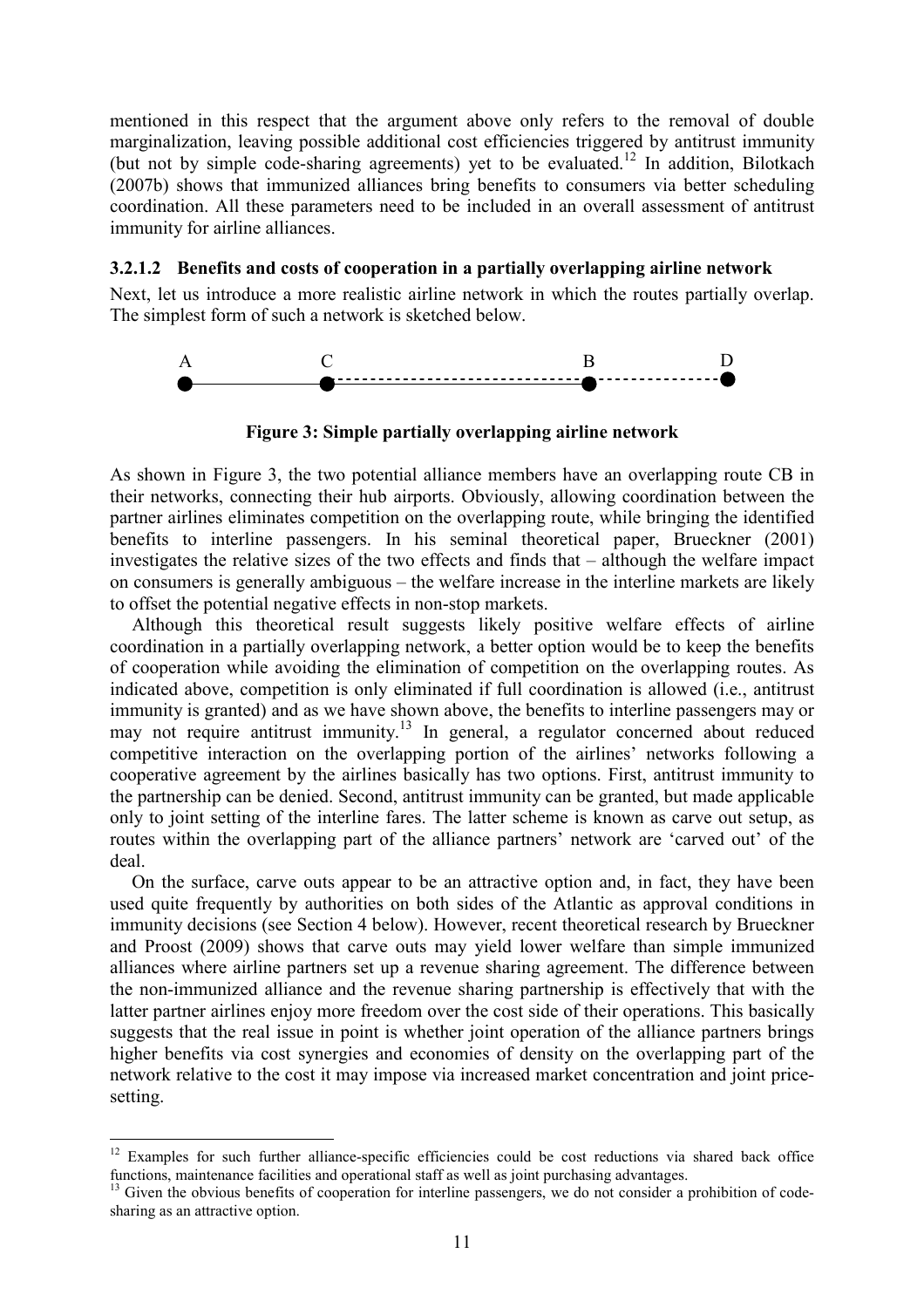From an empirical perspective, Brueckner's (2003) research shows that antitrust immunity decreases fares for interline trips to a greater extent than the code-sharing without such immunity. Whalen (2007) confirms these findings in a time-series analysis of the effects of international airline partnerships. In contrast, Bilotkach (2007c) suggests, admittedly by analyzing a smaller sample of routes than Brueckner (2003), that antitrust immunity does not decrease fares by more than consolidation via code-sharing already does. Additionally, an empirical study by Wan, Zou and Dresner (2009) find that cost synergies are large enough on parallel routes to avoid price increases as a consequence of joint price-setting. Interestingly, they find that oneworld business class fares are lower than comparable fares between nonalliance hubs. Given the fact that oneworld do not have antitrust immunity to coordinate fares, this result can be interpreted to imply that alliances without antitrust immunity may produce the greatest consumer benefits. Most recently, an econometric study by Willig, Israel and Keating (2009) challenged the results of a DOJ study on the price effects of antitrust immunity. Contrary to the results of the DOJ, the authors are unable to find – across a range of model variations – any evidence that antitrust immunity causes an increase in fares on gateway-to-gateway routes.<sup>14</sup> Part of the explanation most likely relates to the incentives to expand capacity on gateway-to-gateway routes<sup>15</sup> after receiving antitrust immunity and the thereby triggered downward pressure on price. Interestingly, Willig et al. (2009) are also able to investigate the effects of carve-outs and conclude that they diminish or even eliminate the benefits of antitrust immunity. In particular, the authors show that trips including a carved-out segment have higher fares than trips with no such carve-out.<sup>16</sup>

 In a nutshell, it can be concluded that from both theory and empirics the effects of antitrust immunity on market prices are undetermined in the sense that it will depend on the specific market characteristics whether price decreases or price increases can be expected. However, every solid econometric analysis needs to consider the identified potential trade-off of cheaper interline connections and potentially more expensive online connections between the two hubs of the alliance members. In trying to intervene in online markets, regulators need to act consciously in order to avoid destroying efficiencies to the extent that consumers are eventually harmed by market interventions.

### 3.2.2 Effects on non-price parameters

 $\overline{a}$ 

It is a well established fact that price is not the only product characteristic taken into account by consumers in making their choices. Firms therefore also compete in non-price characteristics, and tend to work hard to differentiate their product from those of their competitors, in order to charge a premium for the associated distinguishing features. With respect to passenger airline markets, frequency and convenience of service are arguably the most important (and closely related) non-price features consumers will care about. Higher frequency of service means lower schedule delay, and better scheduling coordination between the partner airlines implies more benefits for interline passengers via shorter total travel time,

<sup>&</sup>lt;sup>14</sup> Kamita (2008) analyzes the effects of temporary antitrust immunity granted to Aloha Airlines and Hawaiian Airlines for inter-island Hawaiian traffic from December 2002 to October 2003. He not only finds that prices increased significantly during the period of coordination but also that they remained at an elevated level until the entry of a new competitor. Although admittedly a domestic case of antitrust immunity with only limited relevance for international airline markets, the results suggest that antitrust immunity can have significant and long-lasting negative effects on competition.

<sup>&</sup>lt;sup>15</sup> The increase in demand and capacity respectively on gateway-to-gateway routes following antitrust immunity is clearly identifiable in the respective transatlantic market data. See generally Bilotkach and Hüschelrath (2010) for a detailed assessment.

<sup>&</sup>lt;sup>16</sup> Another argument for a reduced impact of carve-outs with respect to restoring competition in gateway-togateway markets is brought forward by Reitzes and Moss (2008, p. 307), referring to DOJ documentation. They state that code-sharing alliances might have incentives to compete less aggressively in overlapping markets in order to avoid subverting the respective agreements on connecting traffic.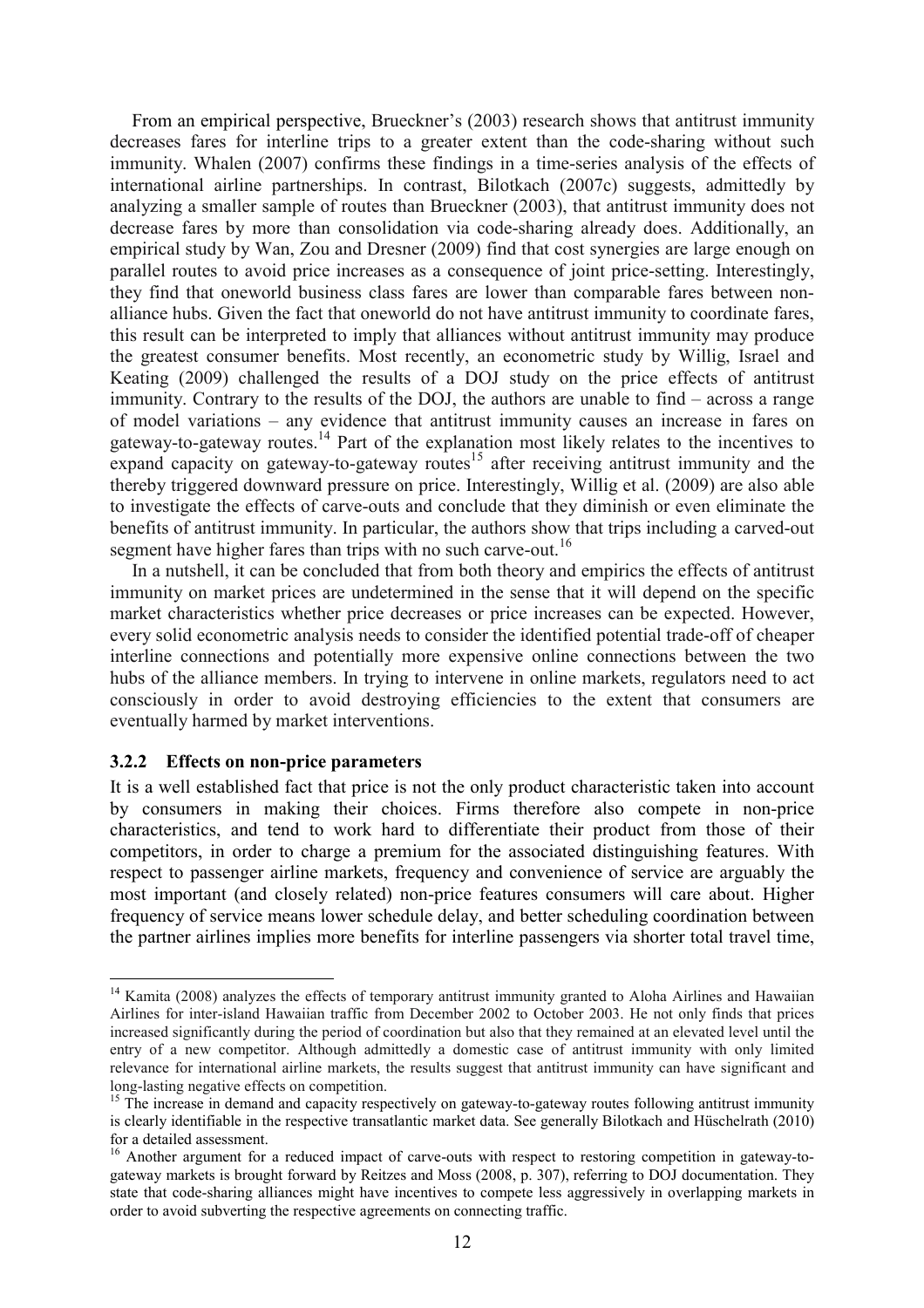other things equal. Airlines also use their frequent flier programs to create horizontal product differentiation via brand loyalty.

 The issue of choice of non-price characteristics under airline joint ventures has received limited attention in the literature. Bilotkach (2007b) offers a model which allows a purely complementary alliance to choose prices and the degree of scheduling coordination; Lederman (2007) provides some empirical evidence on demand effects of international frequent flier program partnerships. Modeling choice of price and frequency is generally a complex affair. It is hard to predict how interline partnerships will affect individual members' frequency choice beyond the obvious implication that higher traffic due to a joint venture may yield higher frequency of service on spoke-to-hub routes, creating additional benefits to passengers traveling point-to-point on those markets.

 The issue of frequent flier program partnerships which go hand in hand with airline alliances appears much more interesting for at least three reasons. First, where such partnerships are alliance-wide, airlines entering a global alliance may end up sharing frequent flier programs on markets where they compete with each other (e.g., United and US Airways – both Star Alliance members – on the US domestic market). Recent empirical evidence (Bilotkach, 2009) suggests that such competing partners will reduce their frequency of service as a cost cutting measure in response to a otherwise higher substitutability between their services. Second, there is strong evidence (Lederman, 2008) that airlines flying into airports dominated by their frequent flier program partners are able to get under the umbrella of what is known as the airport dominance effect. For practical purposes this means that frequent flier program partnerships may increase average fares for flying into some important airports. Third and perhaps most important, the scale of alliance-wide frequent flier programs creates an additional potentially important entry barrier. In this respect, we refer not only to the need for any new alliance to attain certain scale to be able to compete with the incumbents. Frequent flier program partnerships within the alliance can create entry barriers on individual airlines' home markets as new entrant will have to either attain certain scale, or join one of the global alliances. Alternatively, it can, like Ryanair in Europe, decide not offer any loyalty program and to solely rely on attracting customers via lower fares.

## 3.3 Specific theories of anticompetitive effects of antitrust immunity

The probably biggest drawback of the models that have been used in the literature to address effects of airline partnerships is that they tend to focus on benefits of the removal of double marginalization and economies of traffic density on one or several markets, without putting the markets being modeled into a broader context. Given an increasing role of the only three global airline alliances remaining in the industry and the tendency among (antitrust) authorities to allow more coordination between alliance members, it is crucial to see what we can find in that broader context. Therefore, the following sections concentrate on the derivation of more specific theories of potential anticompetitive effects triggered by antitrust immunity. In particular, three such theories will be developed in greater detail: the potential for market foreclosure, the potential for collusive behavior, and implications of the current alliance market structure for the development of airline networks.

# 3.3.1 Potential for market foreclosure

Market foreclosure involves denying actual or potential competitors access to either an essential input or customers, and thereby preventing them from competing. The tools in the foreclosing firm's toolbox include vertical integration with competitors, refusal to deal, exclusive arrangements, and price discrimination.

 The possibility of foreclosure in airline partnerships has been suggested in models of Chen and Gayle (2008) and Bilotkach (2007a). Both papers effectively model alliances with antitrust immunity and profit sharing. In either model, where an airline can choose from a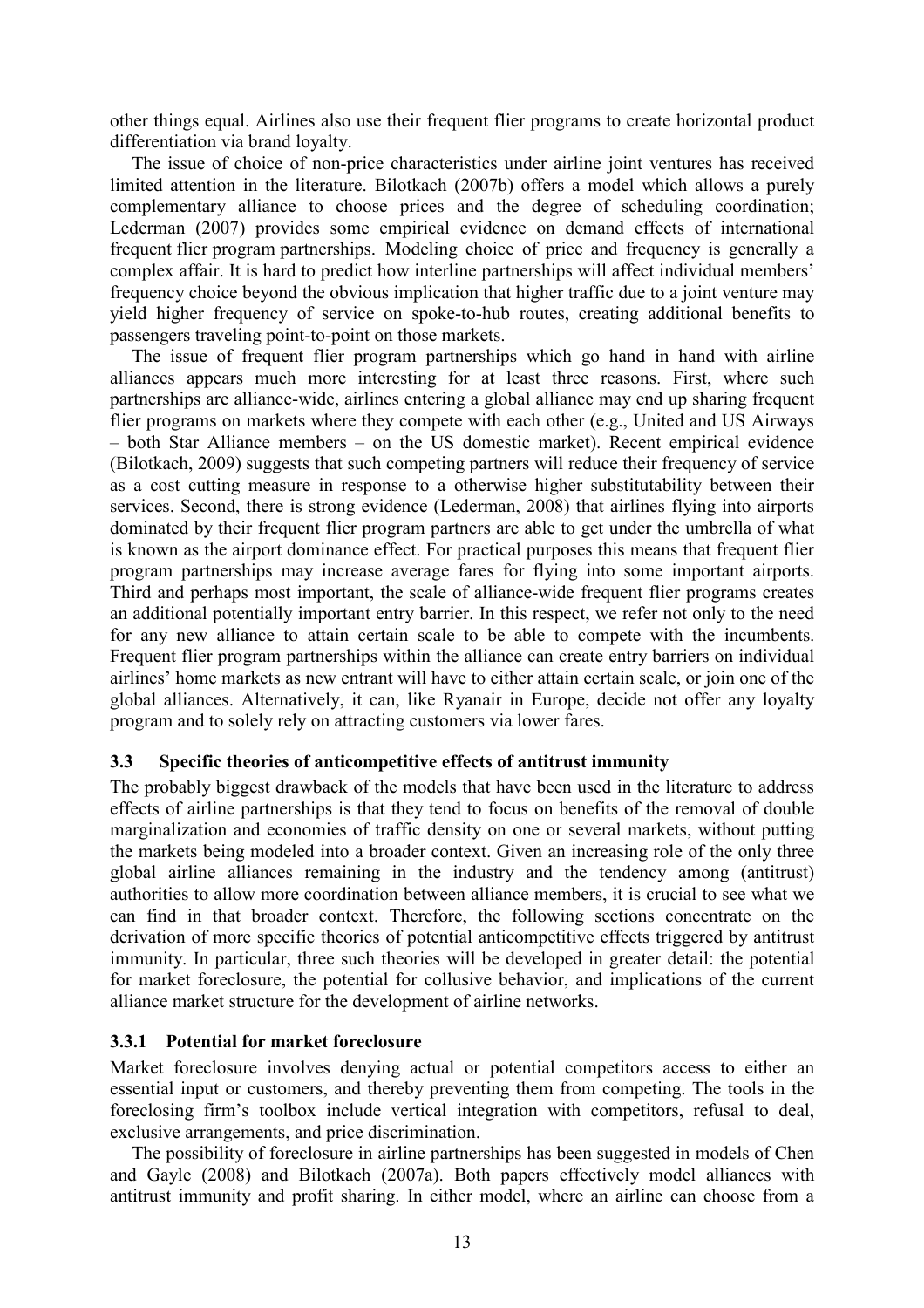variety of potential alliance partners, the airline not chosen as a partner is unable to carry its passengers beyond its network. This issue is illustrated in Figure 4.



Figure 4: Airline network with choice of alliance partner

As shown in Figure 4, Airline 1 has the possibility to foreclose the A-C market to Airline 3 upon setting up the alliance with Airline 2. To see why and how this can be a rational strategy, suppose that before the creation of the alliance Airline 1 charges the same sub-fare or interlining fee to either Airline 2 or 3. After the partnership between Airlines 1 and 2 is concluded, Airline 1 will decrease the fee for accepting the interline passengers from Airline 2 (due to the removal of double marginalization<sup>17</sup>). Given this advantage, in theory, Airline 1 does not need to increase the interlining fee for Airline 3 for that carrier to lose market share, and the change in relative sub-fares or interline fees can already yield foreclosure of the A-C market to Airline 3. In practice, however, foreclosure can also be facilitated either via a direct refusal to deal, or by setting prohibitively high fees for accepting interlining passengers. Doing so might be perfectly rational for the alliance members, as it not only increases their revenue, but also lowers their cost via economies of traffic density (and increases the rivals' cost for the same reason)<sup>18</sup>. Whatever the exact mechanism, the end result will be higher traffic by partner airlines with antitrust immunity and lower traffic by the outside airlines on routes to/from the partner airlines' hub airports (see Reitzes and Moss, 2008).

 Empirically, foreclosure will entail non-alliance carriers lowering their traffic from/into an alliance hub, while alliance members would keep increasing this traffic. This point is nicely illustrated in Figure 5, which breaks down the non-stop transatlantic traffic at Frankfurt airport (FRA) by operating carriers' affiliation with the Star Alliance partnerships that enjoy antitrust immunity. We can clearly see that Star Alliance traffic has been increasing over the years, while transatlantic traffic by the airlines outside of Star Alliance has been declining or  $constant^{19}$ .

<sup>&</sup>lt;sup>17</sup> As shown above, antitrust immunity is a sufficient (but potentially not a necessary) condition for such a removal of double marginalization. Yet, as antitrust immunity allows explicit price coordination and gives the partner airlines a possibility to set up a joint venture with revenue sharing, the partners in the immunized alliance will obviously have more opportunities and a greater incentive to restrict interlining outside of their network whenever possible – this both increases the revenue and decreases average cost through economies of traffic density.

<sup>&</sup>lt;sup>18</sup> On the margin, if a connecting passenger comes from within your alliance rather than from the outside, your load factor increases, and that of your rival falls, which – due to economies of traffic density – increases the difference between your per passenger cost and your rival's.

<sup>&</sup>lt;sup>19</sup> Note that while Star Alliance membership has grown over the years; Star Alliance transatlantic services with antitrust immunity to/from Frankfurt airport have been performed by either Lufthansa or United. US Airways, while a member of Star Alliance, has not had antitrust immunity, and therefore its services are included into the "other airlines" category in Figure 5.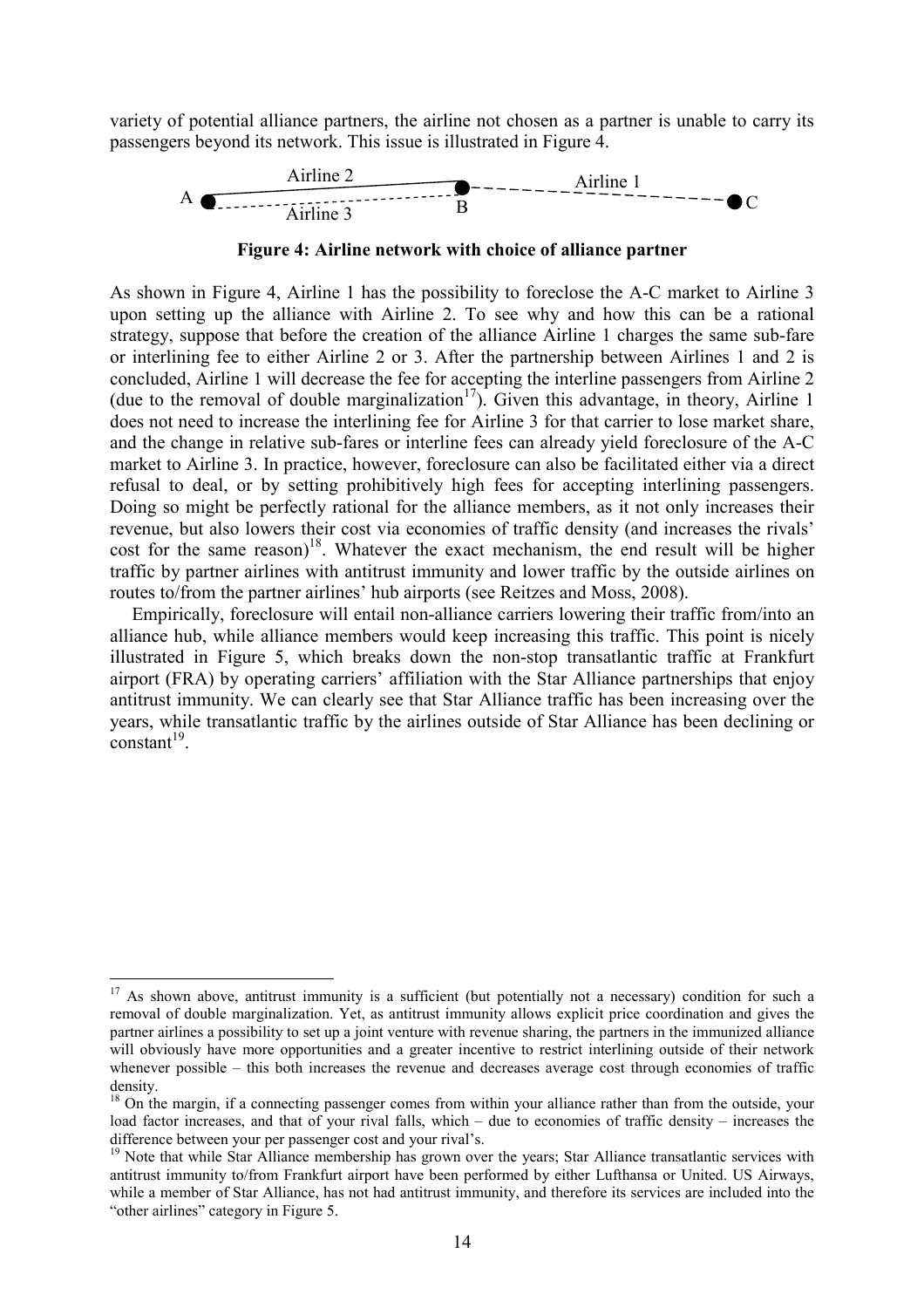

Note: Computed from T-100 dataset of the US DOT (see footnote 7 above). LH = Lufthansa; UA = United; the two airlines had antitrust immunity since 1996. Services between UA and LH hubs include non-stop flights to Washington Dulles, Chicago O'Hare, Denver, and San Francisco by United or Lufthansa.

#### Figure 5: Non-stop transatlantic passenger traffic at Frankfurt Airport

Generally, as noted by Reitzes and Moss (2008), foreclosure will be more successful the higher the gateway's reliance on connecting traffic and the fewer the options for channeling passengers via alternative hub airports. They further suggest that the current structure of the transatlantic airline industry appears more conducive to foreclosure at EU rather than US gateways, due to the relative dominance of the individual EU countries' flag carriers on the respective domestic markets.

 Furthermore, although foreclosure may not reduce overall competition between alliances (as they will still channel their interline passengers via respective hubs, and will not technically exit any city-pair markets), non-stop competition on some important routes may be reduced. This fact is indeed acknowledged by some industry experts (Kasper and Lee, 2009), however, they claim that any losses due to foreclosure are more than offset by higher traffic through the alliance members' main hubs. Whether this is so is an empirical question. One thing we can say for sure is that the likelihood of market foreclosure as we described it here is the highest in case of the revenue sharing joint venture (requiring antitrust immunity).

 The potentially significant effect of foreclosure on competition in a world with antitrust immunity for airline alliances can also be exemplified in a more complicated airline network with two competing airline alliances. In Figure 6, Airports S1, H1, and H2 are located across the Atlantic Ocean from H3, H4, and S2. Let us call the partnership between the airlines operating hubs H1 and H3 Alliance 1, while Alliance 2 members will operate hubs H2 and H4. Then we then can define the following types of markets:

- Markets between the hubs within an Alliance: H1-H3 and H2-H4 routes;
- Markets between the hubs of competing Alliances: H1-H4 and H2-H3;
- Spoke-overseas hub routes: S1-H3, S1-H4, S2-H1, and S2-H2;
- Spoke-spoke routes: S1-S2.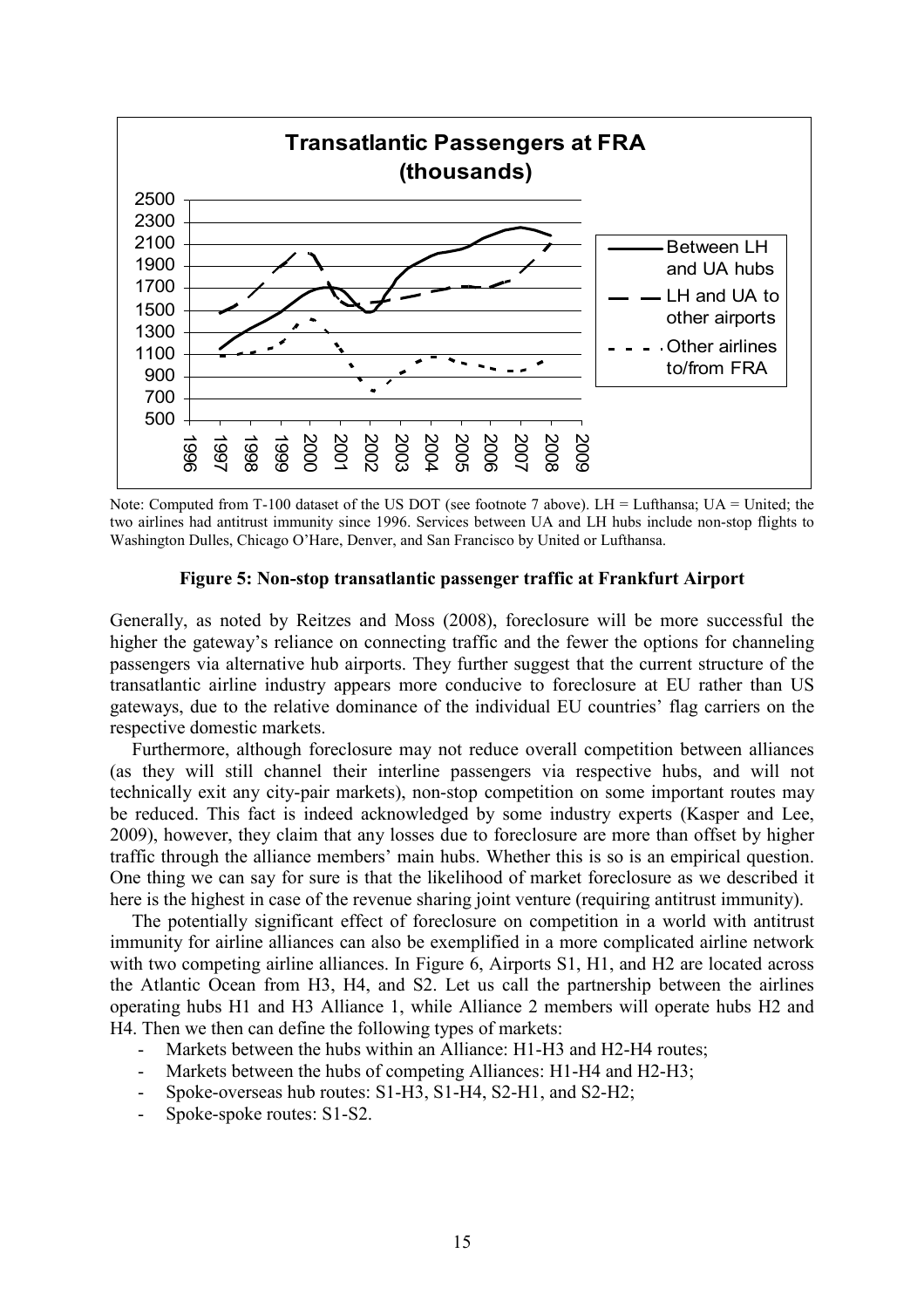

Figure 6: Simple airline network with two alliances

According to the general reasoning above, market foreclosure will yield a reduction in traffic on H1-H4 and H2-H3 routes. Spoke-overseas hubs routes may also be affected. Consider the S1-H3 market. In the extreme case, Alliance 2 may end up closing down the H2-H3 segment of its network (as it is unable to operate this market profitably without passengers connecting to spokes via H3). Even if the segment is not closed down (so that alliance members only reduce frequency of service), the position of Alliance 2 on the S1-H3 route looks less favorable when compared to Alliance 1. At the same time, the reduction in competition on these routes can be offset by the lower cost; therefore, the net effect on prices is generally uncertain. Spoke-to-spoke markets (S1-S2) are not affected much by the foreclosure, as competition between the airlines is simply replaced by the competition between alliances. It is however true that the S1-S2 passengers will now have fewer options, as routings S1-H1-H4- S2 and S1-H2-H3-S2 are no longer available to them.

 The net effect of competition between the alliances is increased specialization of individual alliance members on channeling the passenger traffic via the alliance partners' hubs, and the reduction in traffic to the competing alliance's hub airports. While over the entire network the effect of this network reorganization could be to increase the number of markets served, and competition between the alliances may intensify (especially on the spoke-to-spoke markets), we have identified some markets where competition will be decreased. Last but not least, not all airlines are alliance members and the formation of airline alliances puts those carriers into a clearly disadvantageous position, also decreasing competition on the affected markets. As an example, if we suppose that the H3-S2 route is also served by a non-alliance carrier, the formation of the alliance will decrease competition in this market.

 Based on this general framework, an empirical investigation by Bilotkach and Hüschelrath (2010) finds that granting antitrust immunity leads to a decrease in flight frequency of up to 6 percent by the non-alliance carriers serving a newly immunized hub. The effect on passenger volumes is even greater (a drop of up to 8.5 percent), suggesting excluded airlines switch to smaller aircraft and/or end up with lower load factors on their services to the newly immunized hubs.

#### 3.3.2 Potential for collusion

Generally and ceteris paribus, the potential for collusion among firms or alliances increases with shrinking numbers of competitors as it is easier to reach and maintain a tacitly or overtly formed agreement. The general argument is not new to economic analyses of the airline industry and often studied in direct relation to the theory of multimarket contact.

 For example, for the domestic US airline industry there exists substantial evidence consistent with the so-called mutual forbearance hypothesis. This hypothesis states that a firm will be less reluctant to compete aggressively on any given market against the firms with which it also competes on other markets (Bernheim and Whinston, 1990). An empirical investigation by Evans and Kessides (1994) found that fares are higher in city-pair markets served by carriers with extensive inter-route contacts. The authors argue that airlines seems to follow a 'golden rule', i.e. that airlines refrain from initiating aggressive pricing actions on a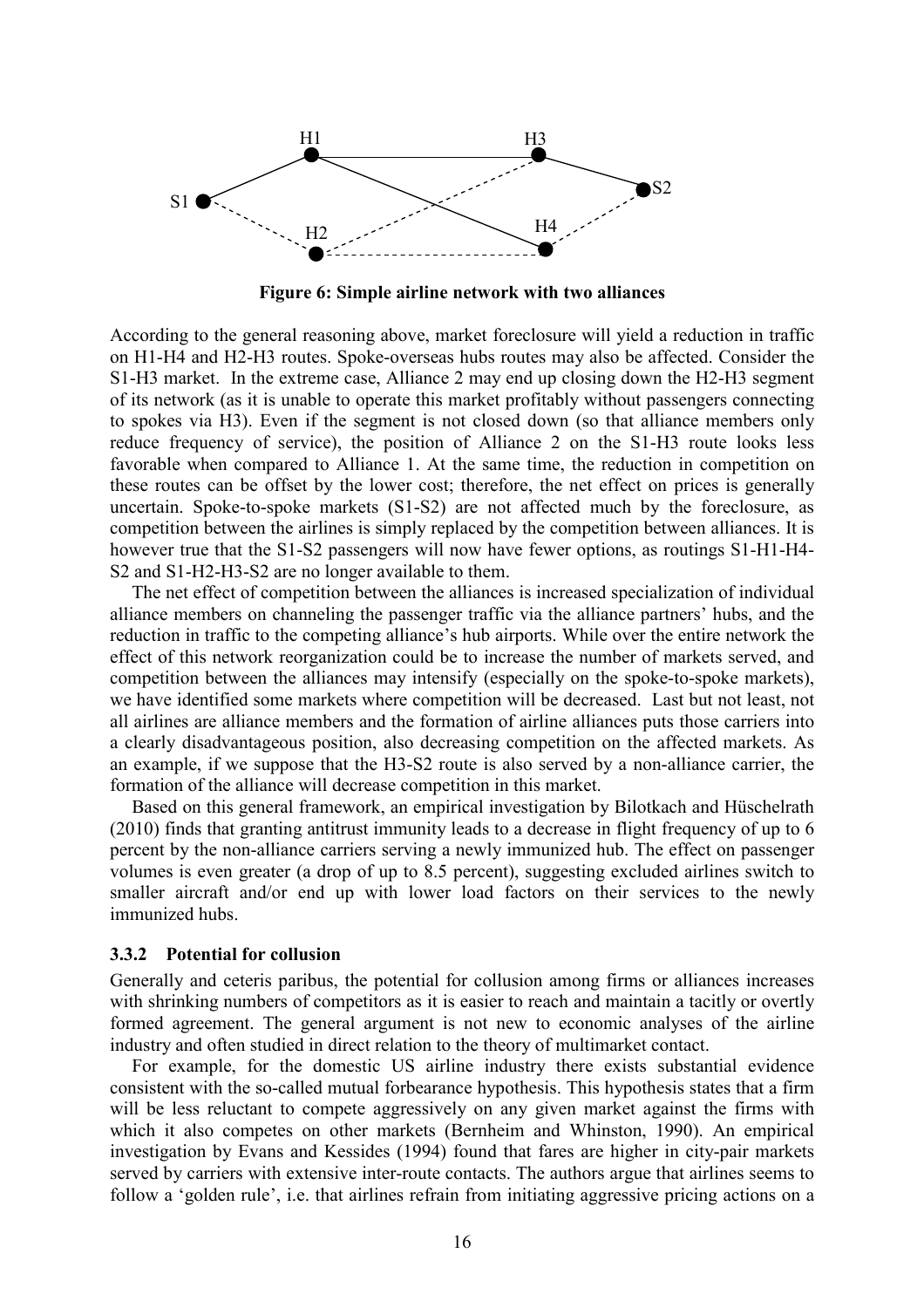given route for fear that competitors might react in other jointly contested routes. Furthermore, Gayle (2008) investigates the question of whether the effects on price and traffic levels triggered by the approval of the Delta/Continental/Northwest code-share alliance supports collusive behavior hypothesis. Evidence in support of this hypothesis is found on about one third of all relevant markets.

 Taking these results for the US domestic airline industry into account, it can be argued that the higher the extent of cooperation within airline alliances, the higher the extent of multimarket contact in the global airline industry. Additionally, the recent inclusion of more than one US airline into the same alliance, along with further consolidation in the US airline industry, certainly has the potential to aggravate the general issue. However, the current literature on airline partnerships does not pay particular attention to the extent of multimarket contact and possible negative effects on competition intensity between the three global alliances.

## 3.3.3 Impact on network development

The issue of the impact of airline partnerships on network development boils down to the question of whether alliances affect any individual airline's incentive to enter with non-stop services. The above discussion on foreclosure suggests that airlines will have less incentive to enter into markets involving hubs of competing alliances. As for entry into other markets, recent literature suggests both theoretically (Bilotkach, 2009) and empirically (Dunn, 2007) that an airline will be less likely to enter with a non-stop service on a market where it already is present with a one-stop service. Alliance membership increases the number of such markets, thereby hindering development of individual alliance members' networks. Whether the effect will be the same with or without antitrust immunity is not clear. To the extent we can say partnership with antitrust immunity involves a higher degree of commitment on part of the individual members, we will be able to claim it also hinders entry of the member airlines with new non-stop services.

### 4 Recent policy actions focusing on antitrust immunity for airline alliances

Based on an initial characterization of the key business motivations for airline alliances and the competitive effects of antitrust immunity, this section aims at presenting the treatment of airline alliances by the responsible authorities as well as other interested parties. Given the focus on transatlantic airline alliances, the analysis concentrates on the recent policy discussions and enforcement actions in the United States and the European Union.

# 4.1 United States

In the following, the general approach and the enforcement actions with respect to airline alliances and antitrust immunity in the United States are discussed.

# 4.1.1 General approach

There are two basic antitrust laws in the United States: The *Sherman Act (1890)* and the Clayton Act (1914). While the Sherman Act prohibits in Section 1 every contract, combination in the form of trust of otherwise, or conspiracy, in restraint of trade or commerce, the Clayton Act identifies specific types of conduct that were believed to threaten competition such as merger activity (see Rubinfeld, 2001, for a general overview). Both laws are enforceable either by the Antitrust Division of the Department of Justice (DOJ), the Federal Trade Commission, or by each of the 50-state attorneys-general. Additionally, private persons alleging economic injury caused by violation of antitrust laws can bring cases in the US.

 Although US antitrust laws are in principle legally binding for every enterprise and individual, federal law or judicial standards give antitrust enforcers several possibilities to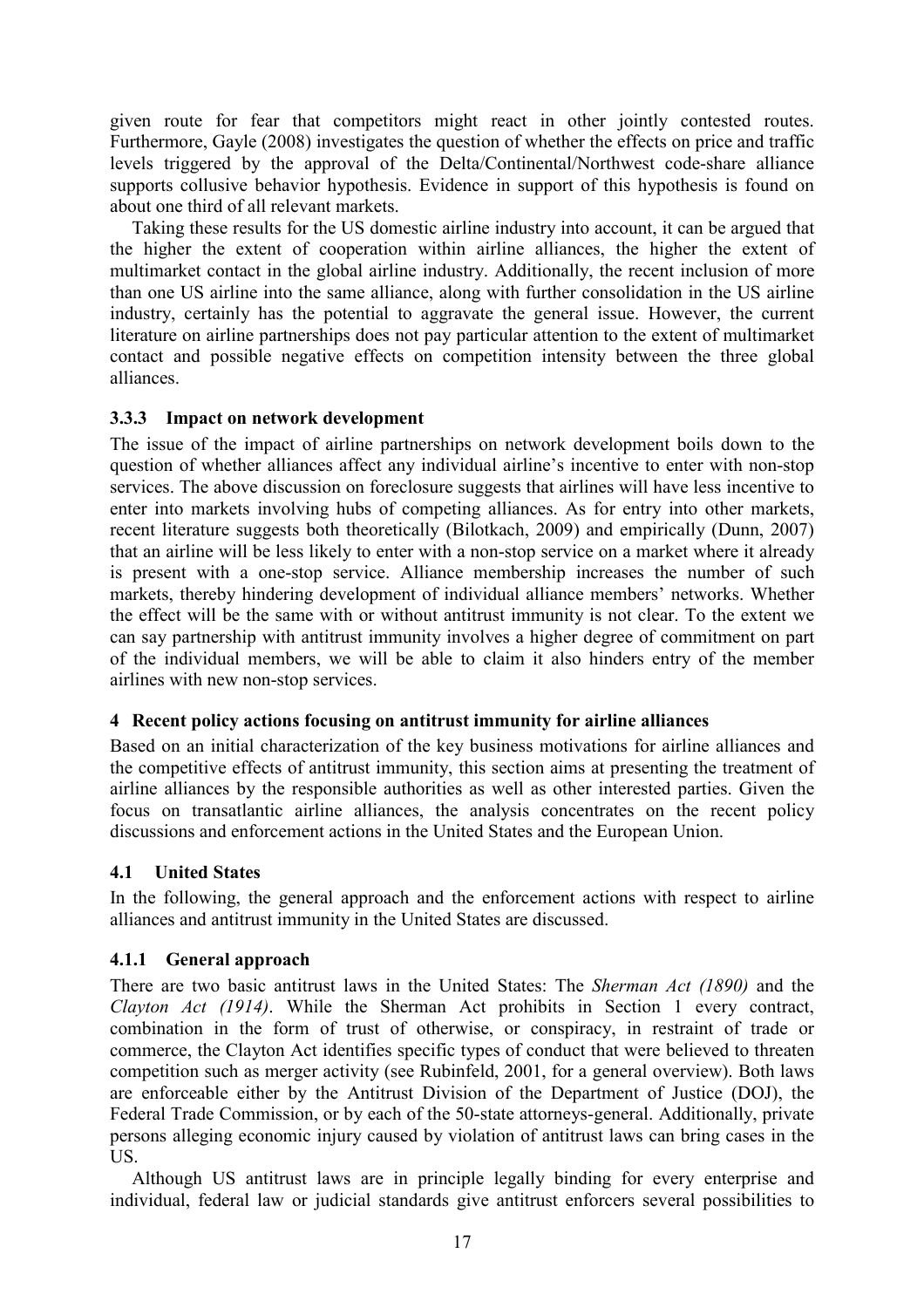prevent or restrain competition in certain industries or sectors. In this respect, the Antitrust Divisions' Manual differentiates between (1) statutory antitrust immunities or exemptions from some or all of the antitrust laws<sup>20</sup>, (2) statutes relating to the regulated industries activities and (3) statutes relating to joint research and development, production and standards development. While statutory antitrust immunities are currently in existence for ten sectors including agriculture, export trade, insurance, labor, professional sports and small business joint ventures, limitations on the full application of antitrust law as a consequence of continued economic regulation are possible in banking, communications, foreign trade, energy and transportation.

 Recently, the general discussion on the desirability of exemptions from competition rules was rejuvenated with respect to both the future of antitrust immunity in general and the future of antitrust immunity for airline alliances in particular. With respect to the former, the final report by the U.S. Antitrust Modernization Commission (2007) recommended that antitrust immunities should be granted rarely, and only where, and for so long as, a clear case has been made that the conduct in question would subject the actors to antitrust liability and is necessary to satisfy a specific societal goal that trumps the benefit of a free market to consumers and the U.S. economy in general. The report continues by remarking that in evaluating the need for existing or new immunities, Congress should consider not only whether the conduct to which the immunity applies, or would apply, could subject actors to antitrust liability, but also whether a particular societal goal trumps the goal of consumer welfare, which is achieved through competition. Furthermore, the likely adverse impact of the existing or proposed immunity on consumer welfare needs to be investigated.

 Turning from the general remarks to the airline industry, the Antitrust Division of the DOJ is now – as a consequence of the Airline Deregulation Act of 1978 – responsible for the review of domestic airline mergers and acquisitions. The granting of antitrust immunity to agreements between US and foreign carriers is, however, the responsibility of the US Department of Transportation.<sup>21</sup> The statutory basis can be found in the 1979 International Air Transportation Competition Act, which allows international inter-carrier agreements to be filed before the DOT for approval and antitrust immunity.<sup>22</sup> Under the statute, the DOT shall approve such agreements so long as they are "not adverse to the public interest" (§ 41309(b)). However applying the standard test codified in the Clayton Act demands from the DOT that it "shall disapprove ... an agreement ... that substantially reduces or eliminates competition,"  $(\S$  41309(b)(1)), unless "the agreement ... is necessary to meet a serious transportation need or to achieve important public benefits (including international comity and foreign policy considerations)" (§ 41309(b)(1)(A)). Receiving the DOT approval is compulsory for a successful application for antitrust immunity "to the extent necessary to allow [the applicants] to proceed with the transaction specifically approved … and with any transaction necessarily contemplated by the order" if the DOT "decides it is required by the public interest." (§ 41308(b)). Consequently, there are basically two "public interest" tests bundled in the DOT's alliance approval and immunization procedure. However, the DOT has always recognized that the public interest standard necessary to receive antitrust immunity is a much more stringent standard than the public interest standard to receive alliance approval.<sup>23</sup>

 At first glance, it seems surprising that the US DOT is even considering exemptions from antitrust laws for international airline alliances. No enforcer would seriously think about an allowance to coordinate operations within the US (or within the EU), so a straightforward question is what changes from domestic to international markets in such a way that makes

 $20$  See generally Keiner et al. (2009) for a detailed description of the current statute and the regulatory process.

 $21$  The DOJ is only allowed to make recommendations.

<sup>22</sup> See 49 USC §§ 41308-09.

<sup>&</sup>lt;sup>23</sup> See DOT-OST-2008-0234 (Show Cause Order), Order 2009-4-5 (Apr. 7, 2009) at 18.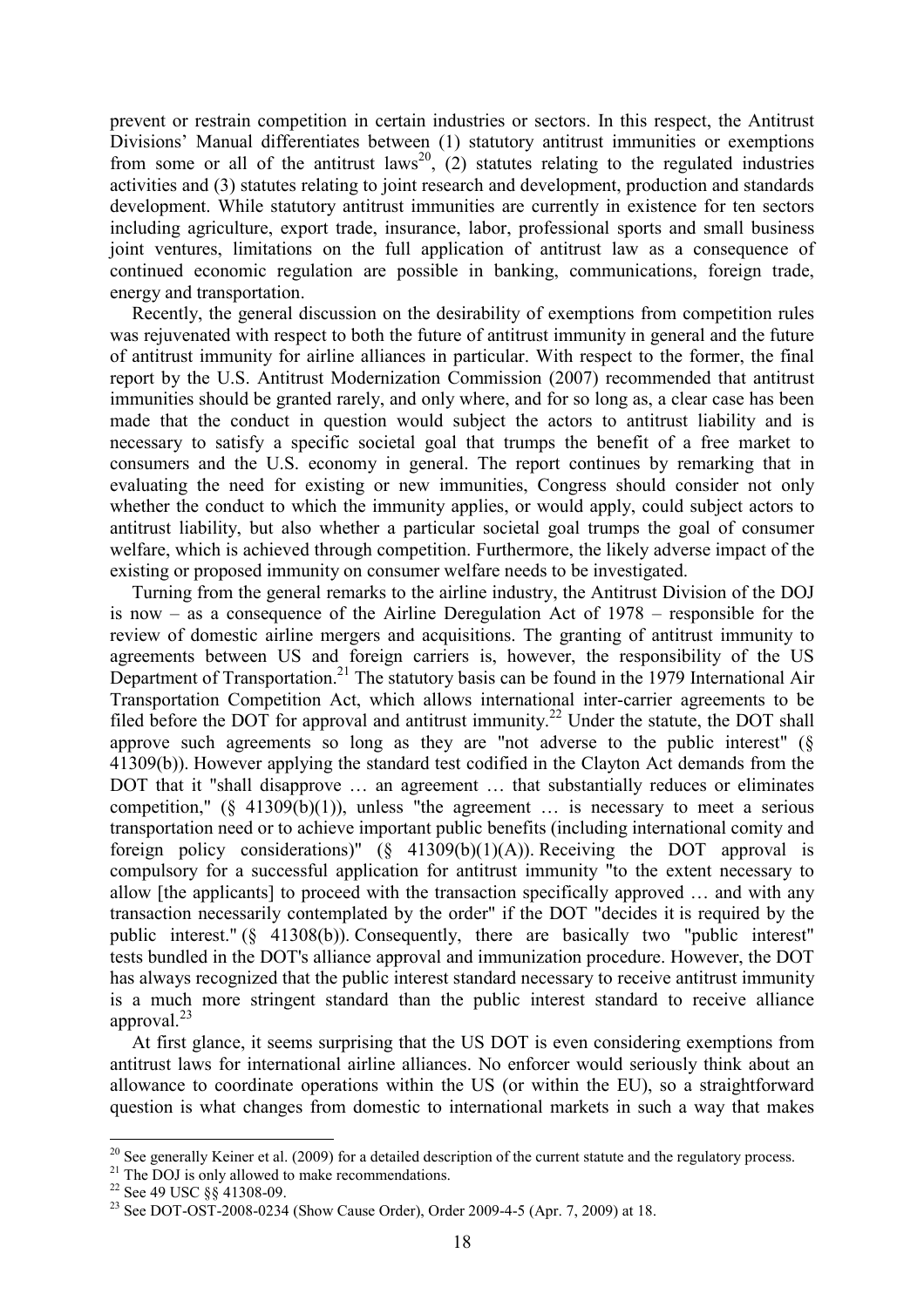antitrust immunity an (possibly) attractive option for airlines, consumers and politicians? The answer to this key question is multifaceted. Generally, the DOT has used antitrust immunity as an incentive to persuade foreign countries to sign Open Skies agreements with the US. The biggest success in this respect was the Open Aviation Area between the United States and the European Union which came into force on 31 March 2008. The agreement enables any US and EU carriers to fly without restrictions between any airport in the US and the EU and continue flights beyond the US and EU towards third countries<sup>24</sup>. However, Open Skies agreements with countries such as Japan, China or Mexico are yet to be signed, and antitrust immunity remain an important bargaining chip. Furthermore, although the above-mentioned Open Aviation Area is definitely a milestone in transatlantic liberalization; certain regulatory restrictions remain in place. First, the cabotage right is still not granted to US airlines for destinations within the European Union and vice versa. Second, foreign ownership restrictions remain in place in the  $US<sup>25</sup>$  In other words, airline operations and airline consolidation remain restricted even in an Open Aviation Area environment, and alliances can be interpreted as 'next best substitute' to the impossibility of worldwide airline networks operated by one airline, and the impossibility to coordinate (and therefore rationalize) operations by way of merging two companies.

 The general discussions on the desirability of antitrust immunity for international airline alliances are not new. Back in 1999, the Transportation Research Board (TRB) identified that a key argument in granting antitrust immunity to airline alliances is that such partnerships can be appealing to airlines because of the constraints on airline entry and expansion imposed by national governments and embodied in aviation treaties as well as national citizen ownership laws. In accordance to this view, the DOT generally has favored the formation of international alliances, believing that the public will benefit from the network efficiencies as well as from the new competition, while suffering relatively little from the allied airlines cooperatively setting fares and capacity. Especially in its early approvals, DOT reasoned "… that immunity would enhance competition in international markets by allowing airlines with small market shares to combine their networks and become more effective in competing against larger airlines" (Transportation Research Board, 1999, p. 145). This reasoning was the basis for the conditional approval of the KLM/Northwest alliance in 1993.<sup>26</sup>

 As noted by Reitzes and Moss (2008) and others – following the surge of immunity applications and subsequent consolidation tendencies – in approving subsequent partnerships, the DOT was basically forced to adapt its justification for granting antitrust immunity to "… the benefits of creating alliances that could compete against one another, rather than against individual airlines" (Transportation Research Board, 1999, p. 145). The concern that granting antitrust immunity to large transatlantic carriers may cause competition problems on gatewayto-gateway markets was tackled by the US DOT through the imposition of carve-outs. A further concern raised by the TRB is that in advocating international alliances and granting antitrust immunity, DOT might not have given sufficient consideration to the potential effect of international alliances on the competitive structure of the domestic airline industry. Furthermore, the possibility cannot be ruled out that the intent of immunity requests might have been protectionist, producing Open Skies nominally, but with the underlying aim of protecting foreign national carriers from free competition by granting antitrust immunity.

 Complementary to the above-discussed general role of antitrust immunity in the US antitrust policy, there have been recent policy discussions questioning whether the granting of

<sup>&</sup>lt;sup>24</sup> We must however note that we detected only one instance where such authority translated into actual non-stop transatlantic air service. Air France started operating non-stop flights between Los Angeles and London; it eventually withdrew from this market.

 $25$  In the US, foreigners are not allowed to hold more than a 25 percent stake in any carrier operating domestic services.

<sup>26</sup> DOT-OST-1995-579-0034 (Final Order), Order 93-1-11 (Jan. 11, 1993).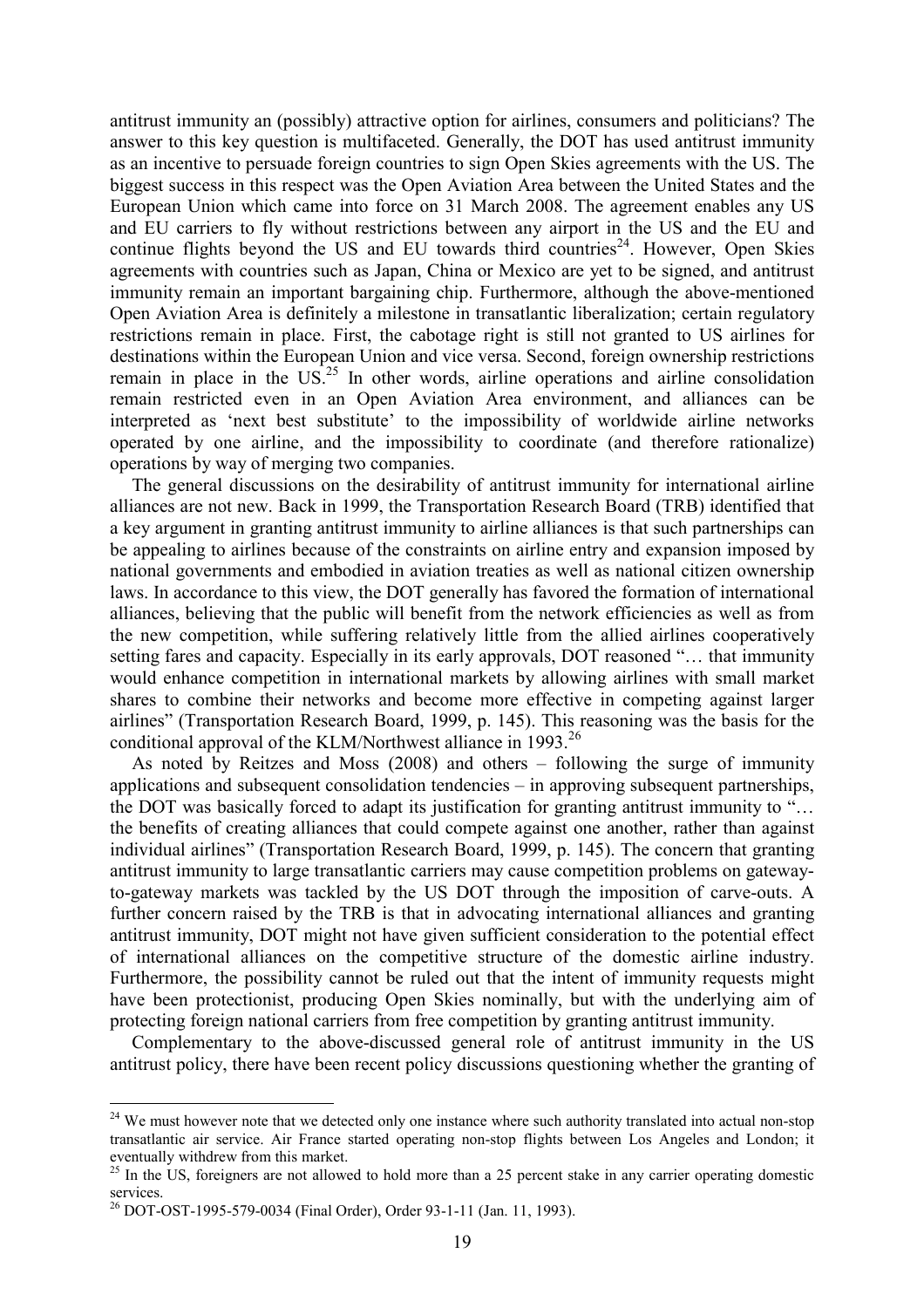antitrust immunity for airline alliances is in the consumer's interest. The latest discussion was triggered in February 2009, when Congressman James L. Oberstar introduced a bill<sup>27</sup> to study the effects of airline alliances and antitrust immunity on consumers. He argues that the combination of the recent consolidation of airline alliances together with their efforts to extent the scope of their cooperation from code-sharing to the joint planning and pricing of services raises the question of whether the benefits of these alliances to consumers outweigh the adverse effects of the resulting loss of competition. In particular, Oberstar argues that granting of antitrust immunity is a de facto merger of these airlines over the respective routes, and that evidence suggest that the granting of antitrust immunity is followed by a decline in competition from airlines excluded from the alliance. Furthermore, he refers to an unpublished study by The Brattle Group, which finds that immunized airlines have undertaken actions to raise their rivals' costs of interlining at their key hubs. The power of inter-alliance competition is only considered valid for destinations that can be served through more than one hub. If this is not the case, consumers are restricted choosing services of the 'dominant' alliance. In order to mitigate the potentially negative effects, Oberstar proposes to sunset the approval and to force airlines to reapply for approval. Oberstar's initiative triggered a heated discussion of the pros and cons of antitrust immunity in which various interest groups participated and partly still participate.

### 4.1.2 Enforcement actions

 $\overline{a}$ 

A first look at the aggregated enforcement data on airline alliances and antitrust immunity provided by the US DOT reveals that majority of antitrust immunity applications have been approved. Between 1992 an 2009, the US DOT investigated 35 applications for antitrust immunity for the international services of various airline alliances.<sup>28</sup> Only 3 applications were disapproved<sup>29</sup>, 2 are pending, and 2 applications were dismissed on request by the airlines before a final decision was announced. All of the remaining 28 applications were approved subject to conditions. Excluding the 12 applications of alliances without any involvement of a European carrier leaves 16 successful transatlantic applications for antitrust immunity.

 Analyzing successful transatlantic antitrust immunity applications a little further leads to two particularly interesting observations. First, the proposed alliances grow over time. While most of the applications until the year 2000 included two airlines, more recent applications include up to 10 unique carriers, all members of the same alliance. Second, there seems to be very limited variation in the general approval conditions over time. The standard approval conditions – which only partly aim at preventing reduced competition – are: (1) Filing of any subsequent subsidiary agreements and/or any agreements affecting the alliance; (2) Withdrawal from IATA tariff coordination activities on specific routes; (3) Exclusion of pricing, inventory, yield management and pooling of revenues on specific fares and on specific routes (also known as 'carve-outs'); and (4) O&D survey data reporting requirement. Additionally, the recent approvals of the DOT also demand (5) yearly reporting requirements from the respective alliance members. The following paragraphs give an overview of selected insights of the more recent investigations of the DOT with respect to SkyTeam, Star and oneworld alliances.

With respect to the *SkyTeam Alliance*, a landmark investigation was the attempt to receive antitrust immunity for the consolidation of core SkyTeam (Delta/Air France) and Wings

<sup>&</sup>lt;sup>27</sup> Statement of the Honorable James L. Oberstar, H.R. 831, A Bill to Ensure Adequate Airline Competition Between the United States and Europe, 3 February 2009, Washington D.C. Oberstar repeated his concerns in a speech before the International Aviation Club on 23 March 2009.

 $\delta$  The only domestic airline alliance investigated by the DOT was between Aloha Airlines and Hawaiian Airlines in 2002. See Kamita (2008) for an economic analysis of the case.

<sup>&</sup>lt;sup>29</sup> American Airlines - British Airways (1999), American Airlines - British Airways (2002), Delta Air Lines -Northwest Airlines - Air France - Alitalia - CSA Czech Airlines - KLM (2006)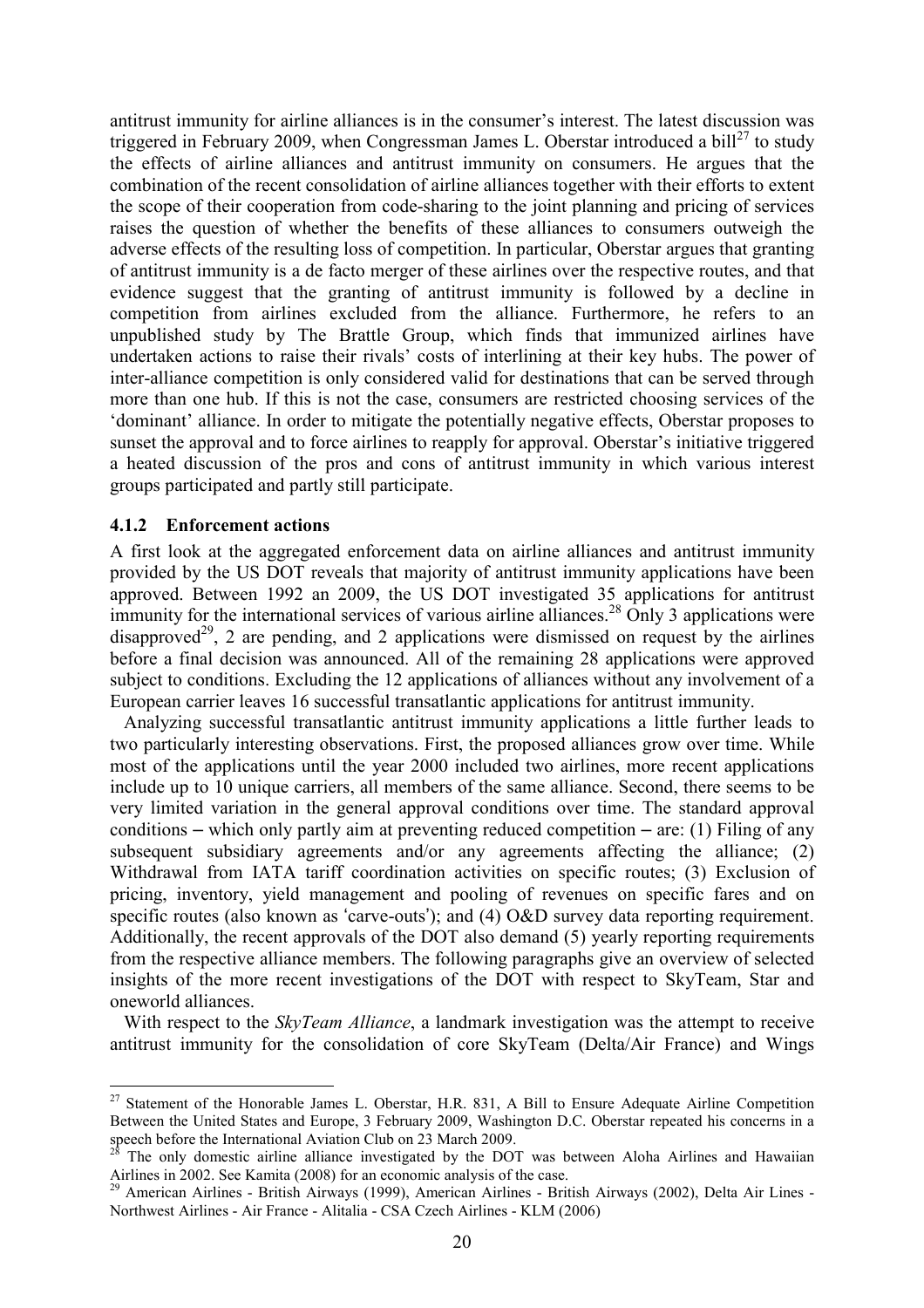(Northwest/KLM) in 2004.<sup>30</sup> The investigation was of particular importance as, for the first time, two US airlines applied for immunity on international markets within the same alliance (although forced to continue competing in the US domestic market). Given the fear that the close cooperation on international markets might have spillover effects on domestic competition, the DOT first denied antitrust immunity for the enlarged SkyTeam alliance.<sup>31</sup> Anticipating the introduction of the US-EU Open Aviation Area agreement, SkyTeam reapplied<sup>32</sup> for antitrust immunity in 2007 and the DOT in May 2008 decided<sup>33</sup> to grant sixway antitrust immunity to members of the SkyTeam alliance. Comparing the first and second application for antitrust immunity, the latter especially introduced the concept of 'metal neutrality', which refers to the practice of revenue and cost pooling within the alliance. Therefore, the identity of the airline operating the flight is not important (see Keiner et al., 2009, p. 15). For the DOT, this agreement was essential for the decision to grant antitrust immunity, as only such a merger-like joint venture is likely to generate the operating efficiencies and cost reductions on a significant and sufficient scale.

 The core of the Star Alliance – United, Lufthansa and SAS – first applied for antitrust immunity in 1996, $34$  and was granted immunity in the same year  $35$  subject to the standard approval conditions mentioned above. In 2000, 2001 and 2005, a larger Star group – now also including Austrian and Lauda Air  $(2000)^{36}$ , BMI  $(2001)^{37}$  and Air Canada, LOT Polish Airlines, Swiss International Airlines and TAP Portugal  $(2005)^{38}$  – reapplied successfully for antitrust immunity again subject to the standard – albeit adapted – approval conditions. In the decision whether to allow BMI to join Star, approval was given subject to the achievement of an US-UK Open Skies agreement. The latest application<sup>39</sup> for a further enlargement of Star was submitted to the DOT in 2008 to include Continental into Star Alliance. In July 2009, the already immunized Star Alliance received DOT approval<sup>40</sup> for the expansion of the alliance to include Continental (see generally Bradshaw and Patel (2009) for a discussion). The DOT concluded from its investigation that the inclusion of Continental is in the public interest as it will support increased level of service in international markets; offer the consumers more travel options, shorter travel options and lower fares. The analysis of the DOT – which again referred to the 'metal neutrality' as a cornerstone for the creation of merger-like efficiencies – was separated into markets by region, by country-pair and by city-pair, and included assessments of the potential impacts on domestic competition and the role of inter-alliance competition. In order to preserve competition in all affected markets, the DOT imposed remedies in the form of carve-outs. For the transatlantic market, four new carve-outs were imposed between New York and Copenhagen, Geneva and Stockholm. The two existing carve-outs (Washington-Frankfurt, Chicago-Frankfurt) imposed in the preceding Star investigations were retained until the joint venture is fully implemented. Interestingly, in its initial Show Cause Order, the DOT refrained from demanding carve-outs (for the transatlantic market) as they would prevent the airlines from realizing efficiencies arising from cost savings in "sales, marketing, and distribution, as well as reductions in operating and fixed

<sup>30</sup> DOT-OST-2004-19214 (Submission, Sept. 24, 2004).

 $31$  DOT-OST-2004-19214 (Final Order), Order 2006-2-1 (Feb. 6, 2006). Other reasons to deny the initial request for antitrust immunity were the potential reduction of competitive pressures in gateway-to-gateway markets and the foreclosure of competitor's access to alliance hubs.

<sup>32</sup> DOT-OST-2007-28644 (Submission, Jun. 28, 2007).

<sup>33</sup> DOT-OST-2007-28644 (Final Order), Order 2008-5-32 (May 22, 2008).

<sup>34</sup> DOT-OST-1996-1646 (Submission, Aug. 14, 1996).

<sup>35</sup> DOT-OST-1996-1646 (Final Order), Order 96-11-1 (Nov. 1, 1996).

<sup>36</sup> DOT-OST-2000-7828 (Submission, Aug. 18, 2000) and (Final Order, Order 2001-1-19, Jan. 26, 2001).

<sup>37</sup> DOT-OST-2001-10575 (Submission, Sept. 5, 2001) and (Final Order, Order 2002-4-4, Apr. 4, 2002).

 $38$  DOT-OST-2005-22922 (Submission, Nov. 4, 2005) and (Final Order, Order 2007-2-16, Feb. 13, 2007).

<sup>39</sup> DOT-OST-2008-0234 (Submission, Jul. 23, 2008).

<sup>40</sup> DOT-OST-2008-0234 (Final Order), Order 2009-7-10 (Jul. 10, 2009).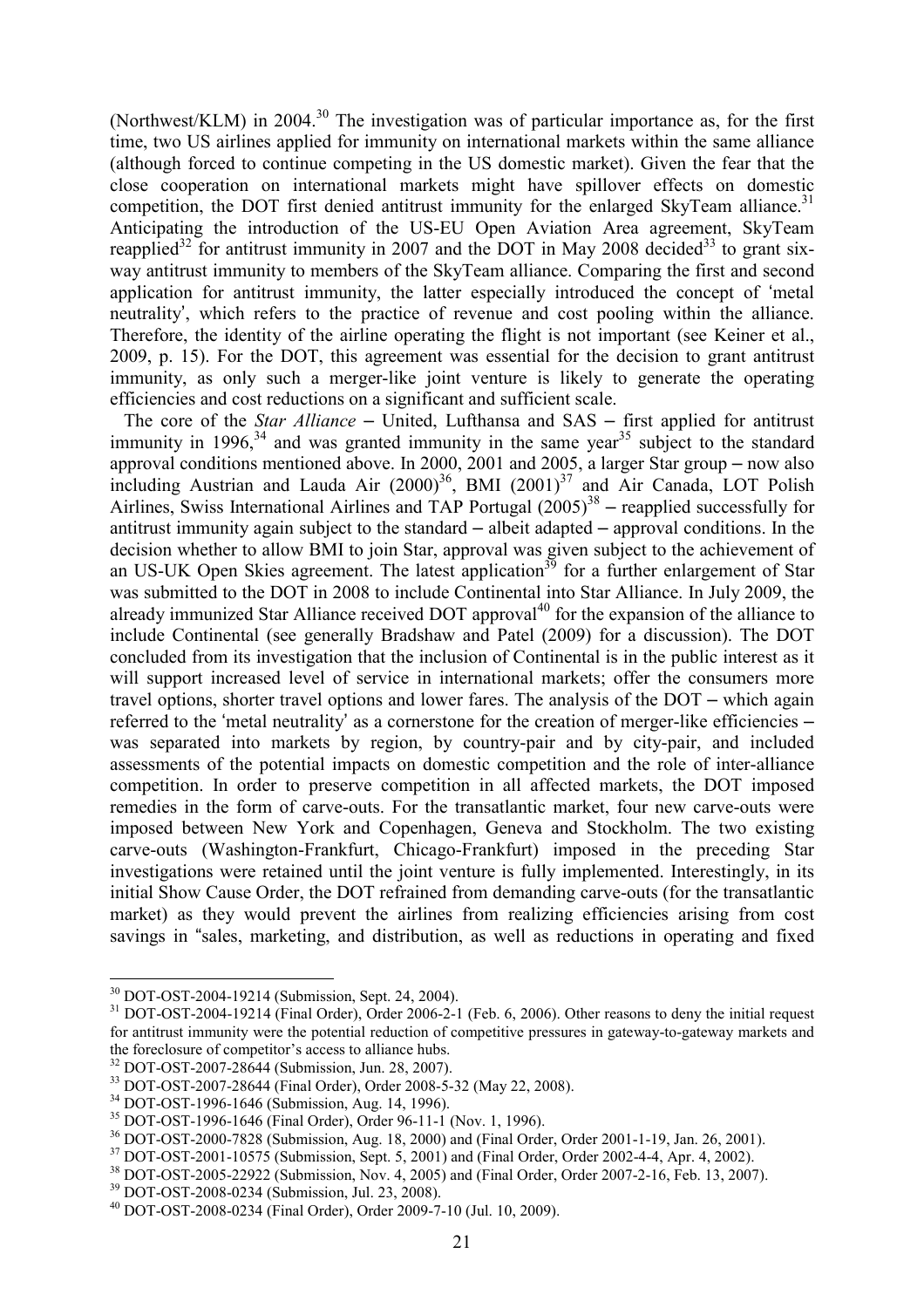costs from incremental traffic flows, higher load factors, common pricing, joint scheduling and route planning, and harmonization of information technology systems" <sup>41</sup>. However, confronted with the recommendation of the DOJ to deny antitrust immunity to Continental's Star activities entirely (given the expected reduction in competition on nonstop overlap routes and the fear for facilitating domestic coordination) the DOT decided to accommodate the DOJ with the inclusion of the demanded carve-outs in the final order.

 The oneworld Alliance has confronted the most severe problems in its quest for antitrust immunity. In 1997<sup>42</sup> and in 2001<sup>43</sup>, American Airlines and British Airways unsuccessfully applied for antitrust immunity. The general key issue in both applications was the dominant role of both airlines at London's Heathrow airport and consequently the creation of several highly concentrated transatlantic city-pair markets. Following the introduction of the Open Aviation Area, oneworld reapplied<sup>44</sup> for immunity in  $2008$ , arguing that new entry possibilities at Heathrow and elsewhere in Europe create a sufficient entry threat to both airlines. On December 21, 2009, the DOJ commented<sup>45</sup> on the application for antitrust immunity by oneworld, and concluded that the proposed agreement would result in competitive harm on certain transatlantic routes. In particular, the DOJ fears that fares between six pairs of cities<sup>46</sup> could increase up to  $15\%$  following granting of antitrust immunity. The DOJ argues that entry is difficult on gateway-to-gateway markets (which contain a separate product market) in general, and at London's Heathrow airport in particular. The DOJ adds that the parties have not shown that the substantial benefits created by the agreement require antitrust immunity, and therefore recommends that DOT imposes conditions such as slot divestitures or carve-outs to heal the identified competition concerns. However, on February 13, 2010, the DOT announced that it has tentatively approved the oneworld Alliance's application for antitrust immunity.<sup> $47$ </sup> The DOT argues that granting antitrust immunity to the oneworld alliance would provide travellers and shippers with a variety of benefits, including lower fares on more routes, increased services, better schedules, and reduced travel and connection times. The DOT adds that the proposed alliance would enhance competition around the world by creating competition with the existing Star Alliance and the SkyTeam alliance, which already have been granted immunity. However, the Department also notes that the alliance could harm competition on select routes between the United States and London's Heathrow Airport, where the availability of landing and takeoff slots is limited. As a condition of approval, the DOT proposes that the applicants make four pairs of slots available to competitors for new US-Heathrow service. DOT would also require changes to the agreement to ensure capacity growth, and require the carriers to submit traffic data and implement the proposed alliance within 18 months of a final decision.

 In a nutshell, as of the time of this writing, two of the three alliances active on the transatlantic market (SkyTeam and Star) have operated with multi-airline antitrust immunity privileges; oneworld alliance have not had similar freedom but will likely be granted antitrust immunity during 2010. In fact, the market for passenger air travel between the USA and the Continental Europe (excluding the UK) has turned into an effective duopoly.

<sup>41</sup> DOT-OST-2008-0234 (Show Cause Order), Order 2009-4-5 (Apr. 7, 2009) at 12.

<sup>42</sup> DOT-OST-1997-2058 (Submission, Jan. 10, 1997) and (Final Order, Order 99-7-22, Jul. 30, 1999).

<sup>43</sup> DOT-OST-2001-10387 (Submission, Aug. 10, 2001) and (Final Order, Order 2002-4-4, Apr. 4, 2002).

<sup>44</sup> DOT-OST-2008-0252 (Submission, Aug. 14, 2008).

<sup>45</sup> DOT-OST-2008-0252 (Comments of the Department of Justice, Dec. 21, 2009).

<sup>46</sup> The city pairs are Boston-London, Chicago-London, Dallas-London, Miami-London, Miami-Madrid and New York-London.

<sup>&</sup>lt;sup>47</sup> DOT Press Release, DOT Proposes Approval of oneworld Antitrust Immunity Application, DOT 28-10 (Feb. 13, 2010), Show Cause Order is yet to be published.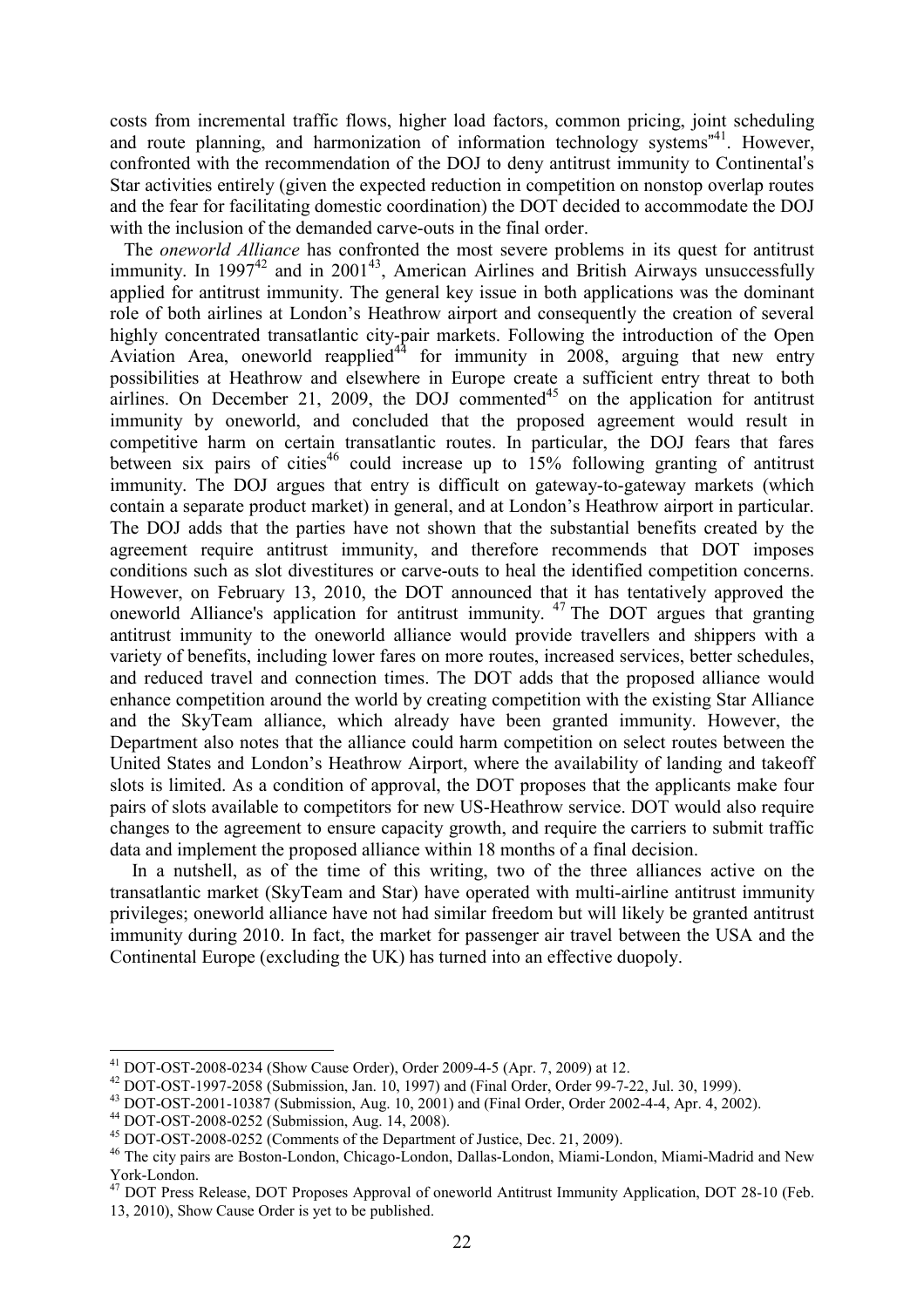### 4.2 European Union

In the following, the general approach and the enforcement actions with respect to airline alliances and exemptions from competition rules in the European Union are discussed.

#### 4.2.1 General approach

 $\overline{a}$ 

The competition law and policy of the European Union contains four major building blocks: Collusion and Cartels (Article 101 TFEU, ex Article 81 EC Treaty<sup>48</sup>), Dominance and Monopoly (Article 102 TFEU, ex Article 82 EC Treaty), Merger Control (Council Regulation 139/2004 EC), and State Aid (Article 107 TFEU, ex Article 87 EC Treaty). While the content of the first three blocks is very comparable to US antitrust law, the fourth block is a unique characteristic of European competition law (given its nature as a collection of independent member states). The enforcement of European competition law has been entrusted to the European Commission, although there have been recent initiatives in the European Union to encourage private parties to bring suits in courts.

 Although EC competition law is in principle legally binding for every enterprise, three categories of exemptions to Article 101 TFEU are determined: First, Article 101(3) creates an exemption for practices beneficial to consumers. Second, the Commission has agreed to exempt 'Agreements of minor importance' (except those fixing sale prices) from Article 101. Third, the Commission has introduced a collection of block exemptions for different types of contract. The exemption of competition rules for airline alliances is typically related to Article 101(3) TFEU.

 Although the economic liberalization of air transport in the European Union was completed in 1997, air transport remains an industry with frequent interventions in addition to the generally applicable competition rules. Examples include air safety regulations as well as environmental and consumer protection standards (see Moussis, 2009, for an overview). With respect to airline alliances, two regulations are of particular importance. First, Regulation (EEC) No 3975/87 confers powers of the Commission to enforce the competition rules and to adopt block exemptions in the air transport sector. However, until 2004 the Commission did not have specific investigation and enforcement powers to decide on air transport cases involving the European Union and third countries, as the scope of Regulation (EEC) No 3975/87 – defining the rules for the application of EC Competition rules to the air transport sector – is limited to transport services between Community airports. In May 2004, Regulation (EC) No 411/2004 repealed Regulation (EEC) No 3975/87, conferring full investigation and enforcement powers to the Commission.

 Second, the most recent legislative action is Council Regulation (EC) No 487/2009 on the application of Article 101(3) TFEU to certain categories of agreements and concerted practices in the air transport sector. The regulation, which came into force in June 2009 and only applies to air transport, specifies that Article 101 (1) TFEU should not apply to certain categories of agreements between undertakings, decisions of associations of undertakings, and concerted practices. In particular, the Regulation refers to joint planning and coordination of airline schedules, consultations on tariffs for the carriage of passengers, baggage, and freight on scheduled air services, joint operations on new less busy scheduled air services, slot allocation at airports, airport scheduling, and the common purchase, development and operation of computer reservation systems. Any regulation shall apply for a specified period only and may be repealed or amended as soon as decision-relevant circumstances have changed.

<sup>&</sup>lt;sup>48</sup> Please note the recently introduced new references for the EC Treaty, the now so-called 'Treaty for the Functioning of the European Union' (TFEU). The new Article 101 TFEU is the old Article 81&85 EC Treaty while the new Article 102 is the old Article 82&86 EC Treaty.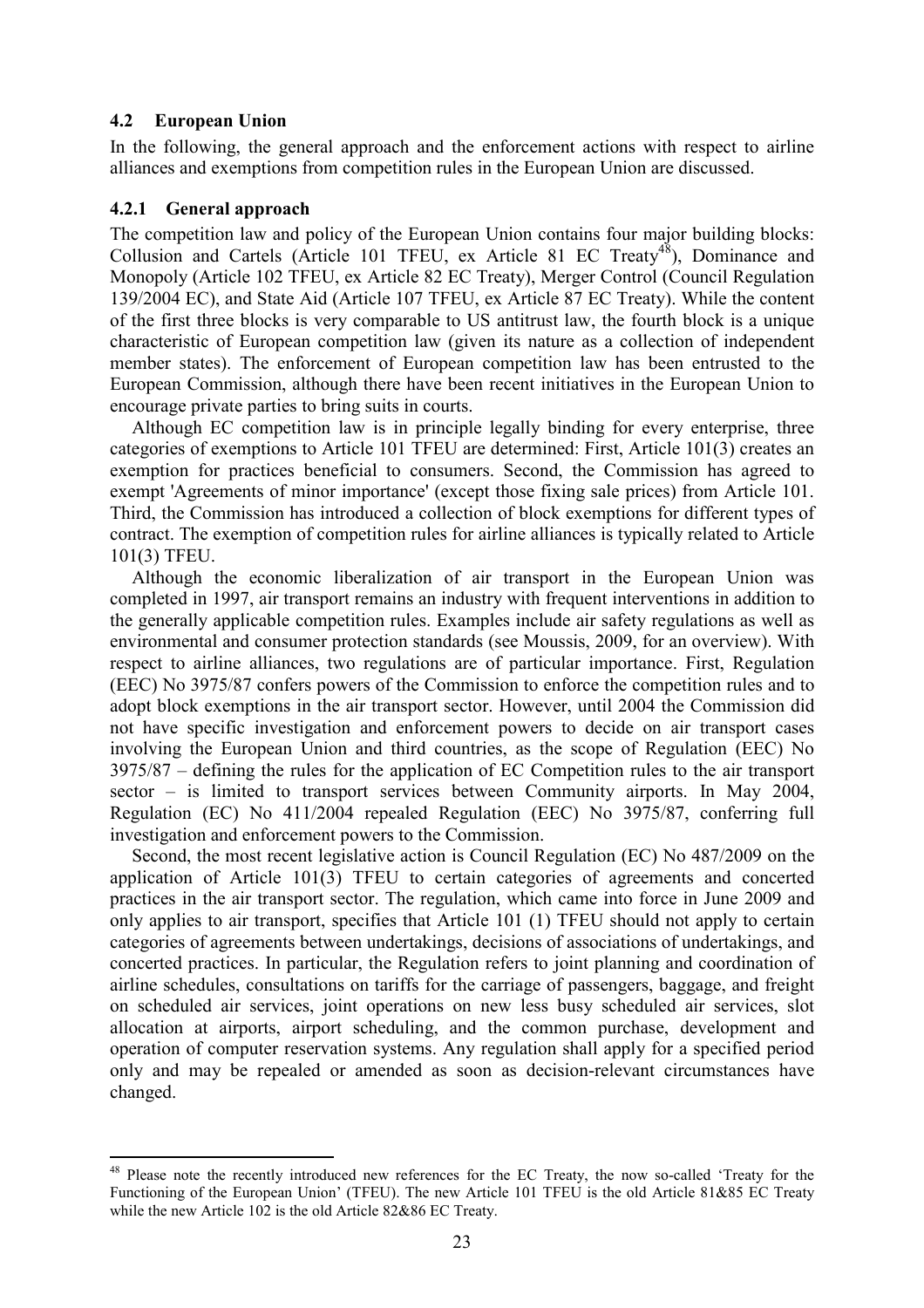#### 4.2.2 Enforcement actions

Between 1994 and 2008, the European Commission investigated 21 cases of proposed airline alliances. However, 10 out of the 21 cases had a solely European focus and are therefore of no particular interest here.<sup>49</sup> Of the remaining eleven transatlantic alliance applications, final decisions on four (including the three remaining global alliances) are still pending at the time of this writing; two applications became dormant due to DOT's dismissal, two became obsolete as the partnership ended before a decision was made, one application was extended to the current SkyTeam investigation, and one application was cleared without imposing any approval conditions (KLM-Northwest<sup>50</sup> in 2002). Overall, only one remaining transatlantic alliance was approved subject to conditions (Lufthansa-SAS-United $51$  in 2002). This decision included three types of approval conditions: (1) Withdrawal from IATA tariff coordination activities on specific routes; (2) Surrender and/or release of slots, ground facilities to other airlines; (3) Requirements related to frequent flyer programs, interlining and special prorate agreements with new entrants. If the ten intra-European alliances are added to the sample, there are seven cases in which approval conditions were imposed, and the typical conditions are extended by (4) Restrictions on frequencies/capacity/slots on specific routes/airports and (5) Requirements related to blocked space agreements with new entrants, and intermodal agreements with land transport companies. Again, there is little variation in the choice of approval combinations over time. However, it is worth noting that approval conditions partly differ from the US; especially with respect to the surrender and/or release of airport slots. This can at least partly be explained by the different structures of the respective aviation markets (with a homogeneous country on the one side and a collection of states with former flag carriers on the other side), along with infrastructure limitations at many large European hub airports.

 Based on the short characterization of the aggregated case-specific data, it is worth casting an eye on some key investigations (rather than decisions). The first investigations of transatlantic airline alliances<sup>52</sup> in the European Union date back to 1996, when the Commission started proceedings under Article 89 EC Treaty in order to examine whether four alliances between European and US airlines<sup>53</sup> are compatible with EC competition rules. In their publications of the conditions for approving the Lufthansa/SAS/United Airlines and British Airways/American Airlines alliances in July 1998<sup>54</sup>, the Commission stated that both alliances require close cooperation covering practically the full range of their activities. Interestingly, while in case of the LH/SAS/UA alliance the Commission only investigated a possible restriction of competition contrary to Article 85 EC Treaty, it extended the investigation in the BA/AA case to Article 86 EC Treaty as well. While the Article 85 competition concern stems from the creation of significant barriers to entry by the alliances, the Article 86 concern refers to the parties' dominant position on hub-to-hub routes. In both cases, the Commission signaled to approve the alliances provided certain conditions are fulfilled. These conditions included the following: First, if requested by a competitor during a period of six months following authorization of the alliance, alliance members would be required to reduce frequencies on hub-to-hub routes with an annual traffic of at least 120,000

 $49$  See Balfour (2004) for an assessment of this set of airline alliances.

<sup>&</sup>lt;sup>50</sup> Commission notice concerning the alliance agreements between KLM Royal Dutch Airlines and Northwest Airlines, Inc. (COMP/D-2/36.111), Official Journal C 117, 15/04/1997, 8 -12.

<sup>&</sup>lt;sup>51</sup> Commission notice concerning the alliance between Lufthansa, SAS and United Airlines (2002/C 264/03), Official Journal C264, 30/10/2002, 5-9.

 $52$  An assessment of intra-Community airline alliances is omitted in the following.

<sup>&</sup>lt;sup>53</sup> The alliances were British Airways/American Airlines (1996), Lufthansa/Scandinavian Airlines/United Airlines (1996), KLM/Northwest (1996) and Sabena/Austrian Airlines/Swissair/Delta Airlines (1996).

<sup>&</sup>lt;sup>54</sup> European Commission (1998a), Commission publishes its conditions for approving the Lufthansa/SAS/United Airlines air alliances, IP/98/640, 8 July 1998, Brussels. European Commission (1998b), Commission publishes its conditions for approving the British Airways/American Airlines, IP/98/641, 8 July 1998, Brussels.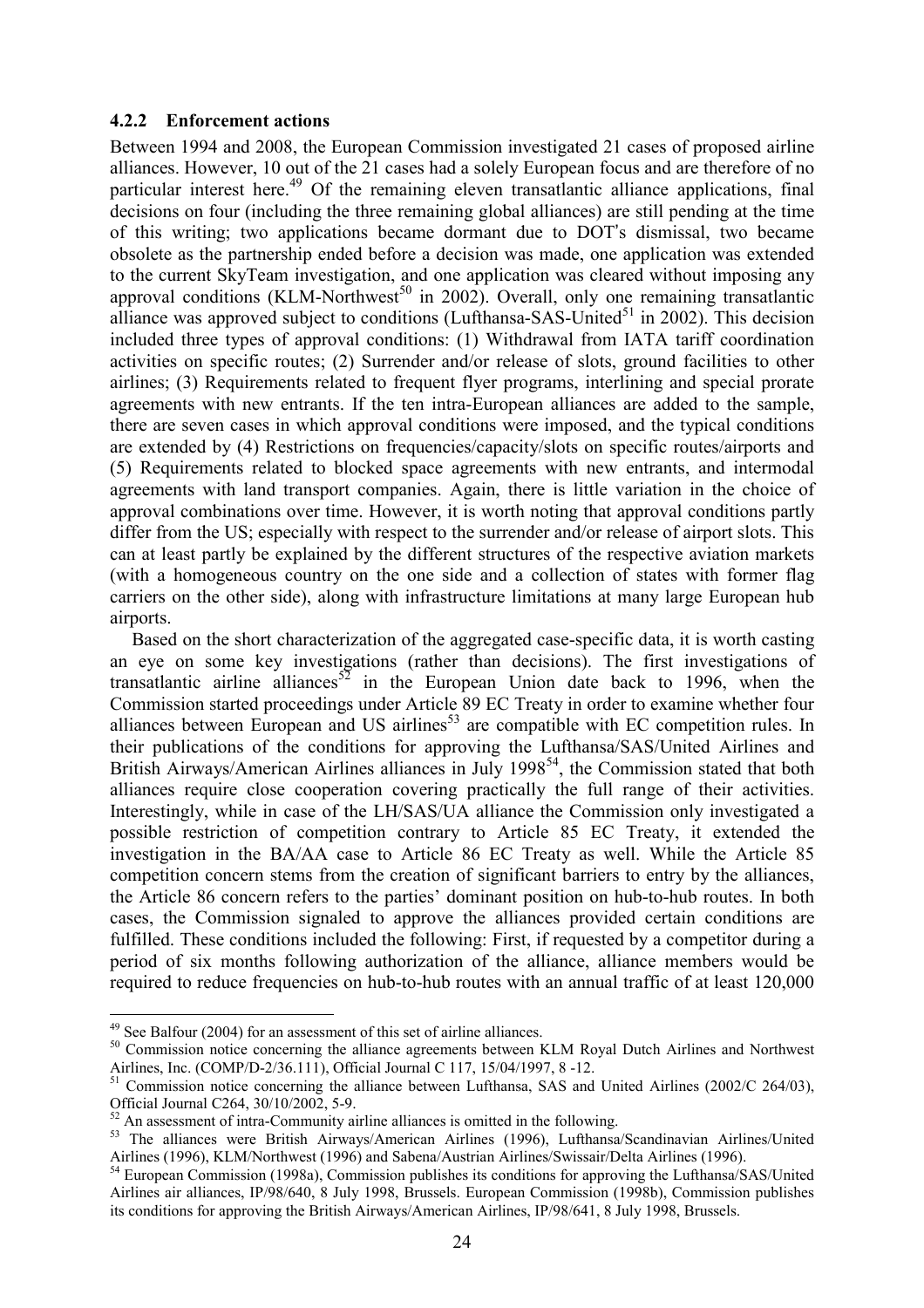passengers and at least 13 frequencies per week. Second, both decisions obliged the alliance to release slots (without compensation) as soon as a rival airline wishes to launch a new service or expand an existing service and cannot obtain the necessary slots.<sup>55</sup> Other proposed conditions for both alliances relate to frequent flyer programs, computerized reservation system displays, relations with travel agencies and corporate customers, as well as interlining.

 More than four years later, in October 2002, the European Commission decided to close its investigations into the KLM/Northwest and LH/SAS/UA alliances.<sup>56</sup> With respect to the former alliance, no remedies were imposed, while the latter alliance successfully addressed concerns about reduced competition on a number of hub-to-hub connections by agreeing to surrender slots at Frankfurt airport to allow new air services on the four hub-to-hub routes concerned. Interestingly, in both decisions the Commission accepted the argument by the parties that indirect flights could constitute suitable alternatives to direct flights, and one-stop competition is therefore capable of offsetting the feared significant reduction in competitive pressure due to significant entry barriers at the respective hubs.<sup>57</sup>

 Following the foundation of the SkyTeam alliance, the Commission launched an investigation in July 2000. In June 2006, the Commission confirmed sending a Statement of Objections to members of SkyTeam (addressed to Aeromexico, Air France, Alitalia, Continental Airlines, CSA, Delta Airlines, KLM, Korean Air Lines and Northwest Airlines). In the statement, the Commission finds that it is very unlikely that cooperation between the parties result in negative effects on competition in most of the several thousand city pairs worldwide. On the contrary, the Commission expects that substantial (consumer) benefits will result from the alliances, such as better connectivity, cost savings and synergies between the parties. Nevertheless, the Commission identified a number of markets (between the EU and the US, within the EU, as well as between the EU and other third countries) in which the agreement might cause negative effects on competition. This view was repeated in October 2007, when the Commission invited comments from interested parties on commitments proposed by eight members of the SkyTeam alliance.<sup>58</sup> The parties mainly offered making slots available at appropriate EU airports to allow competitors to operate new or additional services, to share their frequent flier programs, to conclude interlining agreements with new entrants, to enter into special prorate agreements for 'behind and beyond traffic<sup>59</sup> on intra-European routes, and to facilitate intermodal services (such as the provision of an itinerary that includes surface transportation). The parties further offered these commitments for five years for US destinations, and for six years for all other city-pairs, and also proposed to establish a trustee to monitor the implementation of the remedies. The investigation is ongoing.

<sup>&</sup>lt;sup>55</sup> The remedy was proposed for the hubs in Frankfurt and Copenhagen (LH/SAS/UA) and London (BA/AA) and was restricted to a maximum total number of slots to be released to 108 (LH/SAS/UA) and 267 (BA/AA) respectively.

<sup>&</sup>lt;sup>56</sup> European Commission (2002), Commission closes probe into KLM/Northwest and Lufthansa/SAS/United Airlines transatlantic air alliances, IP/02/1569, 29 October 2002, Brussels.

<sup>&</sup>lt;sup>57</sup> The remaining two alliances cases were closed by the Commission. The BA/AA alliance was abandoned twice by the parties after the US Department of Transportation requested the divestiture of 224 slots to heal the competition concerns. The Swissair/Austrian/Delta alliance did no longer exist in that form at the time of the decision. Delta entered the SkyTeam alliance (together with Air France, Alitalia, CSA, Korean Air and Aer Mexico) for which the Commission launched an investigation in July 2000.

<sup>&</sup>lt;sup>58</sup> European Commission (2007), Antitrust: Commission market tests commitments from eight members of SkyTeam concerning their alliance cooperation, IP/07/1558, 19 October 2007, Brussels. The entire commitments package is available on the following webpage: http://ec.europa.eu/competition/antitrust/cases/decisions/37984/ commitments.pdf

 $59$  Following the definition by the European Commission, special prorate agreements are agreements between two or more airlines on the apportionment of through-fares on journeys with two or more legs operated by different airlines.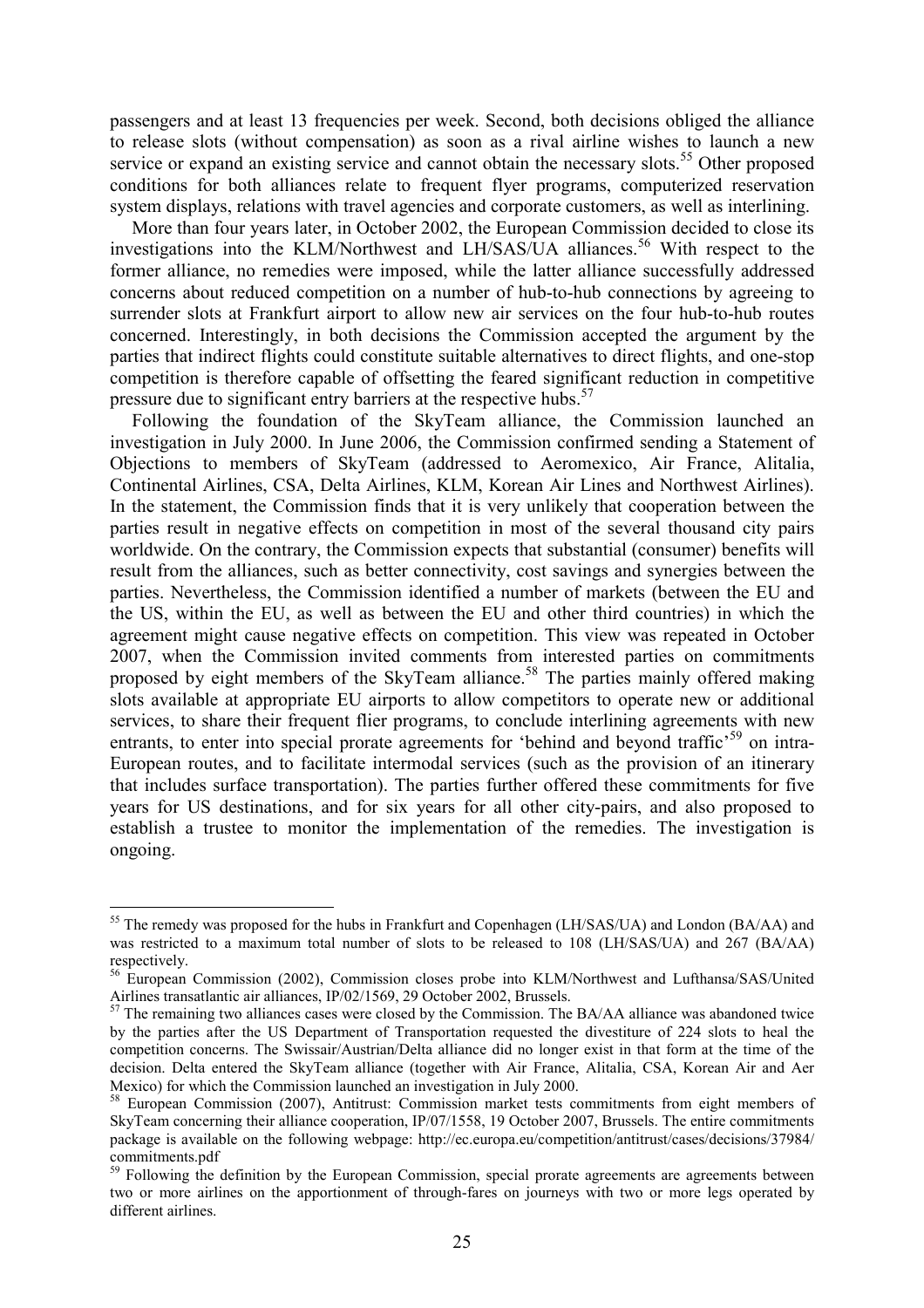In addition to the ongoing SkyTeam investigation, the European Commission recently also started investigations of the remaining two major airline alliances, aiming at reaching conclusions on the compatibility of the respective partnerships with European rules on restrictive business practices (Article 81 EC Treaty).<sup>60</sup> In particular, the European Commission typically notices that the level of cooperation (e.g. jointly managed schedules, capacity, pricing and revenue management on transatlantic routes, as well as revenue sharing and sales of tickets on these routes without preference between these carriers) in question appears far more extensive than the general cooperation between these airlines and other airlines within the respective alliances. The Commission plans to assess to what extent such high degree of coordination may lead to restriction of competition on certain transatlantic routes. However, in its analysis the Commission announced that it will also take any consumer benefit of the airline agreements into account.

 In a nutshell, at the time of this writing, no final decision has been reached in any of the three ongoing alliance investigations. Most recently, in October 2009, the Commission confirmed that it has sent out a Statement of Objections<sup>61</sup> to members of the oneworld alliance, namely British Airways, American Airlines and Iberia.<sup>62</sup>

#### 5 Identification of improvement potential for assessments of antitrust immunity

Given the analysis of the competitive effects of granting antitrust immunity in the third section and the presentation of recent policy actions in the preceding chapter, the consequential final step compares both sets of issues and indentifies improvement potential for a full-fledged assessment of antitrust immunity for airline alliances.

 Starting with a short review of the key insights of both complexes, the analysis of the competitive effects concluded that interline partnerships benefit consumers thanks to the removal of double marginalization, economies of traffic density, and operational efficiencies. These benefits might partly come in the form of lower ticket prices, but might also include higher flight frequency, more destinations within easy reach, or shorter travel times. However, cooperation among airlines can also cause significant costs to society, most notably because competition is eliminated on the overlapping parts of the alliance network. Even though the benefits for interline passengers could still be larger, travelers on gateway-to-gateway routes are likely harmed. However, whether regulatory interventions in the form of carve-outs on the respective routes can generally improve the situation remains unclear from both a theoretical and an empirical perspective. While competition might not be fully eliminated in a carve-out set-up, the realization of the full range of efficiencies is partly blocked. Generally, the academic literature is inconclusive on the degree of airline cooperation that maximizes social welfare.

 From the perspective of recent policy actions, one key insight of the discussion in the preceding chapter was that airline alliances enjoy a special treatment, either through antitrust immunity in the US, or exemption from competition rules in the EU. The description of the general approach in both jurisdictions showed that economic arguments are only one aspect during the investigation of an airline alliance. Especially with respect to the situation in the US, the fact that the DOT – and not the DOJ – is still responsible for the investigation and the decision on whether to grant antitrust immunity is a clear sign for the significance of political arguments (see Section 4.1.1 above for a discussion). Additionally, the analysis of the recent

<sup>60</sup> European Commission (2009), Antitrust: Commission opens formal proceedings against certain members of Star and oneworld airline alliances, MEMO/09/168, 20 April 2009, Brussels; European Commission (2006), Competition: Commission confirms sending Statement of Objections to members of SkyTeam global airline alliance, MEMO/06/243, 19 June 2006, Brussels.

<sup>&</sup>lt;sup>61</sup> A Statement of Objections is a formal step in Commission antitrust investigations in which the Commission informs the respective parties of the objections raised against them.

<sup>&</sup>lt;sup>62</sup> Generally, it seems to be an open question what would be the consequences of the European Commission denying antitrust immunity to an alliance that was already granted antitrust immunity by the US DOT.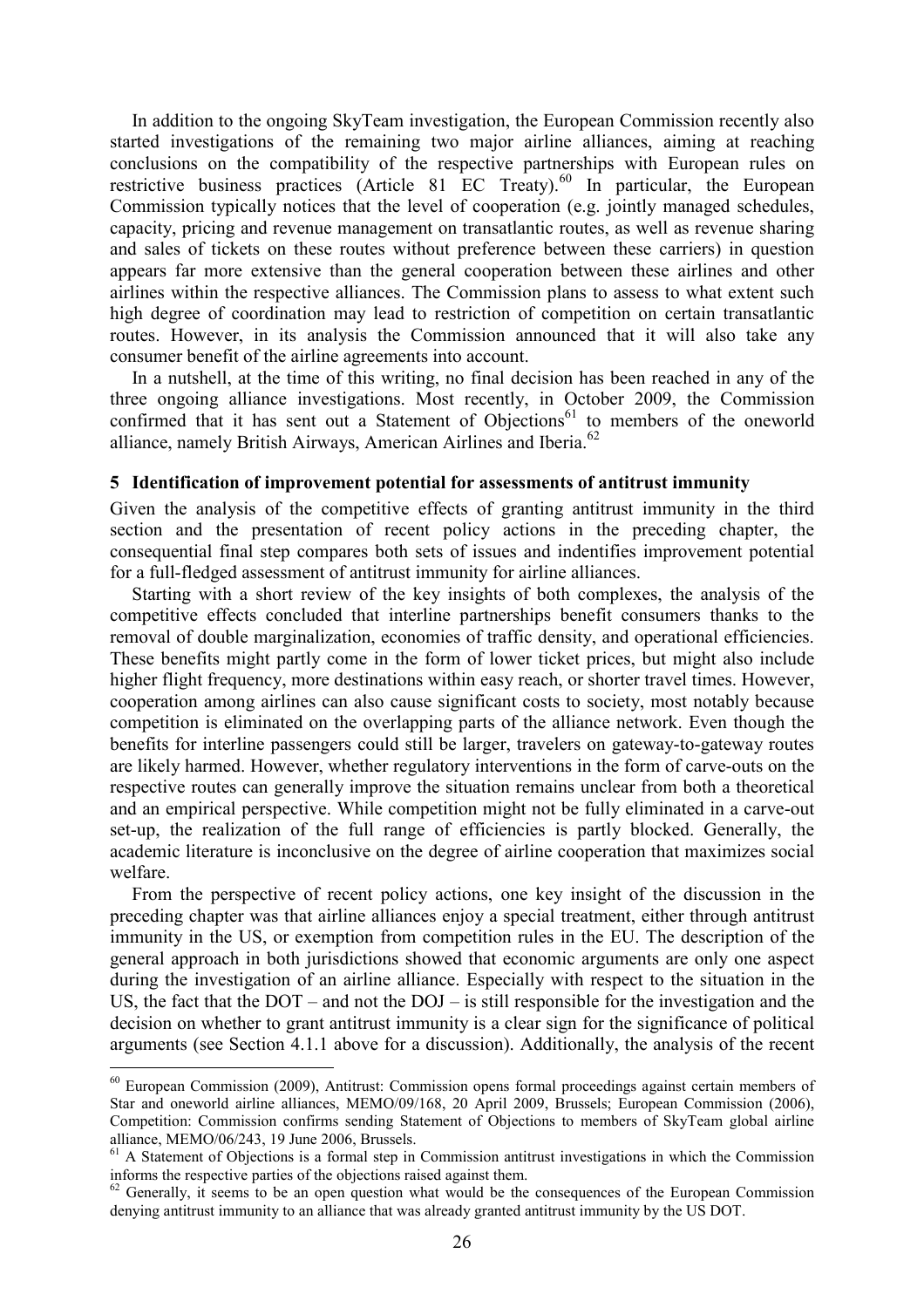enforcement actions revealed that a large majority of airline alliances were approved by the DOT, while the investigations in the EU are ongoing. Although the approval conditions imposed by the DOT have not changed significantly over a long period of time, recent case investigations focused to a larger extent on the realization of efficiencies by the alliance members through the promotion of merger-like cooperation.

 Given this broad review of the basic insights of the preceding two chapters, two areas of improvement potential can be identified: institutional aspects and investigatory aspects. While the former category basically asks 'what' is investigated by 'whom', the latter asks 'how' the investigation proceeds. Starting with the institutional aspects in the US, the currently followed general approach makes it hard to identify one key goal that should be followed by the enforcement agency. With respect to competition policy generally, most researchers and practitioners would probably agree that the decisions by an antitrust authority should be guided by the concept of consumer welfare.<sup>63</sup> However, the current presence of two 'public interest' tests (see Section 4.1.1 above) demands an additional assessment of other 'important public benefits' which factually leads to a softening of the assessment criteria and complicates a clear assessment by the enforcement agency. This key problem is reflected by the fact that the investigatory and decisive powers still lie with the DOT rather than the DOJ. Although this might have been a reasonable step in the times of heavy regulation of international markets, the recent successes with respect to the introduction of Open Aviation Area agreements suggests that competition and therefore competitive effects analysis gained importance. Hence, as the greater expertise and competence for such analyses can be expected in the competition authority rather than the Department of Transportation, a step worth considering is switching responsibilities between DOT and DOJ, allowing the DOT to still comment on the respective cases, but leaving the final decision to the DOJ. Extrapolating the most recent recommendations of the DOJ in immunity investigations, such a step is very likely to raise the bar for the applicants.

With respect to the EU, there do not seem to be comparable institutional problems – at least since the key issue of missing investigatory and decisive powers of the EC for international cases was removed in 2004. However, airline alliances also enjoy a special status in the EU, creating the problem of blurred investigatory aims as already described for the US above. From a procedural perspective, it became obvious from studying the case history that the EC may need to improve the speed of its investigations. Two final decisions on airline alliances in the last fourteen years must be considered as suboptimal. This is especially problematic for the applicants as they are confronted with significant uncertainty whether their substantial investments in the respective alliance structure may be worthless if the EC decides to classify them as anti-competitive. Therefore, in a nutshell, while the problem in the US must be seen in the institutional structure that still stems from those early days of economic liberalization, the EU should work on the internal procedures to speed up the processes from notification to final decision.

Turning from the institutional aspects to the investigatory aspects, $64$  the recent immunity investigations in the US provided very detailed economic assessments of many involved parties, which make it hard to believe that any substantial economic argument was missed during these investigations. At the same time, although all relevant arguments might have been brought forward; we cannot rule out the possibility that the DOT evaluated and/or weighted them suboptimally in the preparation of its decisions. This suspicion is supported by the disagreements from DOJ (an agency with much more extensive experience on various

 $63$  Even if an agreement on the consumer welfare standard is reached, it is still necessary to further specify the desired set of criteria. In particular, it must be clarified what is understood by consumer welfare and which priceand non-price determinants should enter a possible quantification.

<sup>&</sup>lt;sup>64</sup> Due to the absence of recent EU decisions on airline alliances, the following paragraphs concentrate on the situation in the US.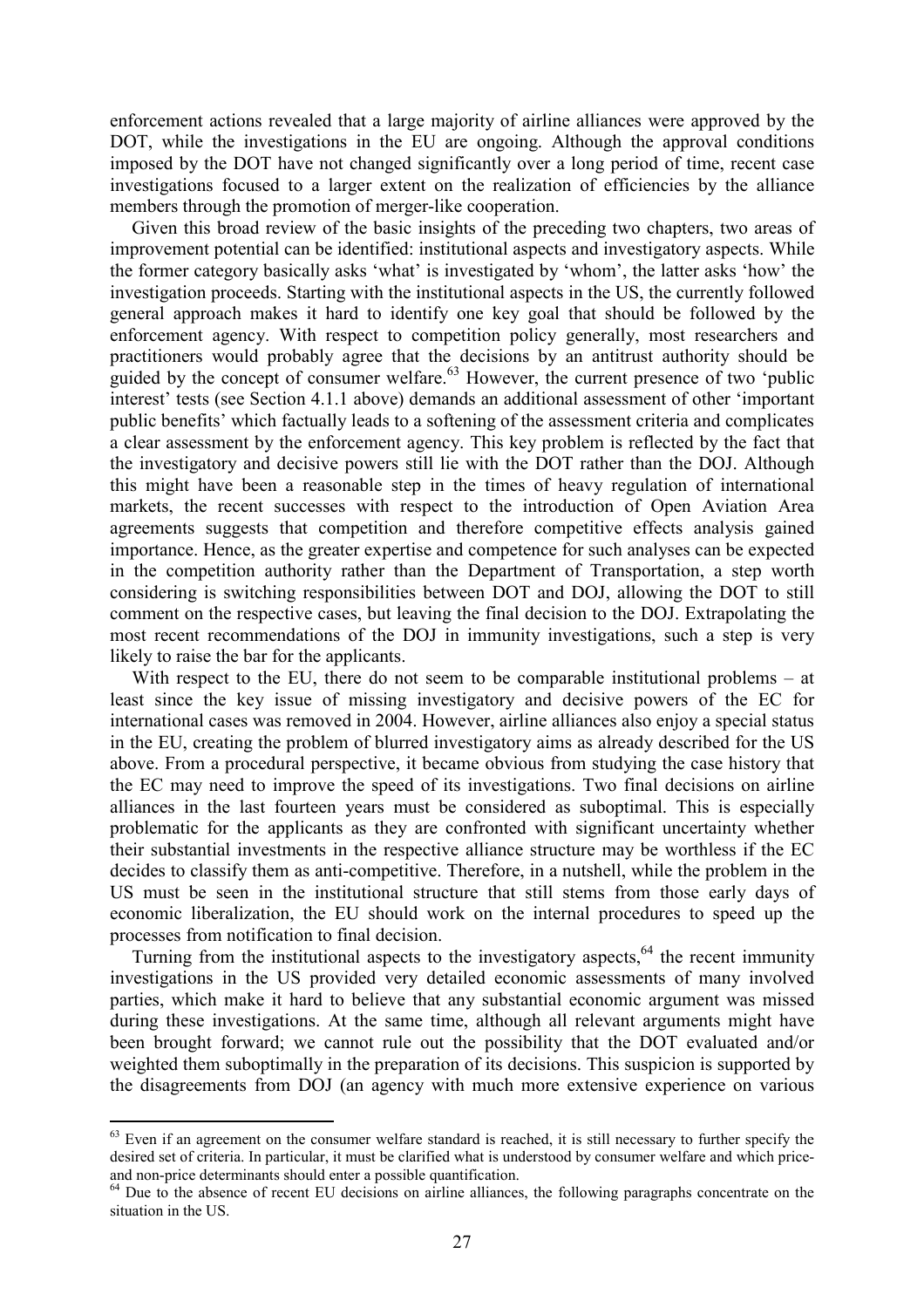aspects of antitrust enforcement as compared to DOT) on some of DOT's decisions. Therefore, the following paragraphs will focus on three selected aspects of an investigation of airline alliances $^{65}$  (assessment of competitive effects, efficiencies, and approval conditions) which might have been underrepresented in the past decisions. While developing these arguments, we largely follow the structure of the existing US/EU Horizontal Merger Guidelines, as we believe that contemporary airline alliances are factually mergers rather than joint ventures. Furthermore, antitrust assessments of joint ventures and mergers become virtually identical as soon as competition in consumer markets is directly affected (and this condition is certainly fulfilled by airline alliances). The typical joint venture from an antitrust perspective is formed by companies with complementary resources to pool their research and development efforts. In such joint venture projects not only the created efficiencies are often obvious and undisputed but also the assessment of competitive effects is often obsolete given the pre-market characteristics of the agreements. However, it is rather undisputed in the antitrust literature that as soon as joint ventures projects include agreements with respect to product development or even the marketing of the products, an antitrust assessment of such a joint venture becomes virtually identical to that of a merger (see generally Werden, 1998, for a detailed treatment).

With respect to an assessment of the *competitive effects*, there are basically two separate recommendations. First, investigators need to extent their analysis of possible anticompetitive effects of antitrust immunity to non-price characteristics. Although the effects of changes in the market price on consumer welfare are important, few economists would disagree that other factors such as quality, service or the introduction of new products create significant value for consumers and therefore need to be integrated into an overall assessment (see Hüschelrath and Leheyda, 2010, for a general discussion). With respect to airlines, the discussion in Section 3 has shown that airline alliances might have significant effects on network development (via possible changes in the incentives to enter new markets). Such aspects need to be included in an assessment of competitive effects. The same conclusion is true for other non-price parameters, such as flight frequency, schedule coordination, travel times, network size, or frequent flyer programs.

 Second, past investigations concentrated to a large degree on studying the unilateral effects of granting antitrust immunity. Although such an analysis is pivotal for any assessment of competitive effects, economists developed more specific theories of how market power can be increased, namely coordinated effects and exclusionary effects. With respect to the former, it needs to be assessed whether the remaining competitors have increased incentives and possibilities to tacitly collude, therefore harming consumers. In this respect, the EU Horizontal Merger Guidelines provide a general framework for investigating these aspects.<sup>66</sup> With respect to airline alliances, the discussion above has shown that although research is sparse, there are some indications that mutual forbearance reduces competitive interaction, (e.g., through membership in the same frequent flyer program) and also affects the incentives of individual airlines to enter new markets.

 Complementary to an assessment of coordinated effects, the exclusionary effects of granting antitrust immunity need to be considered as well. Such an assessment basically has to trade-off potentially positive effects of vertical restraints with the negative effects such as

<sup>&</sup>lt;sup>65</sup> Please note that this paper cannot aim at providing a full-fledged antitrust framework for an analysis of airline alliances. Such a framework would need to be constructed along the lines of the existing horizontal and nonhorizontal merger guidelines and would have to contain all key steps such as market delineation, assessment of unilateral, exclusionary and coordinated effects, countervailing buyer power, entry, efficiencies, failing firm defense and possible merger remedies.

<sup>66</sup> The economic literature proposes a multitude of criteria to investigate the relevance and magnitude of coordinated effects in a merger assessment. For example, the EU Horizontal Merger Guidelines identify the following conditions: Reaching terms of coordination, monitoring deviations, deterrent mechanisms, reactions of outsiders, evidence of past coordination and structural features of the market concerned.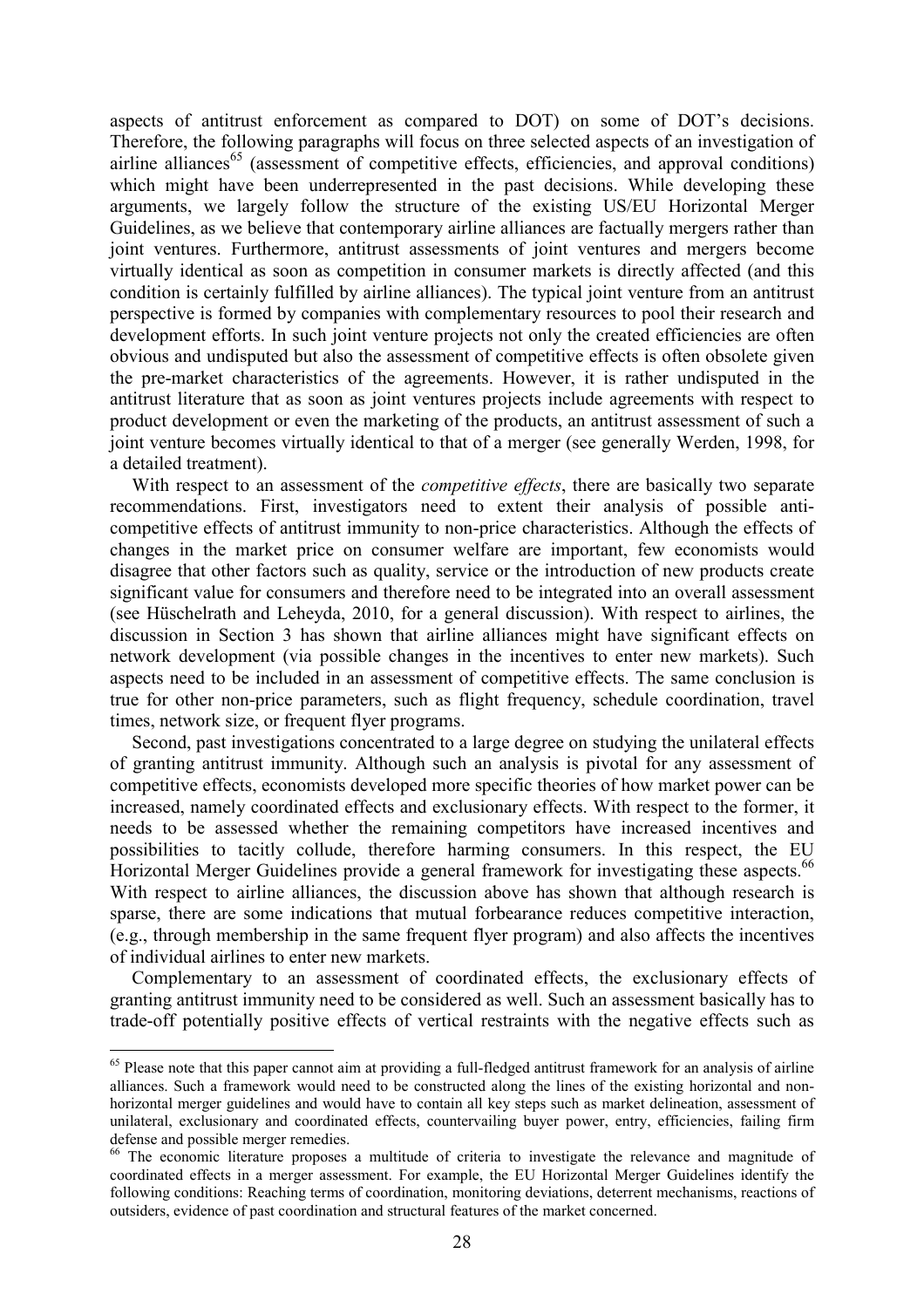raised barriers to entry, foreclosing rivals from distribution channels, or generally impeding effective market integration. Again, the general antitrust literature proposes frameworks for investigating such issues.<sup>67</sup> With respect to airline alliances, the discussion above has shown possibilities for airline alliances to foreclose specific markets for other airlines or alliances by implementing a raising rival's costs strategy. One key insight in this respect was that the 'relevant market' for such an analysis needs to be enlarged, e.g., to include the routes between the competitors' hubs.

With respect to an assessment of *efficiencies*, the antitrust literature on merger efficiencies provides guidance on the key steps of such an analysis. Generally, the major problem for an investigator with respect to merger efficiencies is to check their plausibility, their likelihood of realization, and their likely effects on post-merger competition<sup>68</sup> (see Hüschelrath, 2009, for a detailed assessment). General empirical evidence on merger efficiencies suggests that the realization of efficiencies often is much harder than originally thought pre-merger. For example, a study by Gugler, Mueller, Yurtoglu and Zulehner (2003) finds an efficiency increase in only about one third of all completed mergers, while a bit less than one third experienced an efficiency decrease post-merger.

With respect to airline alliances, the assessment of alliance-specific efficiencies turns out to be the key problem for the investigator. This has basically to do with the blurred knowledge of which degrees of cooperation allow which degrees of efficiencies. This problem is nicely reflected in the concept of metal neutrality described above, which basically demands that alliance members have to cooperate even more, i.e. they must mimic a merger as closely as possible in order to be granted antitrust immunity. This is somewhat contrary to the question raised in the competitive effects section, namely what is the lowest degree of cooperation to keep the benefits while minimizing the costs. Implicitly, the metal neutrality concept assumes that the efficiency advantages are so immense that they must dwarf the anticompetitive effects in any case. At least from the viewpoint of mainstream industrial organization, this assumption is at least discussable given the above-sketched moderate success of companies to realize synergies post-merger. Furthermore, the discussion of the alliance-specificity of efficiency gains needs to be complemented by an investigation whether these efficiencies are passed on to consumers in the form of lower prices or other non-price advantages.

Finally, with respect to an assessment of *approval conditions*, the general antitrust literature distinguishes two types of so-called merger remedies: Structural and behavioral. Structural remedies aim at changing the allocation of property rights (e.g. full or partial divestitures of products, brands or production plants) while behavioral remedies impose

 $\overline{a}$  $67$  Krattenmaker and Salop (1986) identify four conditions to decide whether competition is harmed by foreclosure. First, it must be shown that the ability of the excluded rival(s) to compete is reduced, i.e. the rivals' costs are increased as a direct consequence of foreclosure. Second, it must be shown that market power of the foreclosing firm would actually increase after exclusion and not hindered by, e.g., other powerful (actual or potential) competitors. Third, it must be assessed whether existing rivals may have counterstrategies to protect themselves from the foreclosure attempt, e.g. can switch to alternative sources of supply. Fourth, it must be shown that foreclosure is rational for the dominant firm in the sense that it increases profits. Such an assessment need to show that the lost revenues of the foreclosing firm are more than outweighed by the increased market power and increased profits elsewhere.

<sup>&</sup>lt;sup>68</sup> Based on these general theoretical and empirical considerations together with practical experiences, the following conditions for 'acceptable' merger efficiencies have been identified (see ICN, 2006): 1. Verifiability – Only those efficiencies will be taken into account, which have a high probability of realization within a reasonably short period after completion of the merger; 2. Benefit to consumers – Some share of the expected benefits of the merger efficiencies are likely to be passed on to consumers in the form of lower prices; 3. Merger specificity – The efficiency gains must be merger-specific, that is, they are unlikely to be produced or available absent the merger. Only efficiencies which satisfy all three conditions should be considered during the investigation.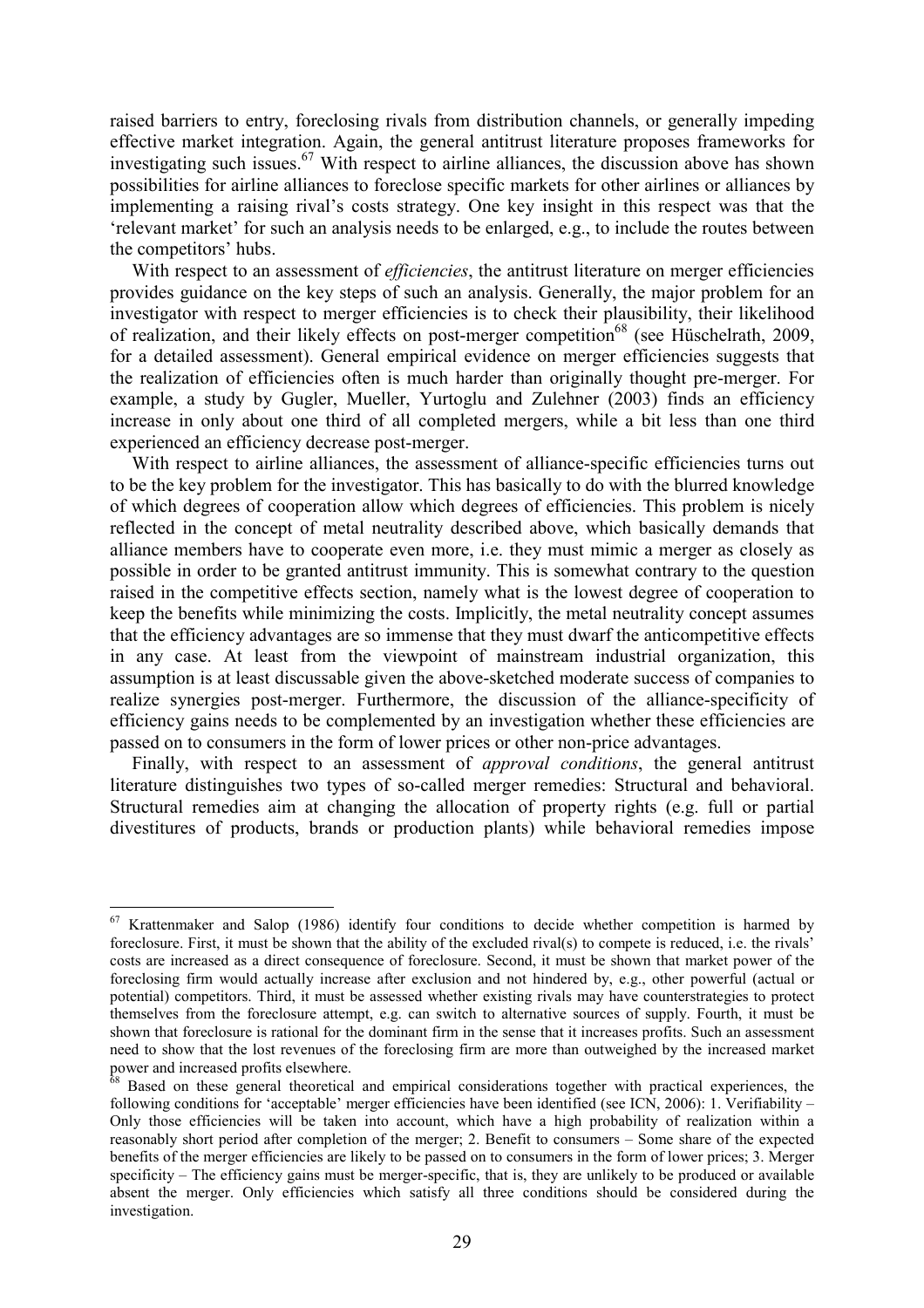constraints on the merged firms' property rights<sup>69</sup> (e.g. regulatory-type interventions). From an empirical perspective, a recent in house-study by the European Commission (2005) showed that while structural remedies are found to be slightly more effective than behavioral remedies, they are often not as effective as assumed at the time of implementation, especially due to composition risks, purchaser risks and asset risks.<sup>70</sup> This key result is largely confirmed by other studies

With respect to airlines, there are certain indications that the imposed merger remedies have not been particularly successful. This is especially mentioned with respect to two structural remedies: slot sacrifices and carve-outs. With respect to the former Adamantopoulos et al. (2010) find that "[s]imply offering slots to allow new entrants to operate on the route(s) where the merger raises concerns has proved insufficient in creating and maintaining competition on these routes and the regulators are looking to solve this." With respect to carve-outs, Section 4 above already provided the inconclusive theoretical and empirical evidence. The theoretical arguments suggest that carve outs might do more harm than good given the reduced possibilities of the alliance partners to engage in cost-reducing cooperation. In both areas, slot remedies as well as carve-outs, more empirical studies are certainly needed to learn more about the effectiveness and efficiency of such remedies.

 Given the discussion of selected recommendations for future investigations of antitrust immunity applications, we generally think that – confronted with the significant uncertainties in an ex-ante assessment of the competitive effects of airline alliances in the medium and long run – it is a sensible approach to limit the length of time for which immunity is granted to say 5 years and to require reapplying at the end of this period. Although such a proposal would increase uncertainty for the airlines, it would come with the benefit that airlines – facing the evaluation – have additional incentives to document the created efficiencies and especially to prove that they have passed at least a part of these efficiency advantages on to the consumers.

#### 6 Conclusion

The market developments in international air transportation have led to the dominance of three global airline alliances – Star, SkyTeam and oneworld. At the same time, members of these alliances receive increasingly more freedom in coordinating various aspects of joint operations, including scheduling and pricing decisions as well as the right to form revenuesharing joint ventures in international markets. Although the significant consumer benefits generated by airline cooperation are undisputed, the recent developments raise antitrust concerns. Against this background, the paper aimed at comparing the identified key competitive effects of airline alliances and antitrust immunity with the economic lines of

 $\overline{a}$  $69$  Given this initial characterization of merger remedies, the relative advantages and disadvantages of the two respective approaches become apparent. Following Tajana (2005), key advantages of structural remedies are their direct effectiveness, their easiness to administer and their limited vulnerability to circumventions. On the downside of structural remedies, problems of incurring unnecessary transaction costs, potential damage caused to innocent third parties and reductions in the incentives to compete vigorously are typically mentioned. Furthermore, fixing structural remedies are regularly risky decisions, as they are largely irreversible once imposed (see Motta et al., 2002). With respect to behavioral remedies, important advantages are their flexibility (which allow ex post fine-tuning) and their ability to take account of existing efficiencies which might be destroyed by a structural remedy. Furthermore, behavioral remedies can be a tool of last resort if, for instance, a structural remedy cannot be implemented; for instance in the case that no buyer for the respective assets can be found. However, high costs of implementation and constant monitoring efforts are additional characteristics of behavioral remedies which must be considered as potential disadvantages of this type of intervention.

<sup>&</sup>lt;sup>70</sup> Composition risks basically look at whether the scope of the undertaking is too constrained to attract a potential purchaser. Purchaser risks refer to the possibility that either the purchaser may not be available or the merging company sells the assets to a weak buyer thereby reducing post-merger competition in the market. Asset risks concern the possible deterioration of the remedies package prior to completion through weakening of the value of assets.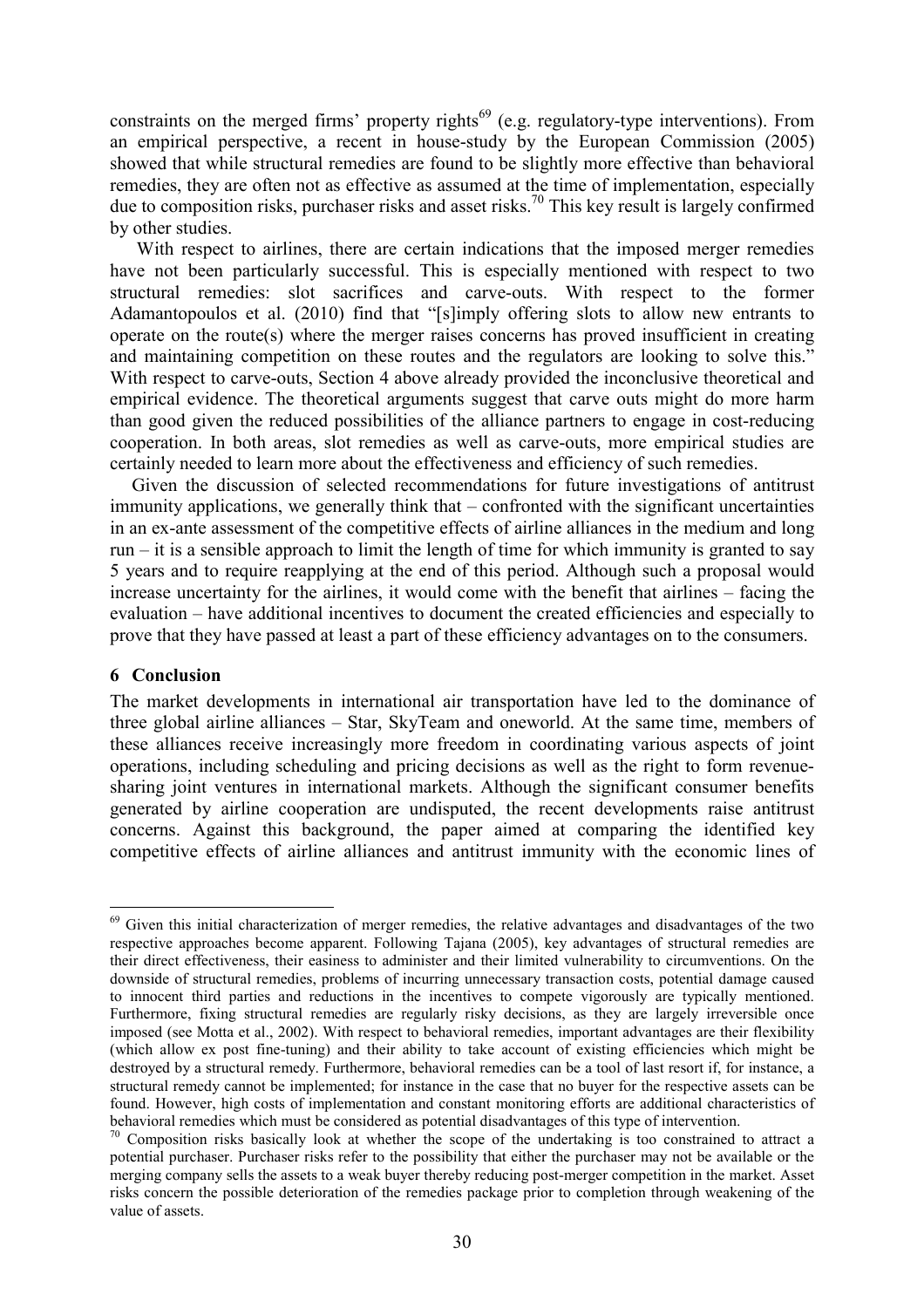reasoning in recent policy actions to develop recommendations for a full-fledged assessment of antitrust immunity for airline alliances.

 Our conclusions are the following. First, the frequently postulated lower prices due to removal of double marginalization following antitrust immunity are not obvious from the theoretical point of view, and can be realized within a partnership without such immunity. However, the same conclusion might not be true for certain other types of immunity-specific efficiencies. Second, antitrust immunity might influence non-price characteristics of airline markets (with ex-ante ambiguous welfare effects). Third, antitrust immunity can inhibit individual partner airlines' network development, facilitate (tacit) collusion and lead to foreclosure of the interline markets for airlines from competing alliances. Fourth, approval conditions such as carve-outs have ambiguous welfare effects as they might keep up competition on overlapping routes but at the same time forecloses the realization of certain immunity-specific efficiencies. Fifth, while in the US the institutional structures behind antitrust immunity investigations should be reformed, the EU has to work on the internal procedures to speed up decision making.

 Given this brief summary and referring to our more detailed assessment in the preceding section, we generally conclude that investigations of antitrust immunity applications need to look beyond possible price effects on separate markets, and examine potential for strategic behavior by the involved airlines. However, confronted with the significant uncertainties in an ex-ante assessment of the competitive effects of airline alliances in the medium and long run – it is a sensible approach to limit the length of time for which immunity is granted to say 5 years and to require reapplying at the end of this period. Although such a proposal would increase uncertainty for the airlines, it would come with the benefit that airlines – facing the evaluation – have additional incentives to document the created efficiencies and especially to prove that they have passed at least a part of these efficiency advantages on to the consumers. In the meantime, more econometric work is certainly needed to get a better picture of the net welfare effect of contemporary airline alliances in the transatlantic market to base policy conclusions on more robust foundations.

### **References**

- Adamantopoulos, K., R. Croce and G. Taillandier (2010) "Air Transport", in: Global Competition Review, The European Antitrust Review 2010, London
- Antitrust Modernization Commission (2007) "Report and Recommendations", Washington  $D C$
- Balfour, J. (2004) "EC Competition Law and Airline Alliances" Journal of Air Transport Management, 10, 81-85
- Barla, P. and C. Constantatos (2006) "On the Choice between Strategic Alliance and Merger in the Airline Sector: The Role of Strategic Effects", Journal of Transport Economics and Policy, 40, 409-424
- Barney, J. (2002) "Gaining and Sustaining Competitive Advantage", New Jersey
- Bernheim, D. and M. Whinston (1990) "Multimarket Contact and Collusive Behavior", RAND Journal of Economics, 21, 1-26
- Bilotkach, V. (2010) "Multimarket Contact and Intensity of Competition: Evidence from an Airline Merger", Working Paper
- Bilotkach (2009) "A Framework for Modeling "Real-Life" Airline Networks", Review of Network Economics, 8, 255-270
- Bilotkach, V. (2007a) "Complementary versus Semi-Complementary Airline Partnerships", Transportation Research Part B, 41, 381-393
- Bilotkach (2007b) "Airline Partnerships and Schedule Coordination", Journal of Transport Economics and Policy, 41, 413-425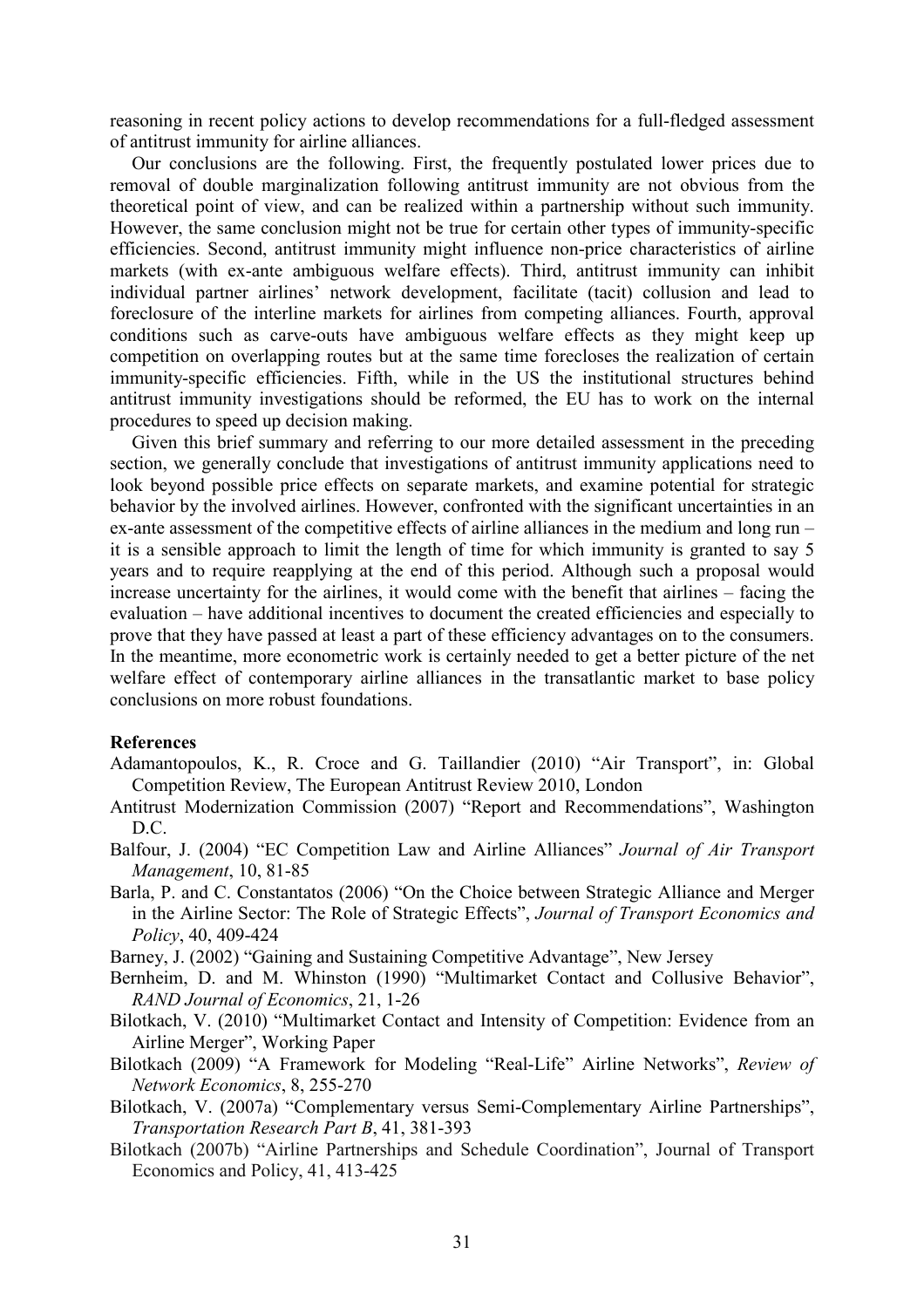- Bilotkach, V. (2007c) "Price Effects of Airline Consolidation: Evidence from a Sample of Transatlantic Markets", Empirical Economics, 33, 427-448
- Bilotkach, V. (2005) "Price Competition between International Airline Alliances" Journal of Transport Economics and Policy, 39, 167-189
- Bilotkach, V. and K. Hüschelrath (2010) "Airline Alliances, Antitrust Immunity and Market Foreclosure", Working Paper
- Bradshaw, B. and B. Patel (2009) "Final Descent? The Future of Antitrust Immunity in International Aviation", GCP: The Antitrust Chronicle, September 2009(1), 1-8
- Brueckner, J. (2003) "International Airfares in the Age of Alliances: The Effects of Codesharing and Antitrust Immunity", Review of Economics and Statistics, 85, 105–118
- Brueckner, J. (2001) "The Economics of International Codesharing: An Analysis of Airline Alliances", International Journal of Industrial Organization, 19, 1475–1498
- Brueckner, J. and S. Proost (2009) "Carve-Outs under Airline Antitrust Immunity", forthcoming International Journal of Industrial Organization
- Brueckner, J. and P. Spiller (1994) "Economies of Traffic Density in the Deregulated Airline Industry", Journal of Law and Economics, 37, 379-415
- Brueckner, J. and T. Whalen (2000) "The Price Effects of International Airline Alliances", Journal of Law and Economics, 43, 503–545
- Button, K. and J. Drexler (2006) "The Implications on Economic Performance in Europe of Further Liberalization of the Transatlantic Air Market", International Journal of Transport Economics, 31, 45-68
- Cabral, L. (2000) "Introduction to Industrial Organization", Cambridge
- Chen, Y. and P. Gayle (2007) "Vertical Contracting Between Airlines: an Equilibrium Analysis of Codeshare Alliances", International Journal of Industrial Organization, 25, 1046-1060
- Cosmas, A. (2008) "Evolution of Transatlantic Competition & Air Transportation Regulatory Liberalization", Presentation at the MIT,  $6<sup>th</sup>$  November 2008, Cambridge
- Doganis, R. (2001) "The Airline Business in the 21st Century", London
- Dunn, A. (2007) "Do Low-Quality Products Affect High-Quality Entry? Multiproduct Firms and Nonstop Entry in Airline Markets", Working Paper
- European Commission (2005) "Merger Remedies Study" DG Competition Inhouse Study, Brussels
- Evans, W. and I. Kessides (1994) "Living by the 'Golden Rule': Multimarket Contact in the U.S. Airline Industry, Quarterly Journal of Economics, 109, 341-366
- Flores-Fillol, R. and R. Moner-Colonques (2007) "Strategic Formation of Airline Alliances", Journal of Transport Economics and Policy, 41, 427-449
- Gayle, P. (2008) "An Empirical Analysis of the Competitive Effects of the Delta/Continental/Northwest Codeshare Alliance", Journal of Law and Economics, 51, 743-766
- Gugler, K, D. Mueller, B. Yurtoglu and C. Zulehner (2003) "The Effects of Mergers: An International Comparison", International Journal of Industrial Organization, 21, 625-653.
- Heimer, O. and O. Shy (2006) "Code-Sharing Agreements, Frequency of Flights, and Profits Under Parallel Operation", in: D. Lee (ed.): Advances in Airline Economics, Vol. 1: Competition Policy and Antitrust, Amsterdam
- Horan, H. (2009) "Airline Consolidation", available at http://lawprofessors.typepad.com/ aviation/2009/07 (last accessed on  $25<sup>th</sup>$  April 2010)
- Hüschelrath, K. (2009) "Competition Policy Analysis An Integrated Approach", Heidelberg
- Hüschelrath, K. and N. Leheyda (2010) "A Methodology for the Evaluation of Competition Policy", forthcoming European Competition Journal
- ICN (2006) "Merger Guidelines Workbook", Prepared for the Fifth Annual ICN Conference, Cape Town